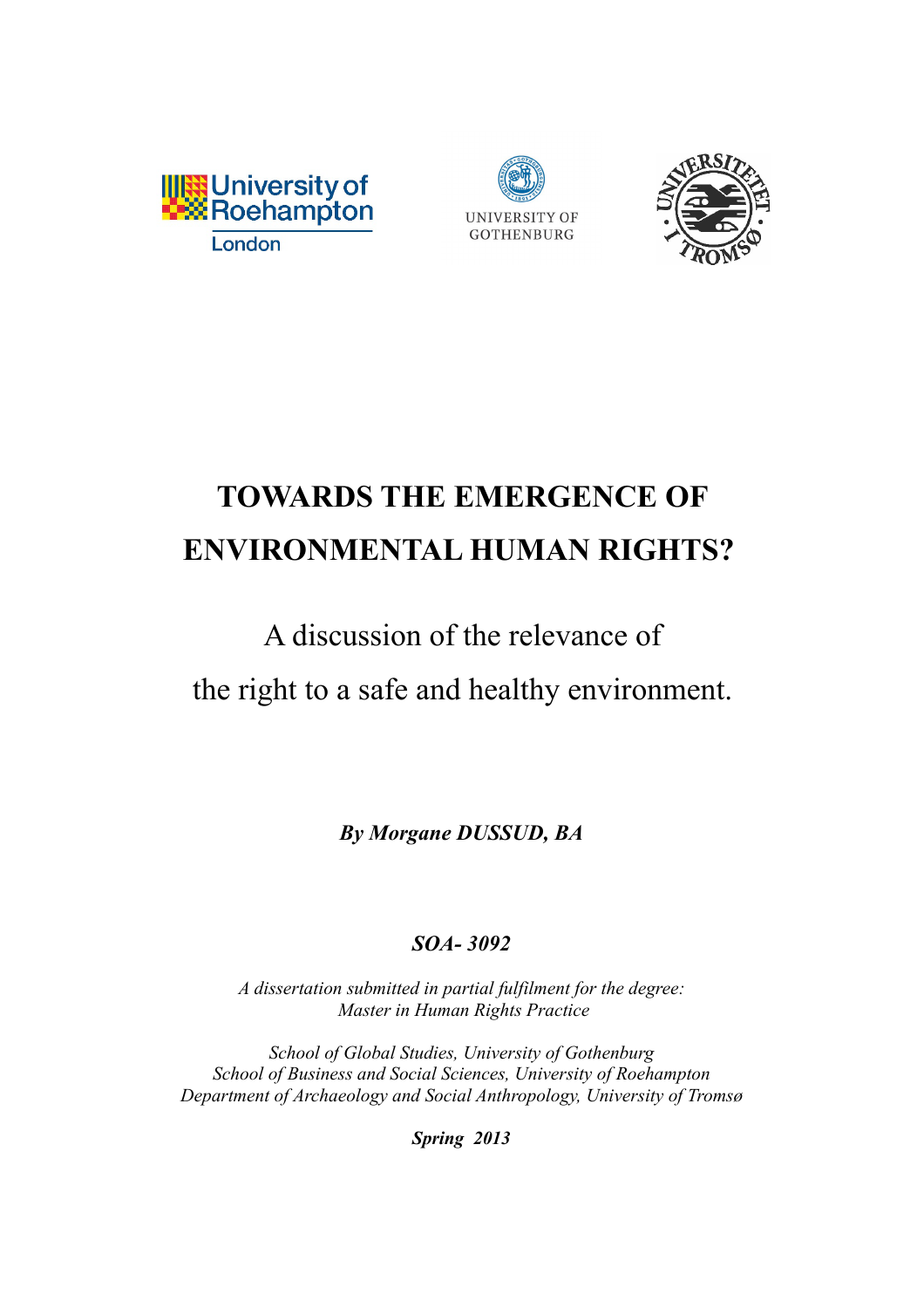# **DECLARATION FORM**

The work I have submitted is my own effort. I certify that all the material in the Dissertation which is not my own work, has been identified and acknowledged. No materials are included for which a degree has been previously conferred upon me.

Signed: Morgane Dussud Date: 23 May 2013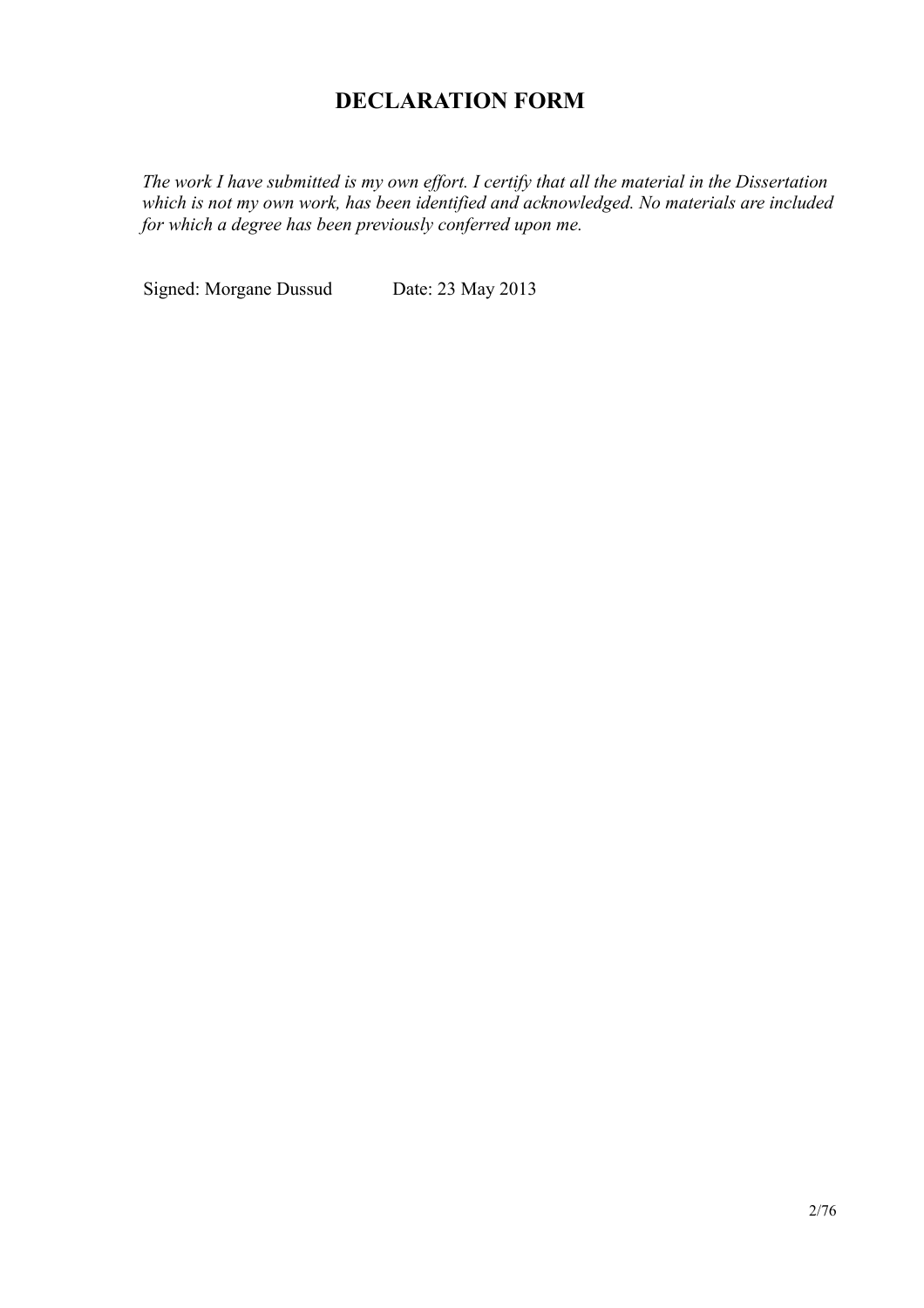#### **Acknowledgements**

I would like to thank all the professors and university staff for their patience, motivation and knowledge throughout this two-year Master program, and especially Steven Howlett, for being such a dedicated and available professor.

I am extremely grateful to Peter Johansson for his priceless help all along my research process. His support and (sometimes overwhelming!) feedback allowed me to produce a dissertation I am very proud of. Thank you for cheering me up with your lovely cup!

A special "thank you" to Ana for her feedback and to Thibaud for his help in proofreading my dissertation, and his daily support.

And last but not least, I also thank all my fellow students for their friendship, love and support all over Europe, through darkness and cold, rain and snow, but also through sunshine and happiness! I have learned so much from all of you!

\* Thank you! / Merci!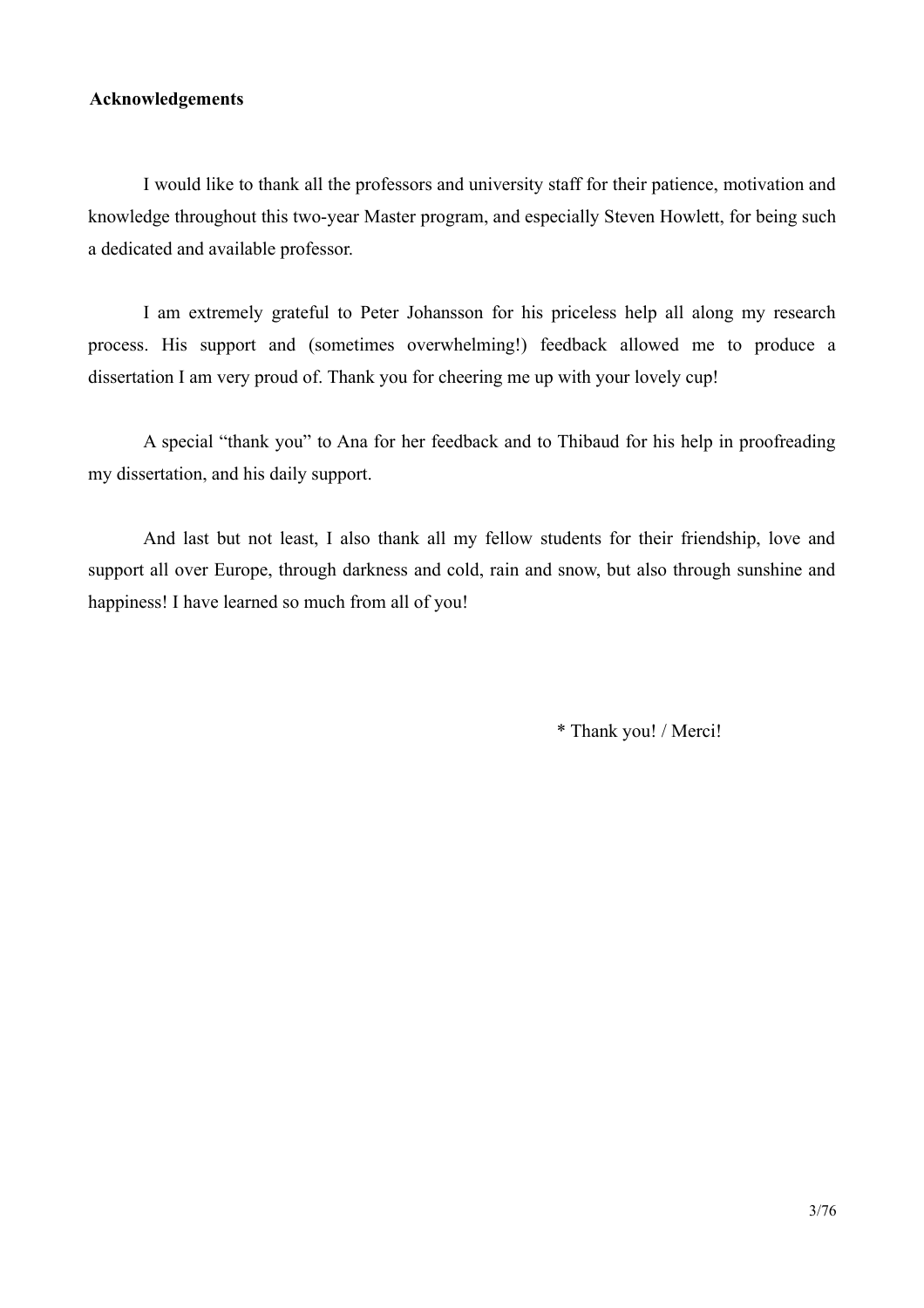#### Abstract

This dissertation focuses on the link between human rights and the environment and the emergence of environmental human rights in the form of an individual, substantive, third generation right to a safe and healthy environment.

It aims at formulating a working definition of the right to a safe and healthy environment (RSHE). To do so, I first discuss the *theoretical* relationship between human rights and environmental concerns and the key issues arising from diverse sources (such as academic debates, international law and human rights documents, etc.) when discussing the nature and content of the right to a safe and healthy environment. Then, I analyze the feasibility and the relevance of its legal recognition in the European context, thanks to a case-study aiming at assessing to what extent environmental protection is embedded in the European Court of Human Rights' jurisprudence.

The analytical discussion is based on a general content analysis and I build the case-study on Yin's methodology. My main material are theories and the review of literature, as well as legal cases with an environmental component submitted to the European Court of Human Rights.

This study concludes that the nature and content of the RSHE are highly debated, even among its defenders, and that it is rather a principle of interpretation of existing fundamental rights by the Court, than a new human right recognized as such.

Believing that the European Convention on Human Rights is a "living instrument" and that the growing interactions between human rights and environmental concerns are moving towards the recognition of environmental human rights. I present my own contribution to the general development of human rights by suggesting a working definition of the right to a safe and healthy environment and practical guidelines on how to implement it in the European context.

Key words: Human Rights, Environment, Right to a Safe and Healthy Environment (RSHE), European Court of Human Rights, European Convention on Human Rights.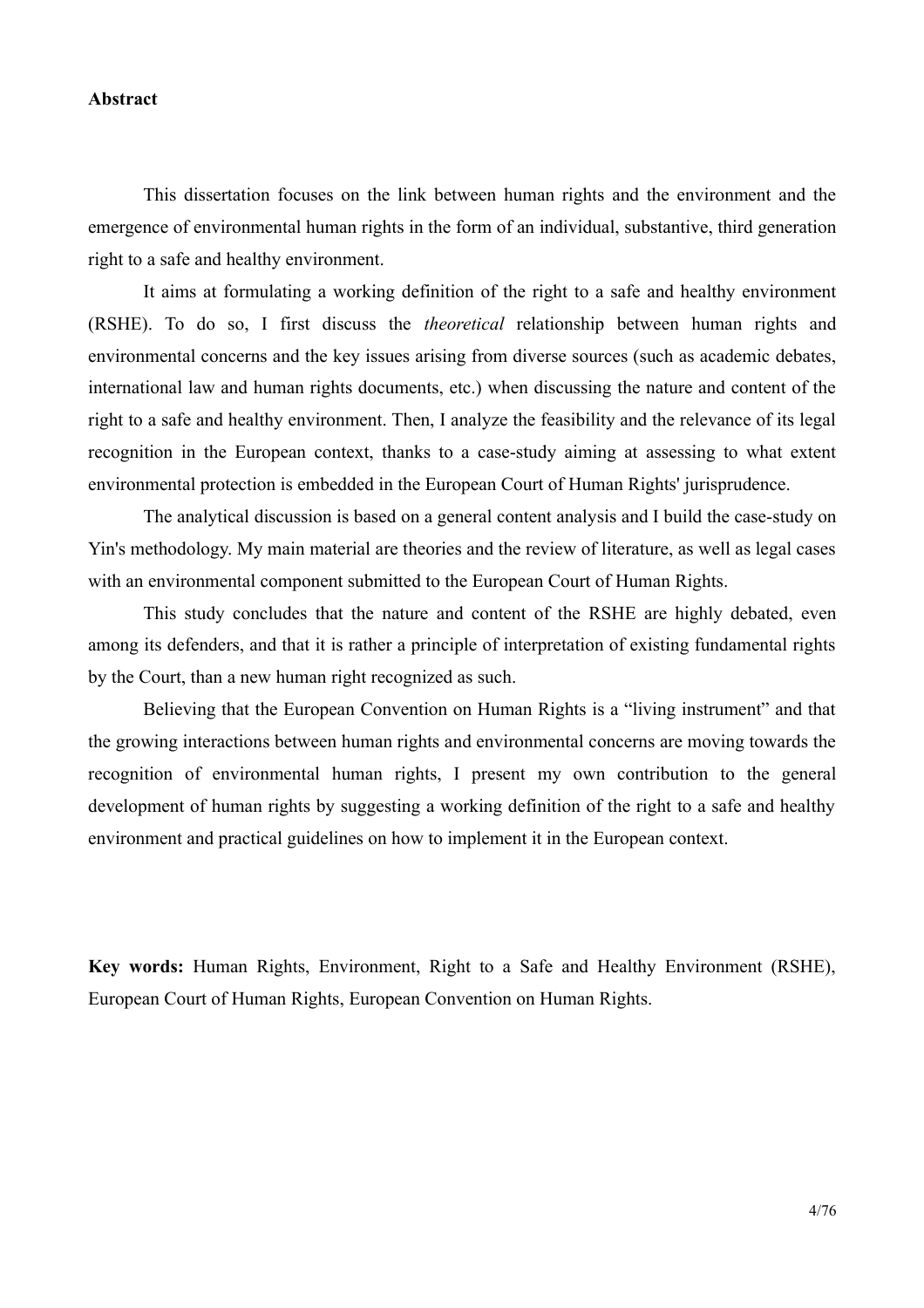"Whatever career you may choose for yourself - doctor, lawyer, teacher - let me propose an avocation to be pursued along with it. Become a dedicated fighter for civil rights. Make it a central part of your life. It will make you a better doctor, a better lawyer, a better teacher. It will enrich your spirit as nothing else possibly can. It will give you that rare sense of nobility that can only spring from love and selflessly helping your fellow man. Make a career of humanity. Commit yourself to the noble struggle for human rights. You will make a greater person of yourself, a greater nation of your country and a finer world to live in."

- Martin Luther King, Jr.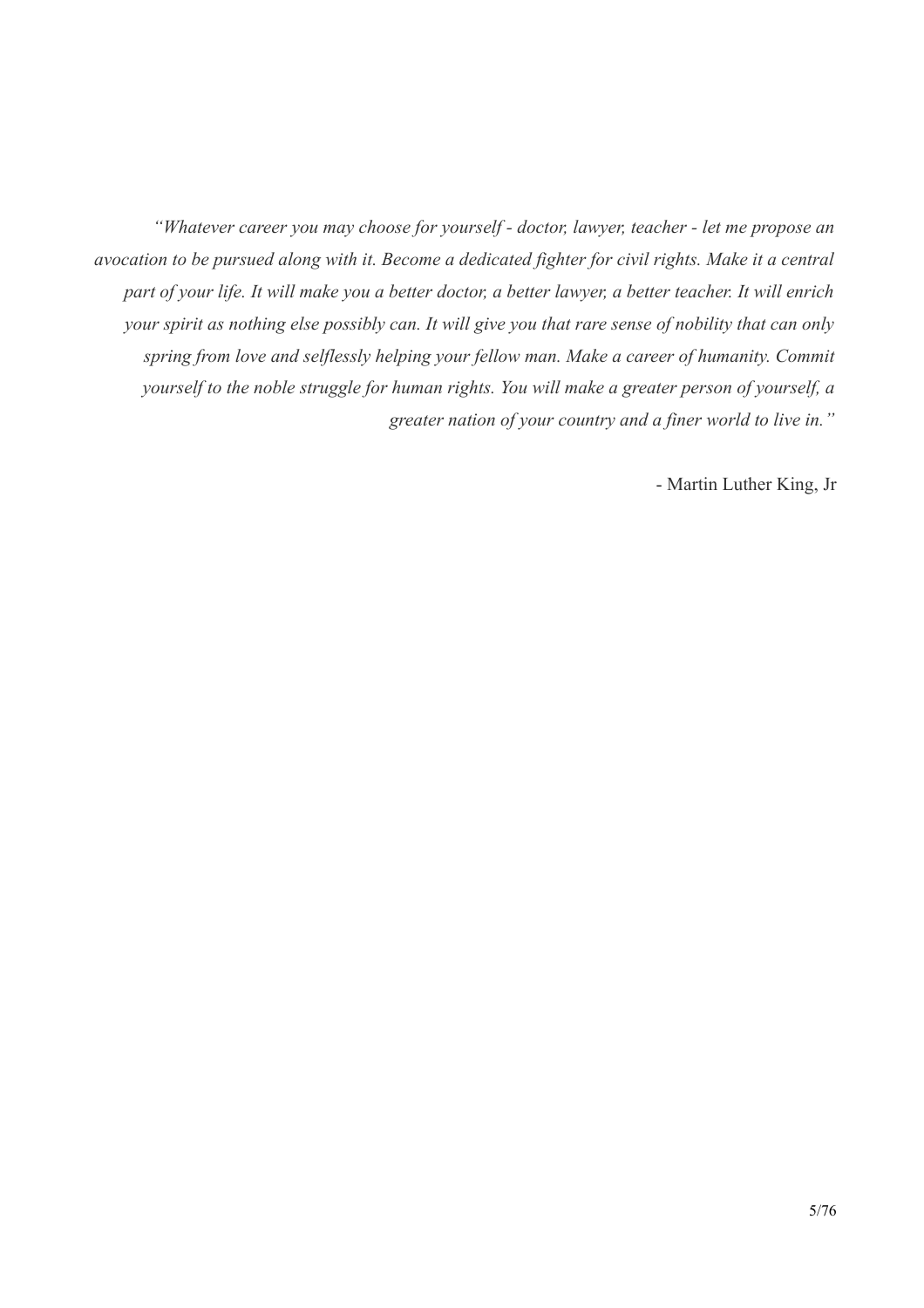# **LIST OF ABBREVIATIONS**

**ECtHR** European Court of Human Rights, "the Court" **ECvHR** European Convention on Human Rights, "the Convention" **EU** European Union **HUDOC** Human Rights Documentation Online Database **OP** Optional Protocol **RSHE** Right to a safe and healthy environment **UN** United Nations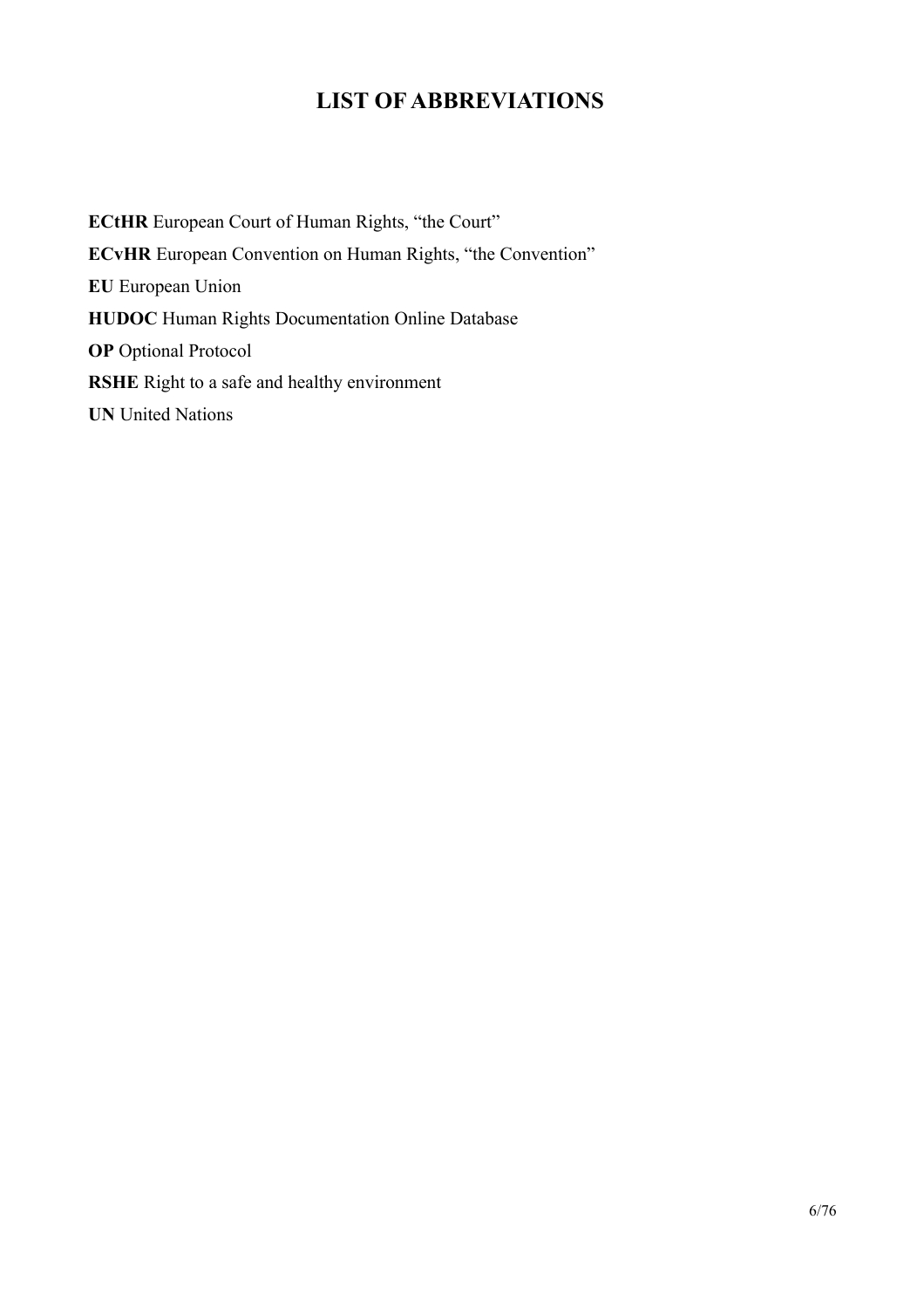# **Table of Contents**

| 2.1 The integration of two fields of international law: international human rights law and     |  |
|------------------------------------------------------------------------------------------------|--|
| 2.1.3 Different approaches to the nature of the right to a safe and healthy environment23      |  |
| 2.2 Theoretical discussion of an individual, substantive, third generation right to a safe and |  |
|                                                                                                |  |
| 2.3 Legal and political implications of the right to a safe and healthy environment28          |  |
|                                                                                                |  |
|                                                                                                |  |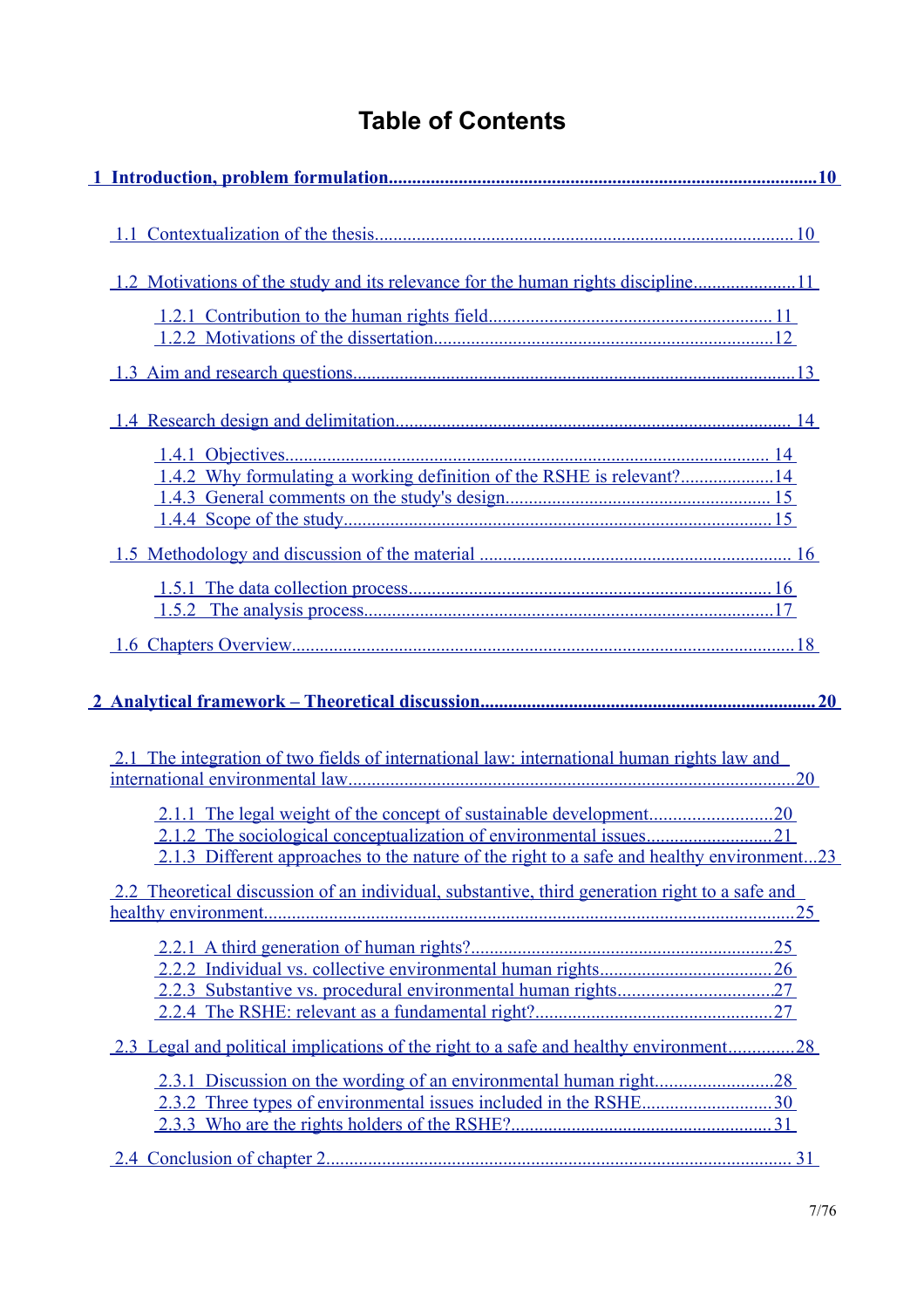# 3 The case-study: An analysis of the European Court of Human Rights' case-law................33

| 3.1.2 Historical overview of environmental cases handled by the Court34                        |  |
|------------------------------------------------------------------------------------------------|--|
|                                                                                                |  |
|                                                                                                |  |
| 3.2 Discussion of the nature of the environmental component recognized by the jurisprudence of |  |
|                                                                                                |  |
|                                                                                                |  |
|                                                                                                |  |
|                                                                                                |  |
|                                                                                                |  |
|                                                                                                |  |
|                                                                                                |  |
|                                                                                                |  |
|                                                                                                |  |
| a) The subsidiarity principle and its practical application: the margin of appreciation.45     |  |
| b) The concept of "legitimate aim" and its practical application: the balancing of             |  |
|                                                                                                |  |
|                                                                                                |  |
|                                                                                                |  |
|                                                                                                |  |
|                                                                                                |  |
| 4 Building the formulation of the right to a safe and healthy environment (RSHE) on the        |  |
|                                                                                                |  |
|                                                                                                |  |
|                                                                                                |  |
|                                                                                                |  |
| <u>4.1.1 A comprehensive right, combining substantive and procedural aspects50</u>             |  |
|                                                                                                |  |
|                                                                                                |  |
|                                                                                                |  |
|                                                                                                |  |
|                                                                                                |  |
| 4.3.1 Contribution of the concept of intergenerational equity as a principle of                |  |
|                                                                                                |  |
| 4.3.2 Respect, promotion and protection: the human rights triad for the implementation of      |  |
|                                                                                                |  |
|                                                                                                |  |
|                                                                                                |  |
|                                                                                                |  |
|                                                                                                |  |
|                                                                                                |  |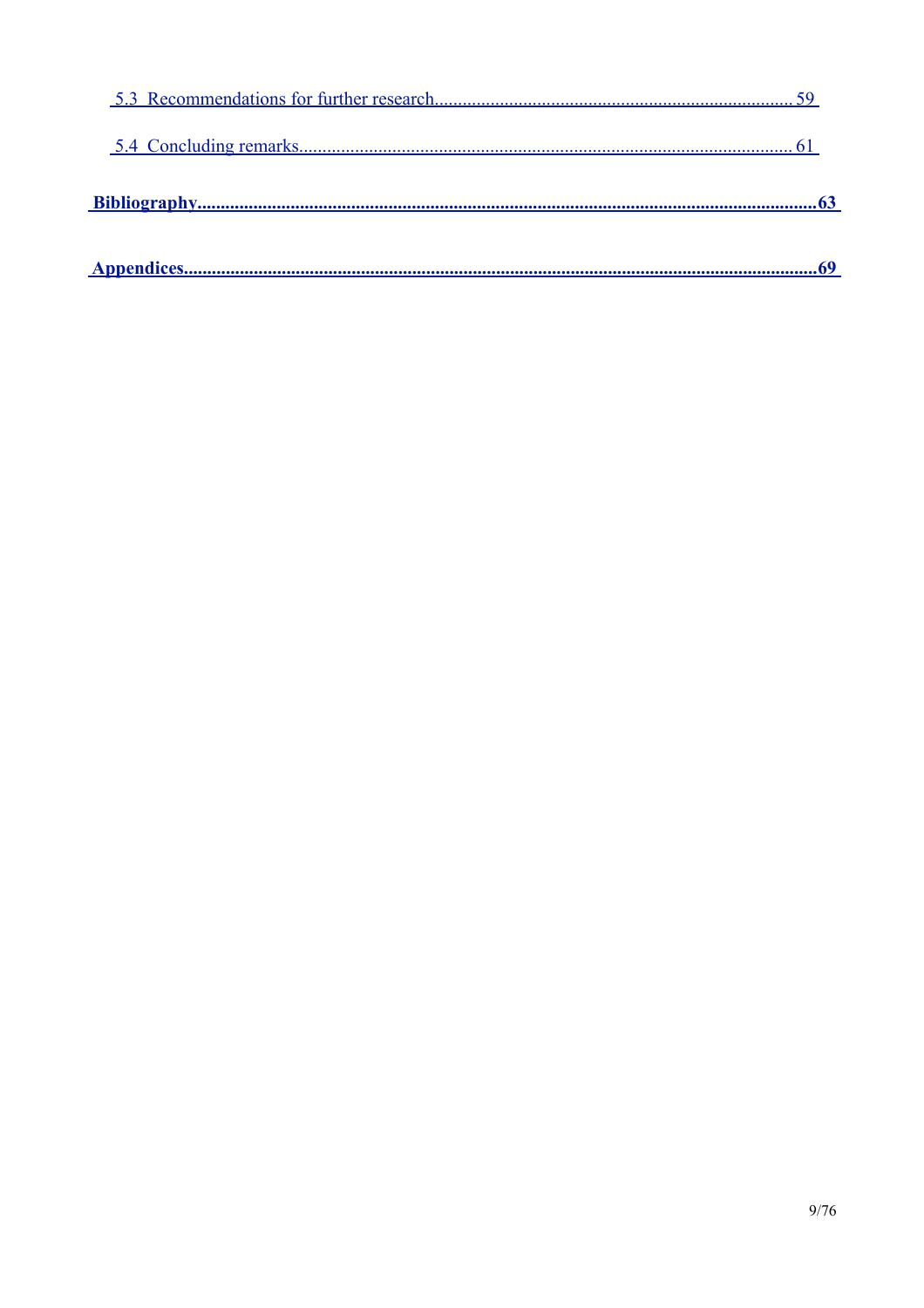## **CHAPTER**

# <span id="page-9-0"></span>1 Introduction, problem formulation

#### <span id="page-9-1"></span>1.1 Contextualization of the thesis

Human rights and the environment are now clearly interconnected fields. This phenomenon started in the early 1970s with the recognition of the connection between the environment and development issues at the 1972 Stockholm Conference on the Human Environment. The historical context of birth of this sub-discipline of human rights is highly relevant. Indeed, the 1970s saw a shortage in energy supplies and the rising awareness around the concept of inter-generational responsibility in protecting the planet (Brown Weiss, 1989).

It is only with the emergence (and the institutionalization) of the concept of sustainable development that the discussion over the potential recognition of environmental human rights took off (Boyle, 2008). According to the Brundtland Report, "[s]ustainable development is development that meets the needs of the present without compromising the ability of future generations to meet their own needs" (World Commission on Environment and Development, 1987:41). It was the first attempt to define development as a combination of social, economic and environmental aspects. The 1992 Rio Declaration crystallized this new approach to development and suggested that it leads to new progress in international law, recognizing that "[t] he major goals in international law on sustainable development should include: the development of universally negotiated agreements that create effective international standards for environmental protection (...)" (UNGA, 1992, § 39).

It is essential to mention that the discussion on the development of environmental human rights has emerged only very recently in comparison to other human rights. The academic changes (for instance the emergence of new (sub-)disciplines such as environmental sociology), along the institutional and legal movements opened the path for the debate on environmental human rights. There are now several approaches to the nature of these rights, sometimes strongly opposed<sup>1</sup>. Alan

<span id="page-9-2"></span>See for instance the debate on a procedural vs. substantive environmental human right, two approaches respectively defended by Kravchenko (2007) and Günther Handl (in Trindade, 1992; 117).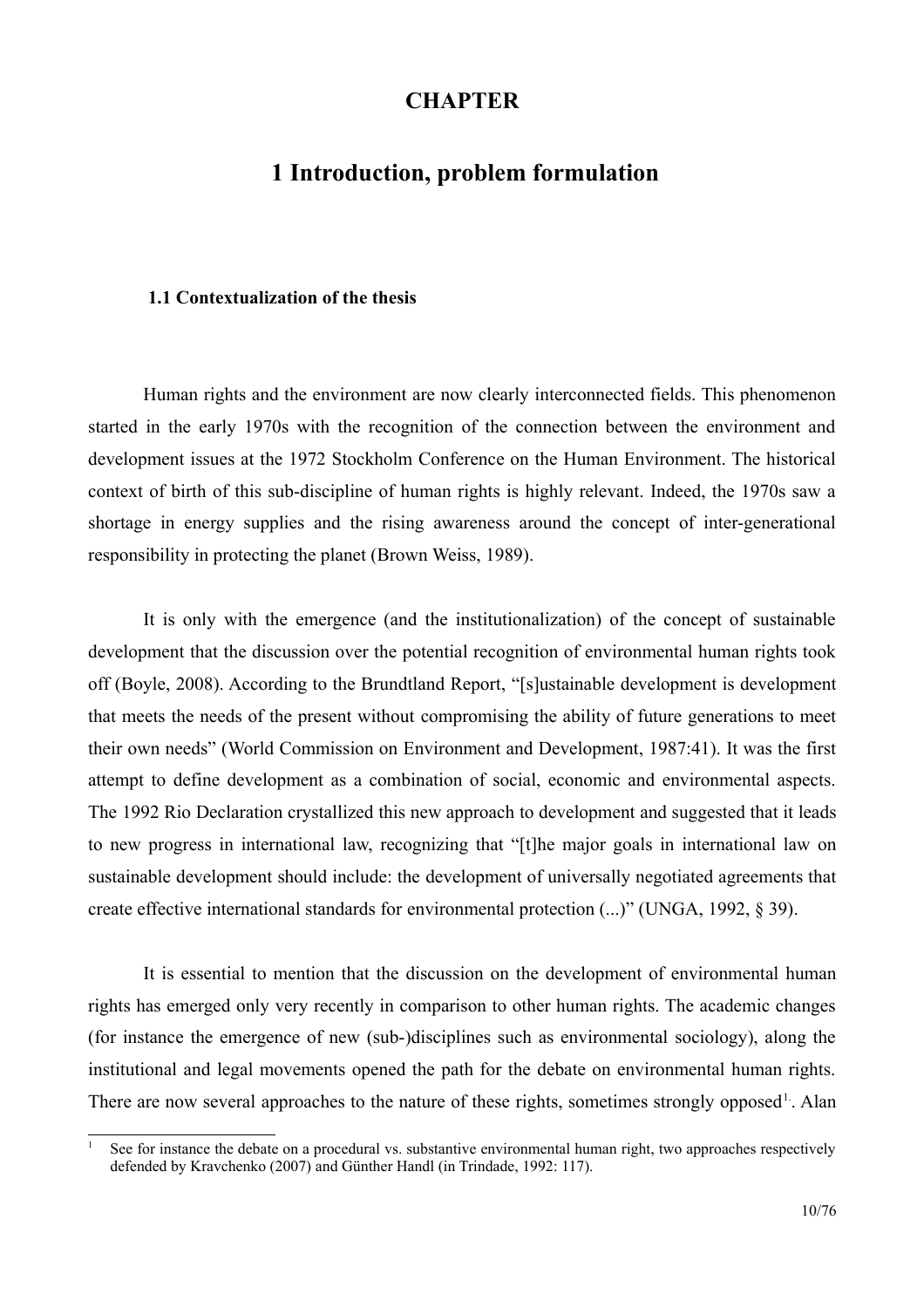Boyle argued that an environmental human right is based on the belief that a safe and healthy environment is a prerequisite to the fulfillment of other human rights, and that a human-centered approach to environment could reconcile the social and environmental fields by recognizing once and for all their interdependence (Boyle, 2008).

#### <span id="page-10-1"></span>1.2 Motivations of the study and its relevance for the human rights discipline

#### <span id="page-10-0"></span>1.2.1 Contribution to the human rights field

This paper finds its relevance in the lacks identified when handling together the social and environmental aspects, notably within the sustainable development field. In order to reaffirm those two approaches as equally essential to the economic one, and to reconsider them in relation to economics under the broader concept of sustainable development, it is relevant to first consider the link between human and environmental concerns.

The claim for environmental human rights accompanied the awareness regarding climate change issues, the construction of environmental problems by societies and the design of strategies to handle them (Taylor and Buttel, 1992).

This growing awareness can also be found within international law. There are growing interactions between the international human rights law and the international environmental law. Moreover, a human rights approach to environmental issues emerged within the work of major international organizations, especially the United Nations. Therefore, the interconnection of these two branches of international law appears to be a current subject of research of fundamental importance (OHCHR & UNEP, 2012).

From this interconnection arises the question of the right to a safe and healthy environment (from here on, referred to as "RSHE"). This right first appeared in reaction to environmental catastrophes (Weston and Bollier, 2011). This paper defends that the right to a safe and healthy environment is a means to protect people from environmental suffering, and it focuses on the individual (as member of a community) as the rights holder within the international human rights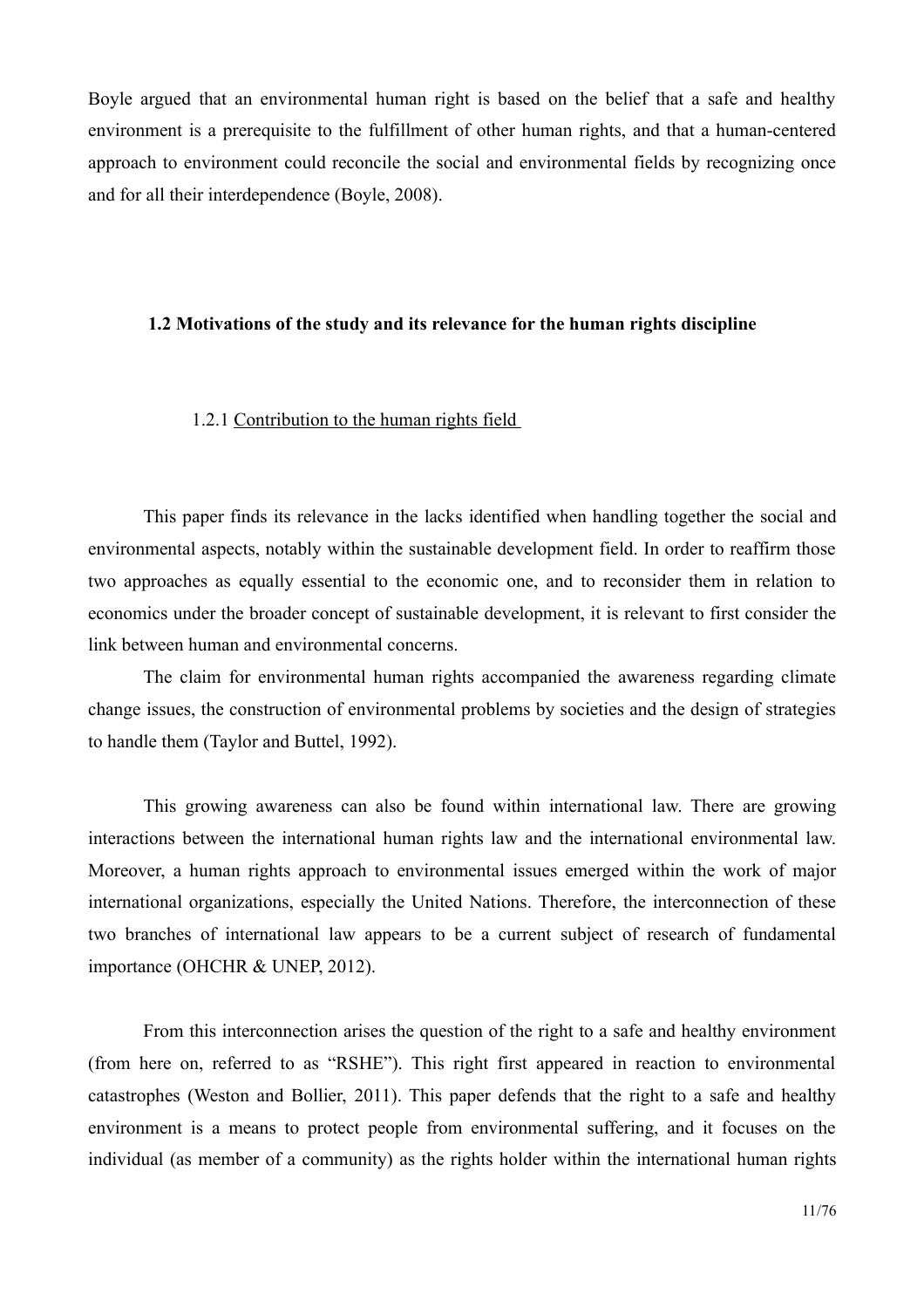structure. Several arguments and counter-arguments have erupted at this thought. For instance, certain authors recognize an approach via the (national) constitutional law rather than international law (Hayward, 2005).

International courts have produced abundant case-law regarding environmental cases. Despite the non-recognition of environmental human rights as legally binding, the courts' interpretations ought to feed the discussion on the development of a right to a safe and healthy environment. Among them, the European Court of Human Rights (ECtHR) has been the most progressive in handling environmental cases.

#### <span id="page-11-0"></span>1.2.2 Motivations of the dissertation

This study focuses on the linkage between human and environmental concerns and defends a human-rights based approach to environment. It is indeed motivated by the will to report on the progression of the interconnection between human rights and the environment and to contribute to the reorientation of the current discourse on (sustainable) development towards a human rights approach. Indeed, human rights will be the core concern of this dissertation, in relation to environmental issues

Moreover, what motivates this study is to explore the right to a safe and healthy environment (RSHE) and to discuss the major legal and political implications it could induce within the human rights scheme, if it is recognized along the existing human rights.

Several international courts have produced judgements and decisions related to the interactions between human rights and the environment. However, covering up all international legal systems was not possible within the scope of this study, hence the choice of the European context (delimitations 1.4.3). This paper focuses then on major cases that are representative of the evolution of the European Court of Human Rights' approach towards environmental human rights<sup>2</sup> (chapter 3). It allowed us to determine whether the Court is opening up the path for the recognition of such rights in the European context.

<span id="page-11-1"></span>Among which X and Y v. Federal Republic of Germany (1976), Lopez-Ostra v. Spain (1994), Hatton and others v. the UK (2001/2003) or Fadeva v. Russia (2005). A full list of the cases analyzed in this paper is provided in Appendix 2.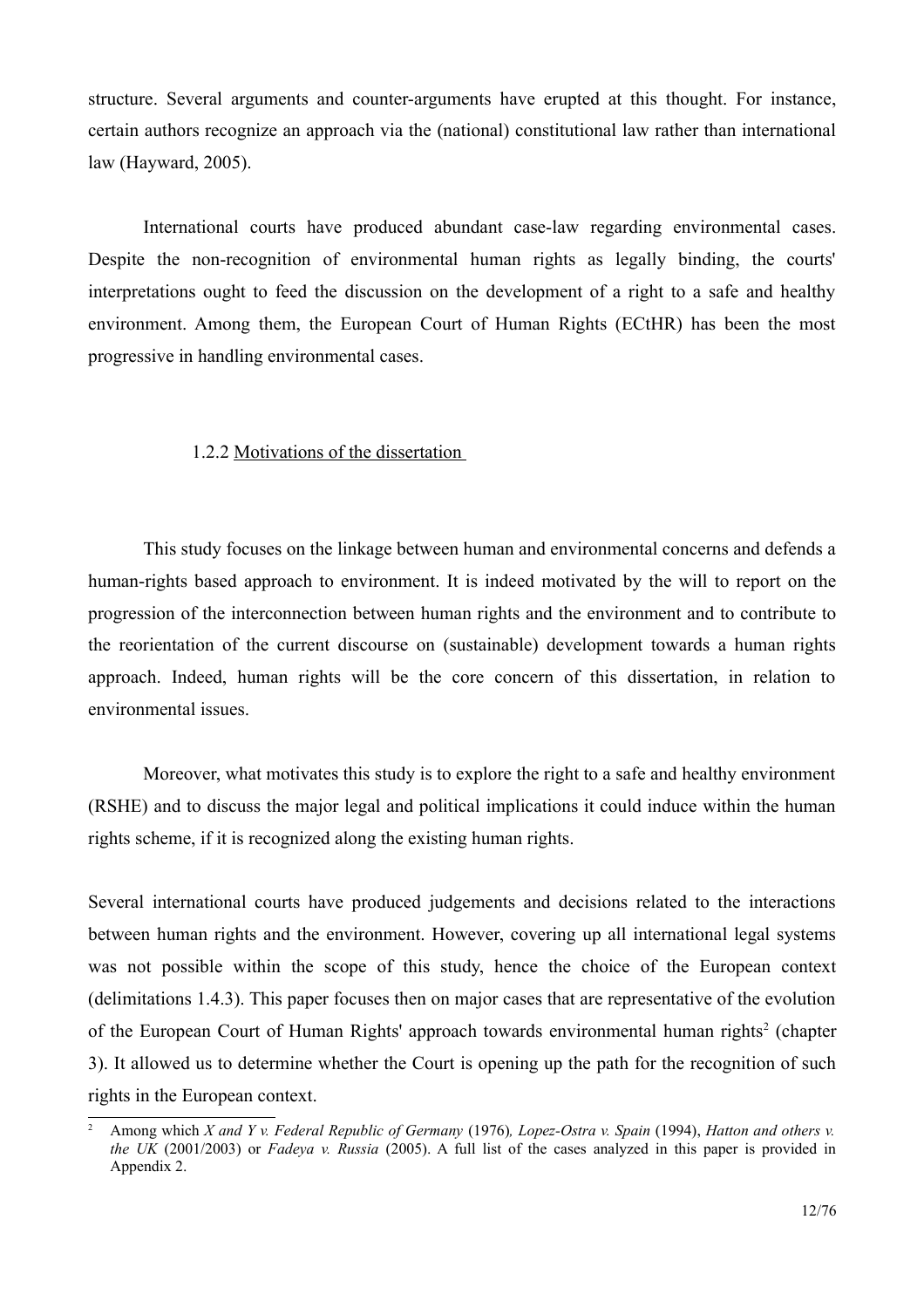### <span id="page-12-2"></span>1.3 Aim and research questions

The aim of this study is to formulate a working definition of the right to a safe and healthy environment (RSHE), by discussing the nature of this right and the different options regarding its content, and to analyze the feasibility and the relevance of its legal recognition in the European context.

The following research questions have been drafted:

- $\triangleright$  A) What is the *theoretical* relationship between human rights and environmental concerns? What indications does it give regarding the nature and content of the right to a safe and healthy environment?
- $\triangleright$  B) How does the European Court of Human Rights handle cases in which resorting to the right to safe and healthy environment could be relevant?
- $\triangleright$  C) What formulation of a working definition of the right to a safe and healthy environment emerges when merging theoretical debates and the Court's ruling on the subject?
- $\triangleright$  D) What would be the scope of this right?

### <span id="page-12-1"></span>1.4 Research design and delimitation

#### <span id="page-12-0"></span>1.4.1 Objectives

The objectives of this problem-oriented dissertation is to position itself in the ongoing discussion when defending an individual, substantive, third generation right to a safe and healthy environment in the European context. To do so, a critical analysis of the main theoretical debates within the academic field (chapter 2) will be provided in order to identify the current lacks when dealing with environmental human rights. The objective is to analyze how environmental legal cases are handled within the framework of the European Convention on Human Rights (ECvHR) (chapter 3). It will allow us to discuss the key issues arising when designing a working definition of the right to a safe and healthy environment. Indeed, one of the final objectives is to use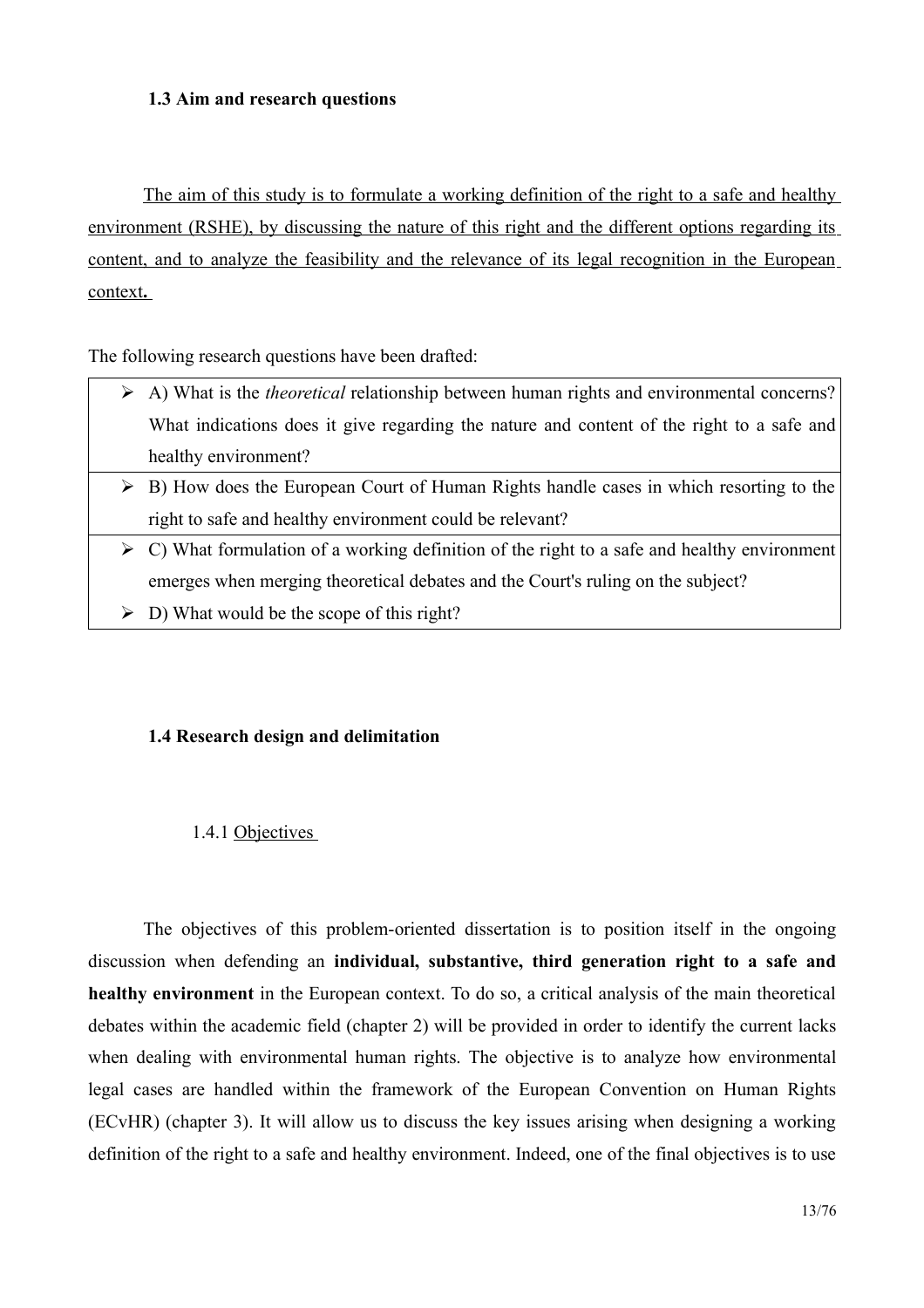the findings of the case-studies to formulate a working definition of the RSHE to be used in the future in the European context (chapter 4) and to analyze the contribution of such definition to the human rights field (chapter 5).

#### <span id="page-13-1"></span>1.4.2 Why formulating a working definition of the RSHE is relevant?

This dissertation has an advocacy motive: it aims at contributing to the current and relatively new debate on the recognition of an environmental human right. A traditional way to do so would have been to confront the case-study findings (chapters 3 and 4) to the theoretical framework (chapter 2) in order to formulate recommendations in regards to the formulation of a RSHE. Yet, I decided to go further and formulate a working definition of this right. The idea of a working definition is introduced from the beginning as a pedagogical tool allowing us to question the nature and the content of the right all along this study and to address the choices in order to formulate it. Moreover, it is a creative way to answer the research questions and to open up the debate on the general development of human rights.

#### <span id="page-13-0"></span>1.4.3 General comments on the study's design

This study is a qualitative research project, mainly theoretical. However it confronts theories to the practical reality in the European context through the analysis of case-studies (ECtHR case $law)$ .

I have prioritized a top-down approach and chosen to first discuss a general human rights problem (chapter  $2$ ) – which is the linkage between human rights and environmental concerns and the debate on the right to a safe and healthy environment, and then I focused down to the practice of the European human rights law when it comes to dealing with these two concepts.

Since they first emerged, environmental human rights have been studied from an interdisciplinary angle. They have been discussed by international (environmental) law (Brown Weiss, 1989) as well as constitutional law experts (Hayward, 2005), environmental sociologists (Catton and Dunlap, 1978), economists or social scientists (Zarsky, 2002), but also by researchers in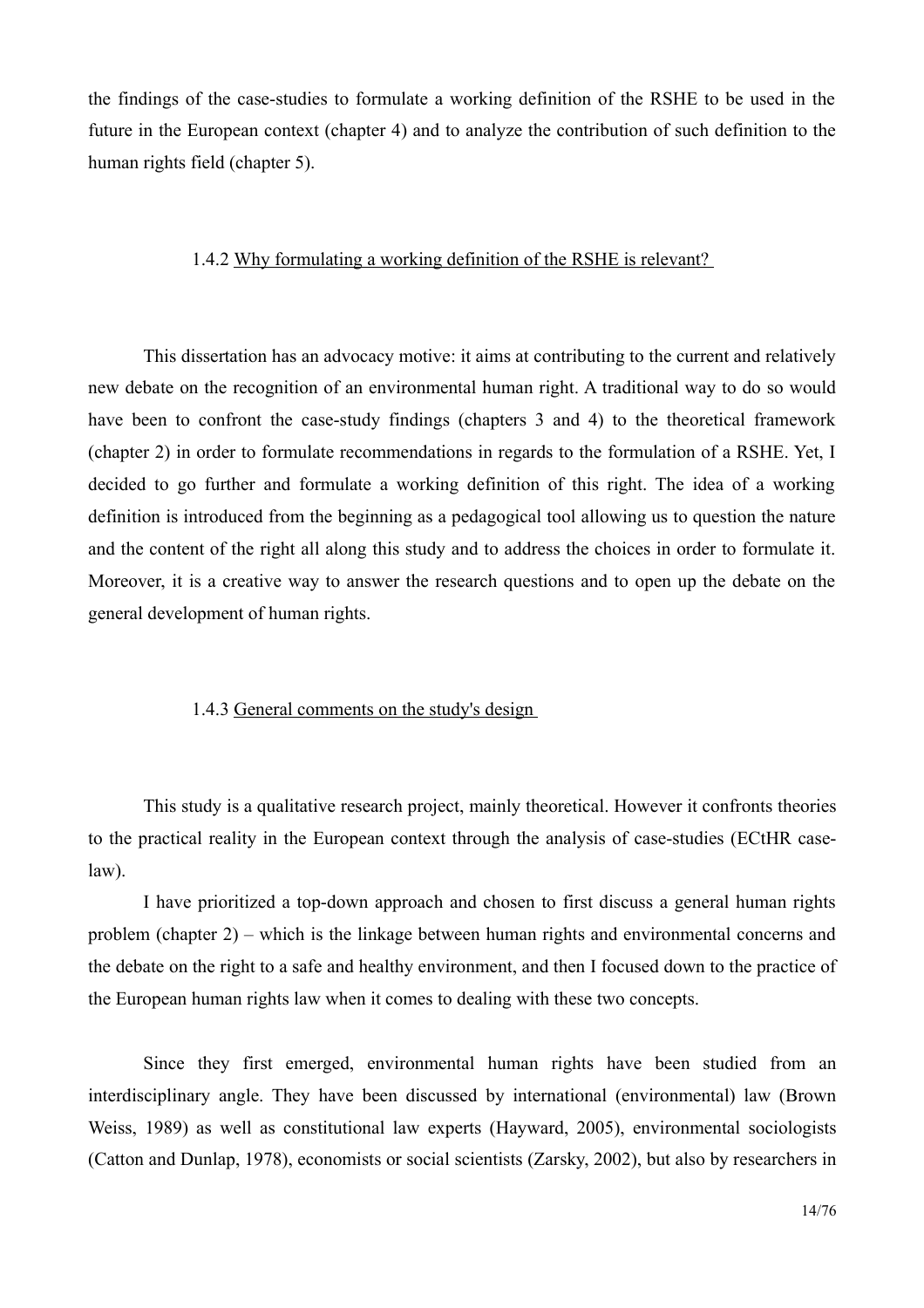conflict studies or development studies (Puvimanasinghe, 2007). I look into all those disciplines.

## <span id="page-14-0"></span>1.4.4 Scope of the study

For the purpose of this study, the following delimitations have been chosen:

- $\triangleright$  What? As mentioned above, the right to a safe and healthy environment (RSHE) will be the core of this study, aiming at contributing to the development of human rights by addressing a relatively new issue. However, I am not providing an historical overview of the subject, but rather explaining how major events and trends led to the current situation regarding environmental human rights.
- $\triangleright$  Why? The debate on environmental human rights and specifically on the right to a safe and healthy environment is highly interesting for the general progress of human rights. Therefore I decided to contribute to its development by discussing its feasibility and relevance in the European context and eventually proposing a working definition of the RSHE. Even though this dissertation is touching upon sustainable development, it will not provide an in-depth discussion of this concept, and rather focus on the human rights field.
- $\triangleright$  When? The 1972 Stockholm Declaration and the 1992 Rio Declaration were groundbreaking moments. They opened a new era for environmental human rights, by initiating the institutionalization of the concept of sustainable development. The Rio Declaration crystallized for the first time the interconnection between social/human and environmental concerns at the international level. Therefore, this thesis will focus on the progress of environmental human rights in the period 1972-nowadays.
- $\triangleright$  Where? Despite very interesting contributions to the topic from other regional legal systems such as the African Court on Human and People's Rights or the Inter-American Court of Human Rights, I made the active choice to focus solely on the States of the Council of Europe, parties to the European Convention on Human Rights. Other systems will only be used for the discussion on the generalization of the findings of the case-study.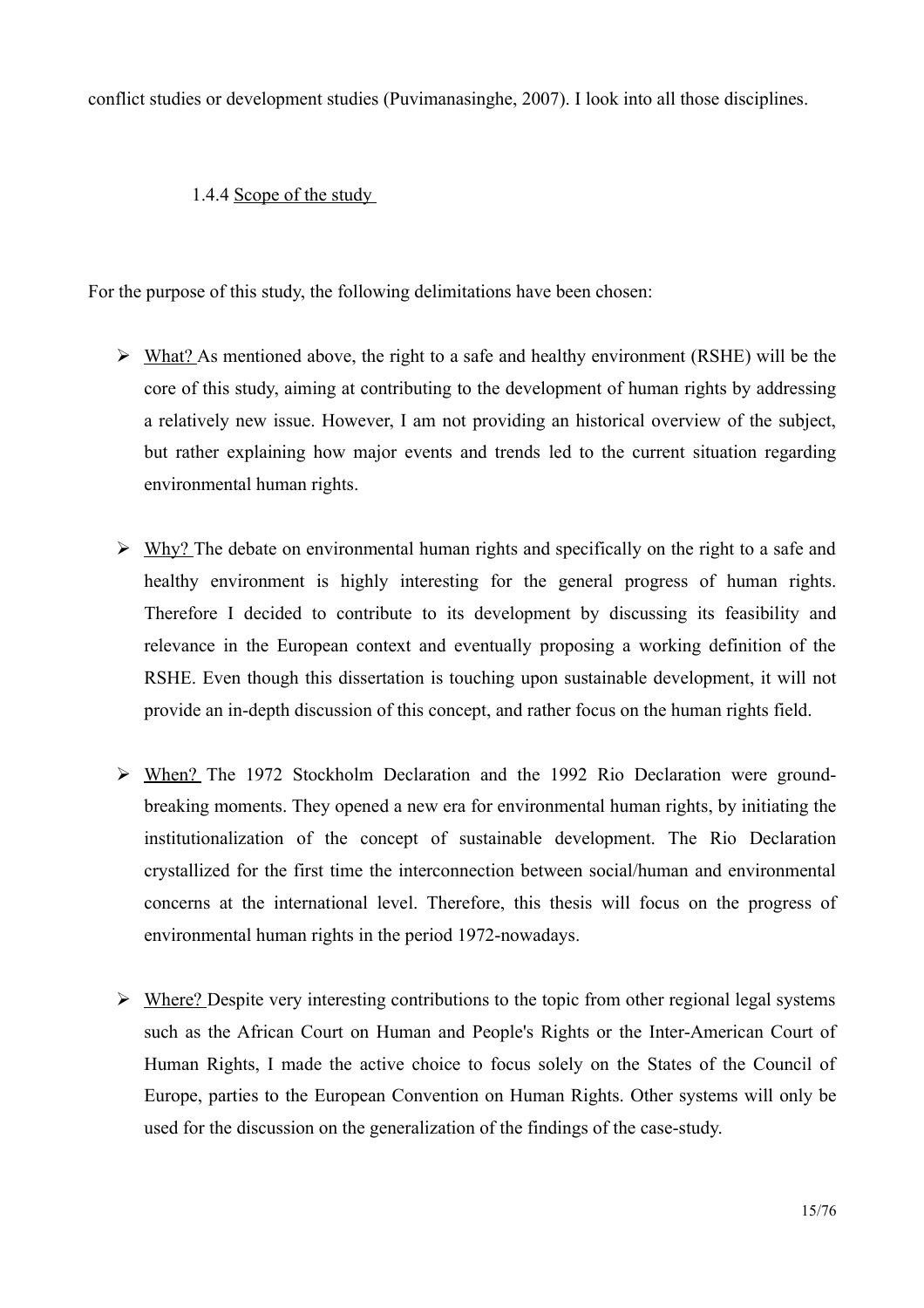This approach seemed reasonable for several reasons. First of all, the European human rights system is currently the most advanced regional system protecting human rights through legal means. I expected to find among the proliferous jurisprudence enough relevant cases for my analysis. Secondly, it is the system I felt the most competent to interpret, thanks to my undergraduate studies and my professional experiences. Therefore, I voluntarily excluded all the other regional or international systems and courts' jurisdiction. I am aware of the limitations regarding the context. My study is mainly based on the European academic and legal context, yet, the findings could prove to be relevant in other contexts too.

#### <span id="page-15-1"></span>1.5 Methodology and discussion of the material

#### <span id="page-15-0"></span>1.5.1 The data collection process

In order to conduct this study, I collected three types of data: academic data regarding the disputes on the subject and human rights and environmental documents (conceptual framework) and case-law data for the case-study.

For the conceptual framework of the study (chapters 1 and 2), I reviewed the existing research literature. I used both university library resources and online resources. The targeted documents gathered are of diverse natures: books, academic articles, think tanks or international organizations publications, newspapers articles, international law documents, etc. Doing so allowed me to identify "specific lines of research" and lacuna in the field of environmental human rights (Yin, 2011:62). I chose to conduct a *selective* literature review, aiming at reporting "in greater detail" about a specific array of previous studies directly related to [my] likely topic of study" (Yin, 2011:62). It allowed me to situate my study in the academic field, and to identify the academic disputes to be addressed.

I used theories in order to shed light on the meaning of the case-studies. According to Yin, a "search for meaning is in fact a search for *concepts*". I use a deductive approach, which means that I "tend to let the concepts (...) lead to the definition of the relevant data that need to be collected"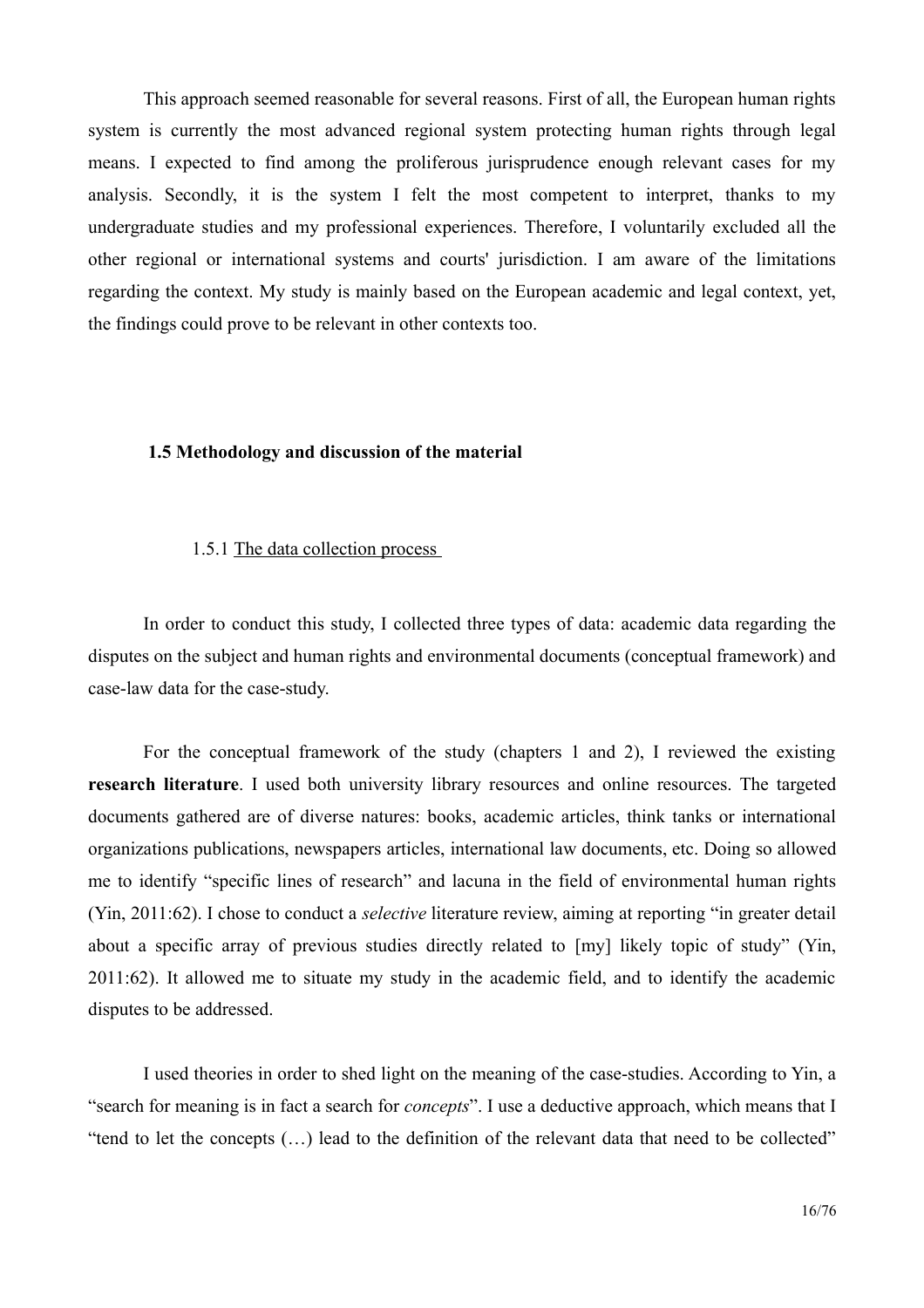(Yin, 2011:94). I first compiled relevant theories and then confronted them to the case-study data.

Secondly, I opted for a case-study dissertation, in order to explore a contemporaneous phenomenon (potential recognition of a RSHE) in its context (in Europe). The objective was to confront the theories presented in chapter 2 to the European human rights legal system (chapter 3). I wanted to assess "whether and how the empirical results supported or challenged the theory", in order to be able to make choices regarding the formulation of a working definition of the right to a safe and healthy environment (Yin, 2011). Indeed, I focused on the "how" and "why" aspects of the European Court of Human Rights' case-law and I selected several judgements in order to illustrate the Court's interpretation of the Convention over time.

The case-studies are unique cases, but at the same time they are "intended to inform other situations" or cases" (Yin, 2011:18). They are called *instrumental* case-studies (Yin, 2011:310). I used the online Hudoc<sup>3</sup> database to collect my data<sup>4</sup>.

#### <span id="page-16-0"></span>1.5.2 The analysis process

My analytical contribution to the field of environmental human rights was broken in two sets of analysis: of the theoretical framework, and of the case-studies.

In order to extract the meaning on the theoretical framework (chapter 2), I conducted a general content analysis, in its conceptual form, of international legal documents and theoretical scholars' productions. It implies the identification of certain concepts<sup>5</sup> and main disputes (such as the three generations of human rights, the opposition between individual and collective rights, the conceptualization of the environment and climate change, etc.) in documents (books, academic articles, publications, etc.) allowing deep interpretations based on the extraction of the very meaning of the text (Wilson, 1993). My understanding of these interpretations is also enlightened by my previous knowledge of general human rights debates (such as the indivisibility or universality of human rights) acquired during my studies.

<span id="page-16-2"></span>http://www.echr.coe.int/echr/en/hudoc

<span id="page-16-3"></span>A list of all cases used in available in Appendix 3.

<span id="page-16-1"></span>Most key concepts are presented in a glossary (Appendix 1).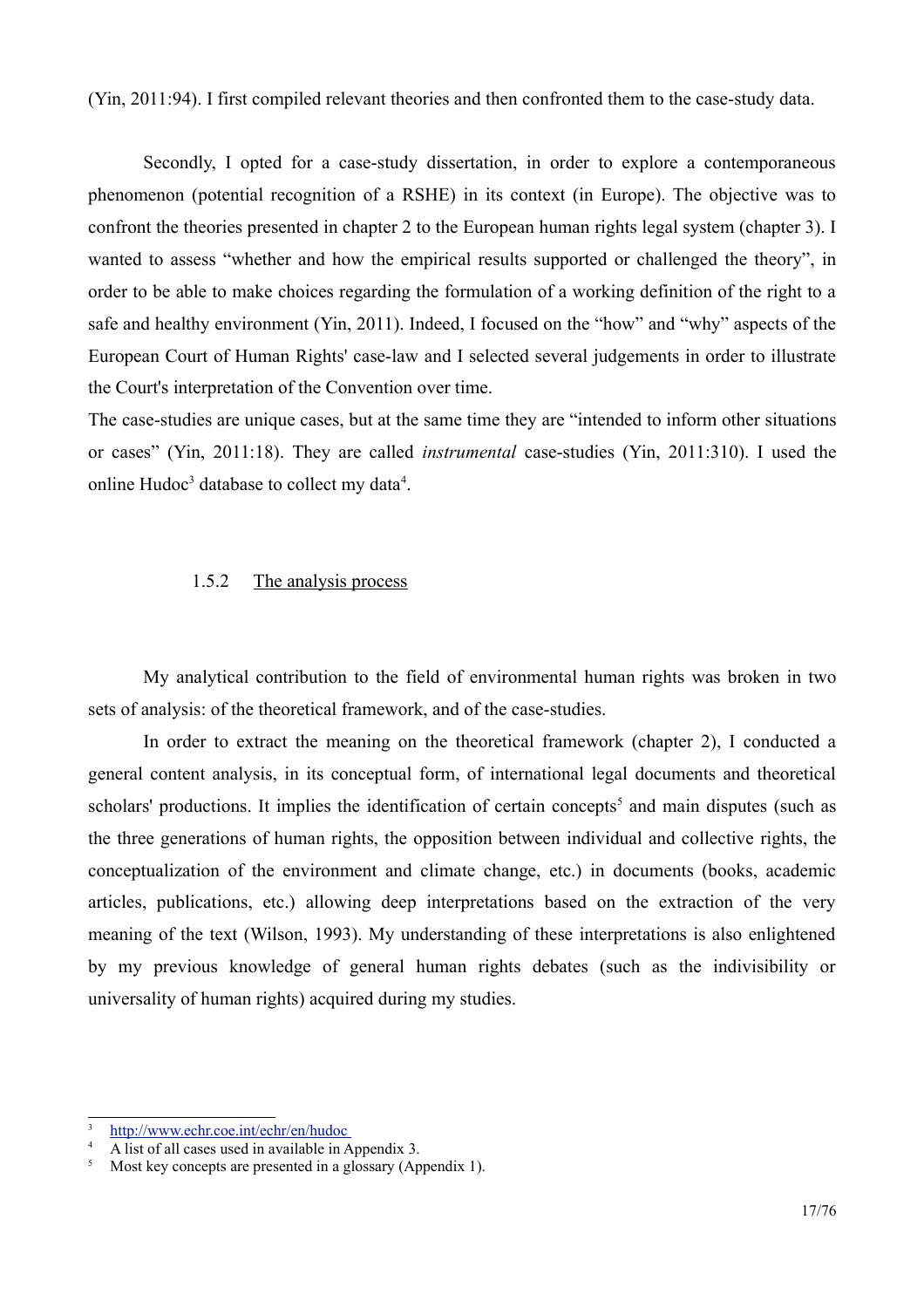As for the analysis of the jurisprudence, I aimed at both *describing* the current situation in the European context and at *calling for action*. In Yin's words, a particular "type of description" occurs when a study also tries to promote some subsequent action – typically calling for changes in public policy" (Yon, 2011: 214). There has been an "advocacy motive" from the beginning of my study, influencing the research process, and "the call for action is likely to dominate the study's conclusions" (Yin, 2011:215). I integrated my "call for action" in the context of the academic disputes, and of the case-studies findings, before giving it the form of a working definition of the RSHE.

It was not realistic given the scope of this study to focus on the feasibility and relevance of such right in every single regional context. To overcome this difficulty, a focus on the European context has been chosen (see delimitations 1.4.4). However, because of this limitation, the question of the extent of generalization of the findings arose. It will be discussed in the section about further research  $(5.3)$ .

#### <span id="page-17-0"></span>**1.6 Chapters Overview**

Chapter 1: Introduction. After introducing the problem area and presenting the dissertation in the theoretical framework, this chapter introduces the research questions, as well as the objectives. It outlines the delimitation, the methodology and the chapters overview.

Chapter 2: Theoretical framework: This chapter initiates a theoretical discussion of the conceptual relationship between human rights and environmental concerns. The idea is to build on a critical analysis of the ongoing (academic) debates regarding the right to a safe and healthy environment, in order to present the key issues arising when designing the definition of the RSHE.

Chapter 3: Analysis of the ECtHR's jurisprudence, and of *practical cases* in which the RSHE could be relevant as a human right. The objective is to analyze the European practical legal reality, and to assess to what extent environmental protection is embedded in the ECtHR's case-law.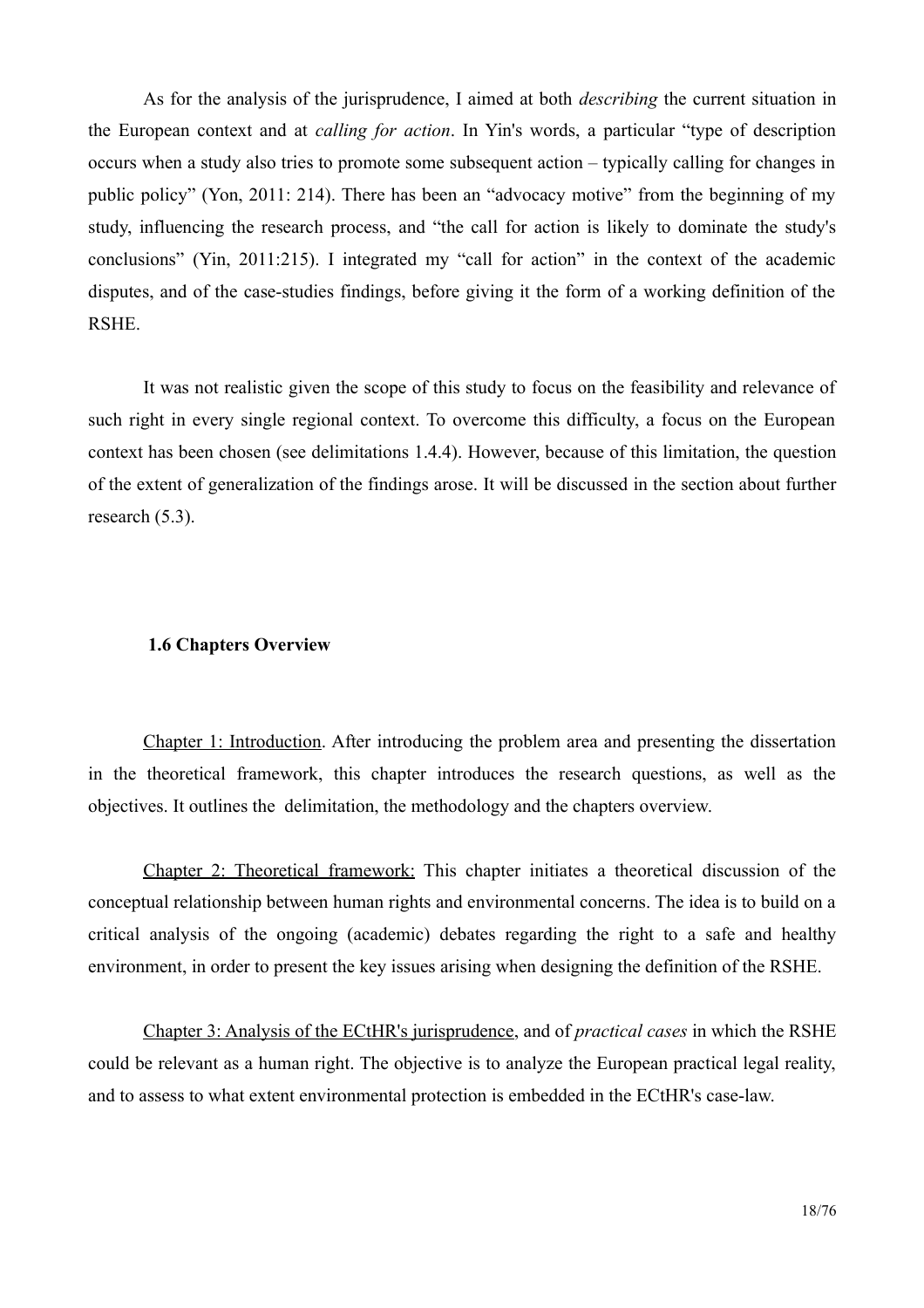Chapter 4: Case-study findings and formulation of a working definition. The conclusions emerging from chapter 3 are confronted to the theoretical conclusions from chapter 2, and add more content for the formulation of the RSHE. A working definition of the right is formulated, contextualized in the global field of human rights, and interpretative guidelines are provided to implement the right in the European context.

Chapter 5: The final analytical discussion reflects on the aim of this dissertation, building on the answers provided for each research question. It is an opportunity to reflect on my work (on the limits and difficulties I had), as well as to provide recommendations for further research on this topic, and on the general development of human rights.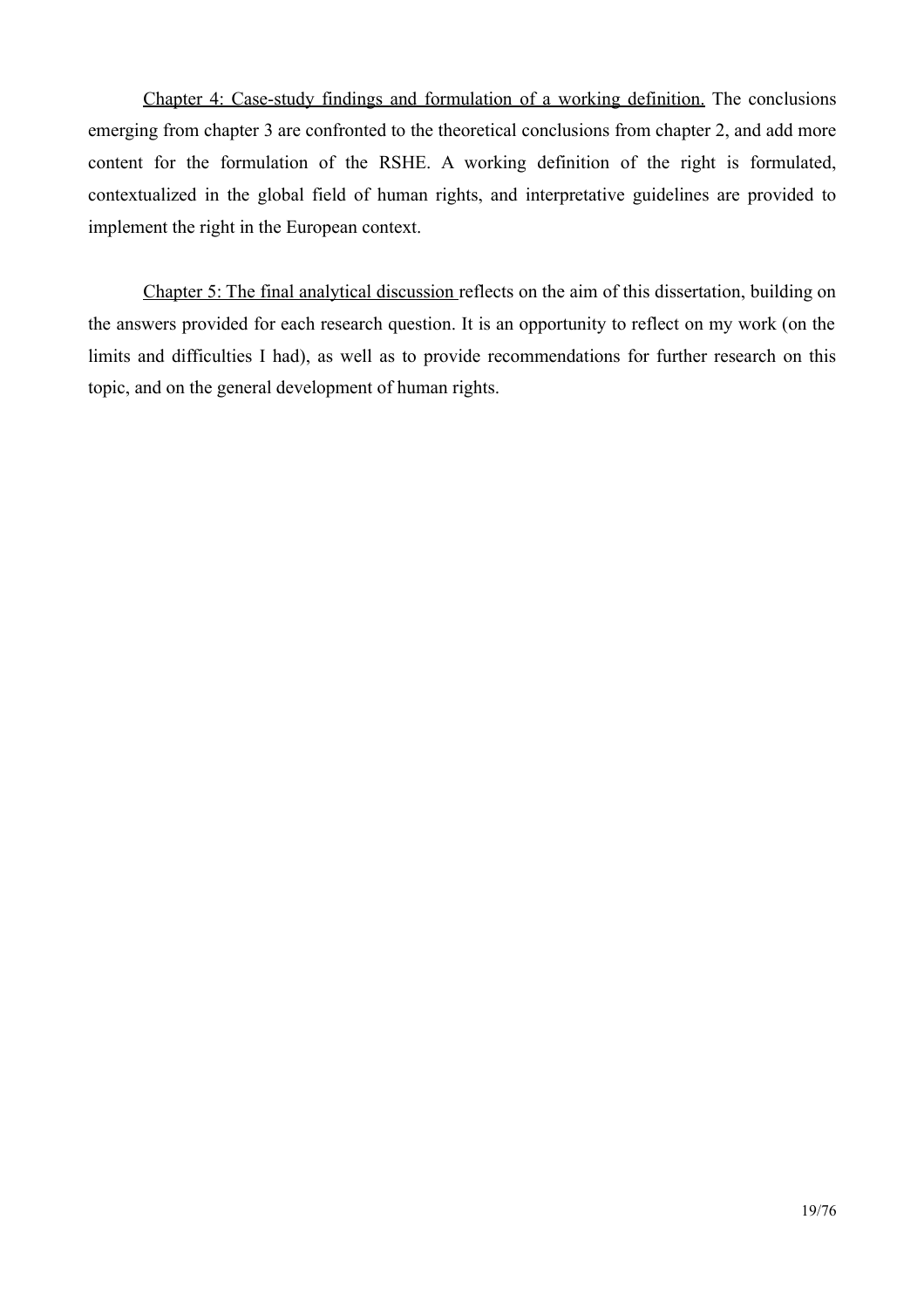# **CHAPTER**

### <span id="page-19-2"></span>2 Theoretical and analytical framework

The objectives of this chapter are to introduce a theoretical discussion on the nature and content of the right to a safe and healthy environment (RSHE).

This chapter first reports on the situation of international environmental human rights within the field of international law. Secondly, it analyzes the issues that would arise with the theoretical recognition of an individual, substantive, third generation RSHE and positions this dissertation within the ongoing academic debate. Finally, the legal and political implications of such a right in the European context are presented, in order to be confronted to the European case-law in chapter 3.

# <span id="page-19-1"></span>2.1 The integration of two fields of international law: international human rights law and international environmental law

### <span id="page-19-0"></span>2.1.1 The legal weight of the concept of sustainable development

As presented in chapter 1, the discussion over the right to a safe and healthy environment emerged along the concept of sustainable development (Boyle, 2008). International human rights courts, such as the European Court of Human Rights, often reference in their judgements international law documents relevant in the environmental field. References are made to the 1972 Stockholm Declaration on the Human Environment and to the 1992 Rio Declaration on Environment and Development. Those documents are the cornerstones of the concept of sustainable development and have influenced environmental human rights.

Whereas the substance of the RSHE is clearly influenced by sustainable development, its legal weight does not rely on it. Indeed, "sustainable development" is legally very weak. Sands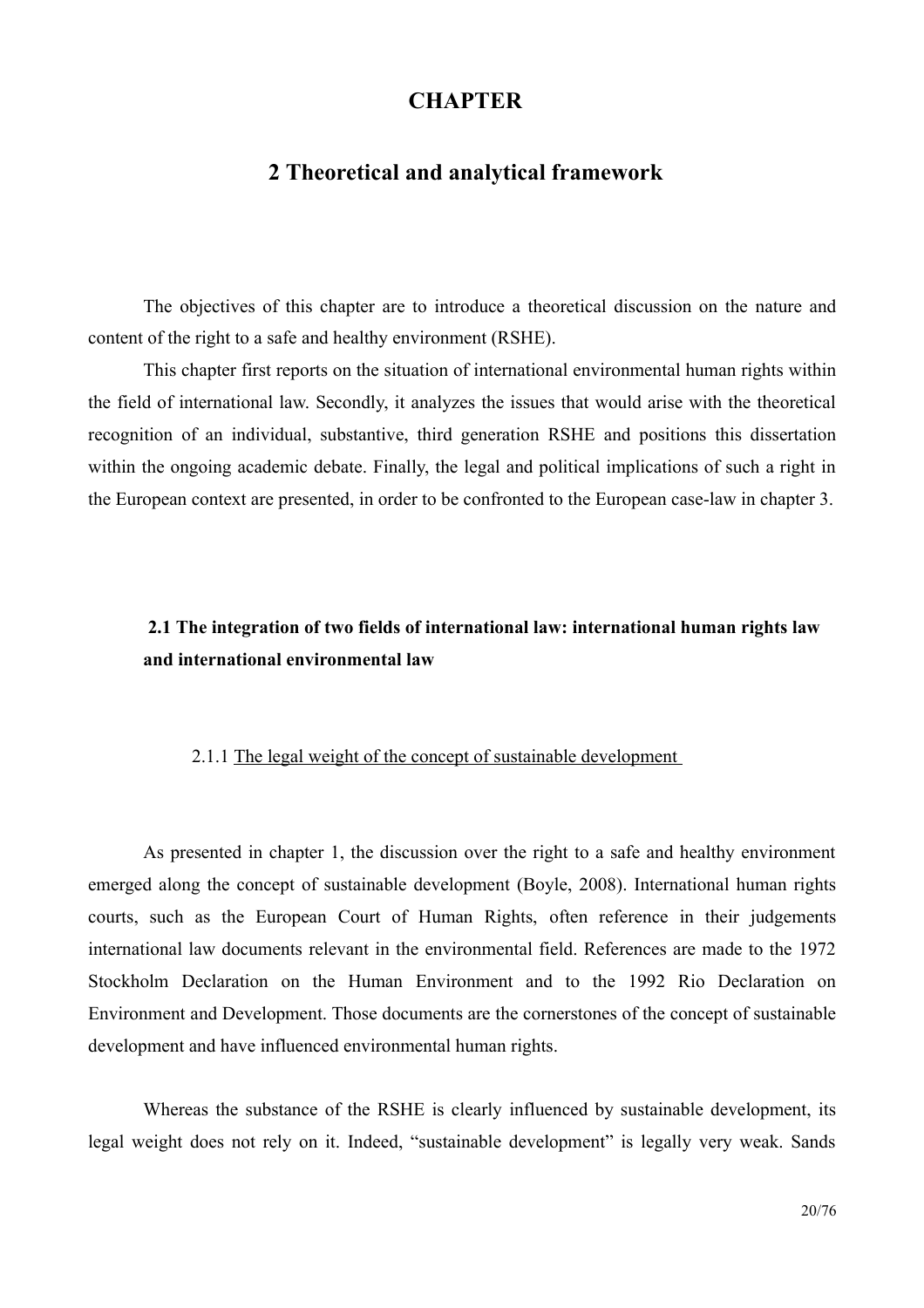wrote that "[i]t is not an independent and free-standing body of principles and rules and it is still emerging. As such, it is not coherent or comprehensive, nor is it free from ambiguity or inconsistency" (Sands, 1994:303). Indeed, the Stockholm and Rio declarations are soft law, nonbinding instruments.

Yet, some scholars have argued that sustainable development could become a principle of customary law (Puvimanasinghe, 2007). Indeed, it inspires policies and laws both at the national and international levels and it is guiding the decision-making process in many States (Puvimanasinghe, 2007). Even though it is not crystallized as a principle of international law, dozens of countries have integrated environmental *rights* in their constitutions<sup>6</sup>, and constitutional environmental *provisions* exist now in more than a hundred countries (Hayward, 2000).

Some of the principles from those two declarations are recognized by courts<sup>7</sup>, such as Principle 2 of the Rio Declaration, stating that "States have (...) the responsibility to ensure that activities within their jurisdiction or control do not cause damage to the environment of other States or of areas beyond the limits of national jurisdiction". Some scholars have argued that these documents recognize an *indirect* right to a safe and healthy environment (Fitzmaurice, 2009). Yet, they seem to mainly build environmental rights on other rights (Fitzmaurice, 2009).

#### <span id="page-20-0"></span>2.1.2 The sociological conceptualization of environmental issues

Environmental issues only quite recently became societal concerns. Sociologists have identified two main approaches to the societal-environmental interactions. Catton and Dunlap have been precursors in studying the realist vs. constructivist debate over the scientific proofs of climate change (Catton and Dunlap, 1979). On the one hand, the constructivist approach, mainly developed in Europe, is based on a symbolic and cultural relation to environmental matters, and on an interpretative approach to climate change-related events. On the other end, the realist or materialist approach, which emerged in North America, focuses on the interactions between the factors responsible for environmental issues and social phenomena.

<span id="page-20-2"></span>Such as the Philippines, Slovenia and Czech Republic.

<span id="page-20-1"></span>Such as the European Committee of Social Rights.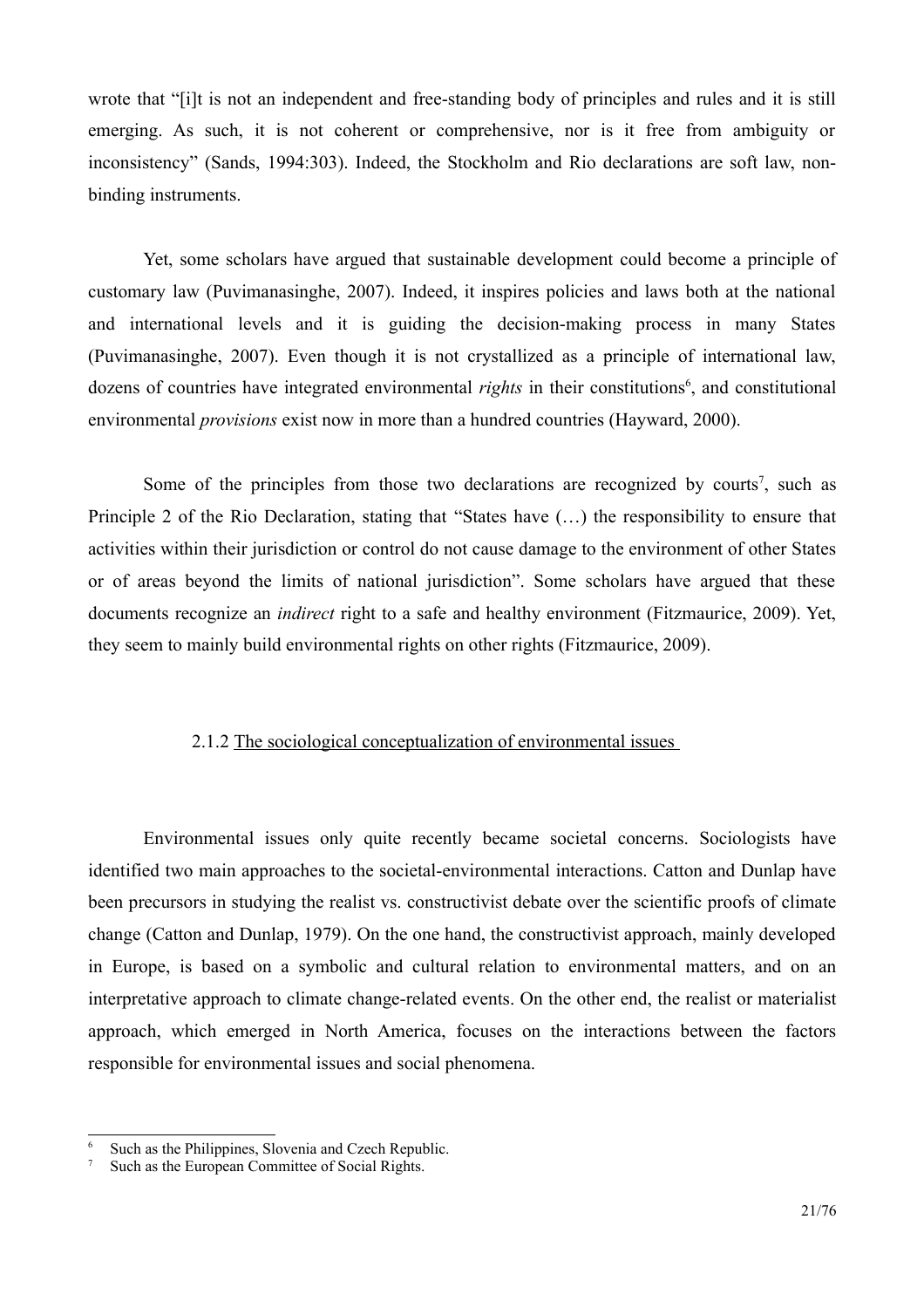This debate within the sub-discipline of environmental sociology shades lights on the sociological conceptualization of environmental change. Environmental sociologist are interested in the biological and physical factors that affect the social structures and influence the power relations. They explain that the environment "matters to Homo Sapiens" because it supports their livelihood (Redlclift & Woodgate, 2010: 33). They blame the "global aspect for  $(...)$  obscuring the more local processes, i.e. how societies are affected by climate change" (Taylor & Buttel, 1992). They denounce the difficulty to define universally the concept of environmental change when the local realities are so different. Yet, they recognize the importance of environmentalism as a citizen movement across the Western world, and the apparition of post-modern societal values, valuing the quality of life over the quantity.

Because human beings would like to free themselves from the occurrence of environmental destruction (Redlclift & Woodgate, 2010), they tend to reject the physical variables<sup>8</sup> (Durkheim, 1897). They denounce the anthropocentric bias of the "Human Exceptionalism Paradigm", a dominating sociological concept (Catton & Dunlap, 1978). Catton and Dunlap argue that our society has turned its past ecological abundance into a force thanks to technologies. Yet, by doing so, it has underestimated the importance of the environment as a shaping factor of social realities. The current social-environmental relationship is such that the consequences of human actions are leading to an environmental decline, influencing negatively the quality of living standards. They encourage to take into account the social costs of environmental degradation, human-induced or not (Catton & Dunlap, 1978), and to learn how to adapt.

The ongoing discussion on climate change and general environmental issues is spread within different disciplines. What is at stake here are the choices made by societies when dealing with the institutionalization of environmental changes. In democratic States, this is done through a broad range of actions, from national policies to local initiatives, but also through the national and international legal frameworks. Laws shape policies and their interpretations also follow the societal progress. There is a reciprocal relationship between the laws and the concrete reality (values, policies) that makes the legal framework a dynamic process in constant evolution (4.1.3).

<span id="page-21-0"></span>According to the French sociologist Émile Durkheim, social facts can only be explained by other social facts. This theory and the inherent methodological framework leave no room for the physical or biological factors (of environmental changes) in explaining social facts.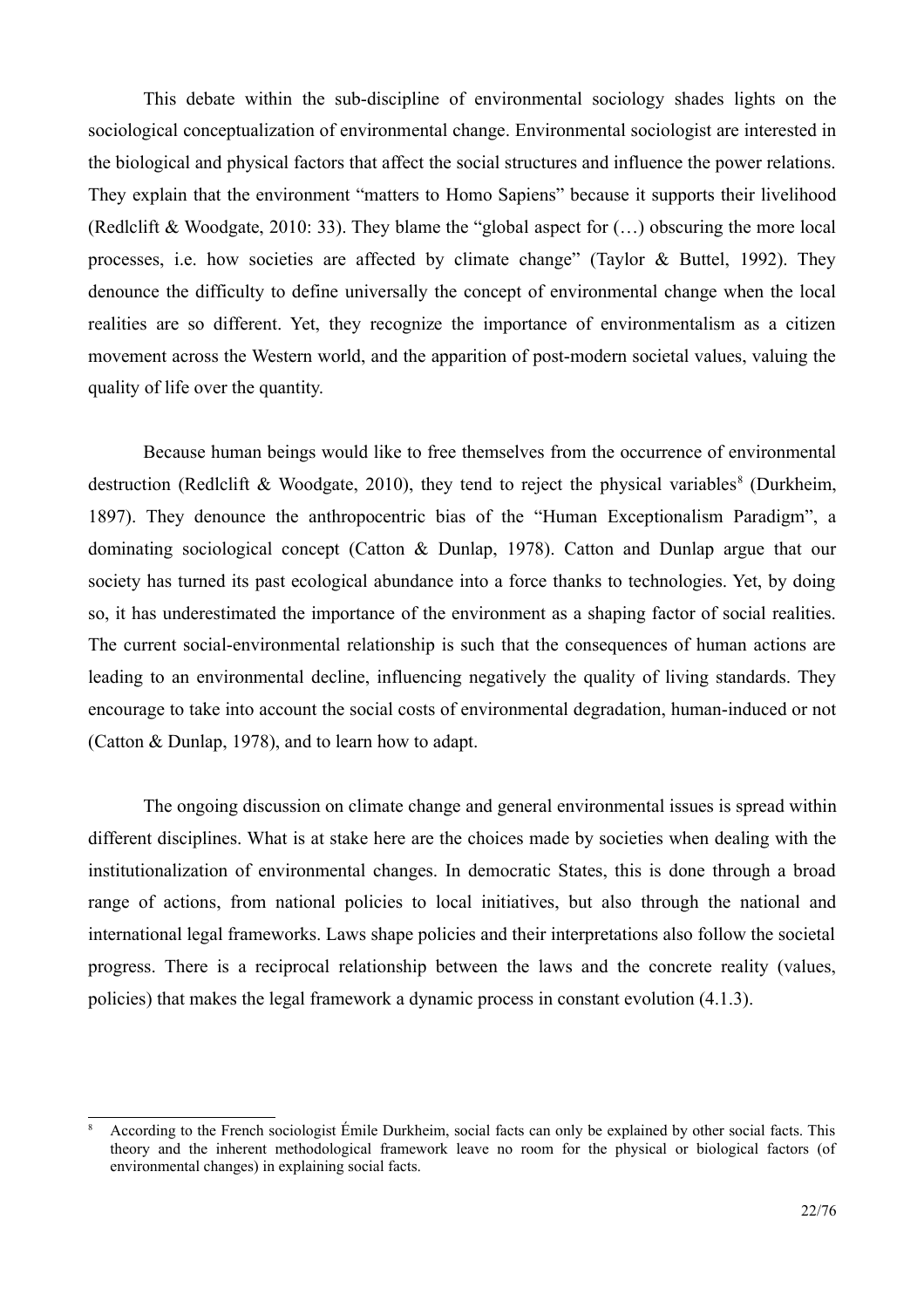While the international human rights law emerged with the creation of the United Nations and the ratification of the Universal Declaration of Human Rights (1948), the consolidation of the international environmental law started in 1972 with the Stockholm Conference and the creation of the United Nations Environment Program (UNEP). After evolving as two contemporaneous but distinct disciplines, international human rights and environmental laws have been converging and are today interconnected (Puvimanasinghe, 2007). The 2002 non-binding New Delhi Declaration mentions "the balanced integration of laws and policies at the intersection of international environmental, social and economic law" (International Law Association, 2002).

#### <span id="page-22-0"></span>2.1.3 Different approaches to the nature of the right to a safe and healthy environment

For a long time, environment and human well-being have been seen as two opposite norms. The complexity of the linkage between human rights and environmental concerns led to the development of conflicting approaches to its nature.

Alan Boyle identifies three approaches to this linkage (Boyle, 2008). The first one relies on the empowerment of individuals and communities through *procedural rights* such as participation, information and access to justice regarding environmental concerns (2.2.3). This approach is based on the 1998 Aarhus Convention on Access to Information, Public Participation in Decision-making and Access to Justice in Environmental Matters, developed by the United Nations Economic Commission for Europe (UNECE), which aimed at reinforcing the global environmental governance<sup>9</sup>. A second approach argues in favor of *collective* environmental rights to decide upon the protection and management of natural resources<sup>10</sup>. The **third** approach, defended in this study, focuses on an *individual* right to a safe and healthy environment along the line of other human rights recognized in the bill of rights<sup>11</sup>. This human-centered approach is based on the belief that a healthy environment is a prerequisite to the fulfillment of human rights (Boyle, 2008), and recognizes the interdependence of environmental and social concerns.

<span id="page-22-2"></span>This multilateral agreement has been warmly welcomed because it was designed in strong collaboration with numerous NGOs. Moreover, it is legally binding for the States that have ratified it.

<span id="page-22-3"></span><sup>&</sup>lt;sup>10</sup> It is mainly following this approach that indigenous groups have claimed their environmental rights.

<span id="page-22-1"></span> $<sup>11</sup>$  The Bill of Rights is composed of the UDHR, the ICESCR, the ICCPR and its two Optional Protocols.</sup>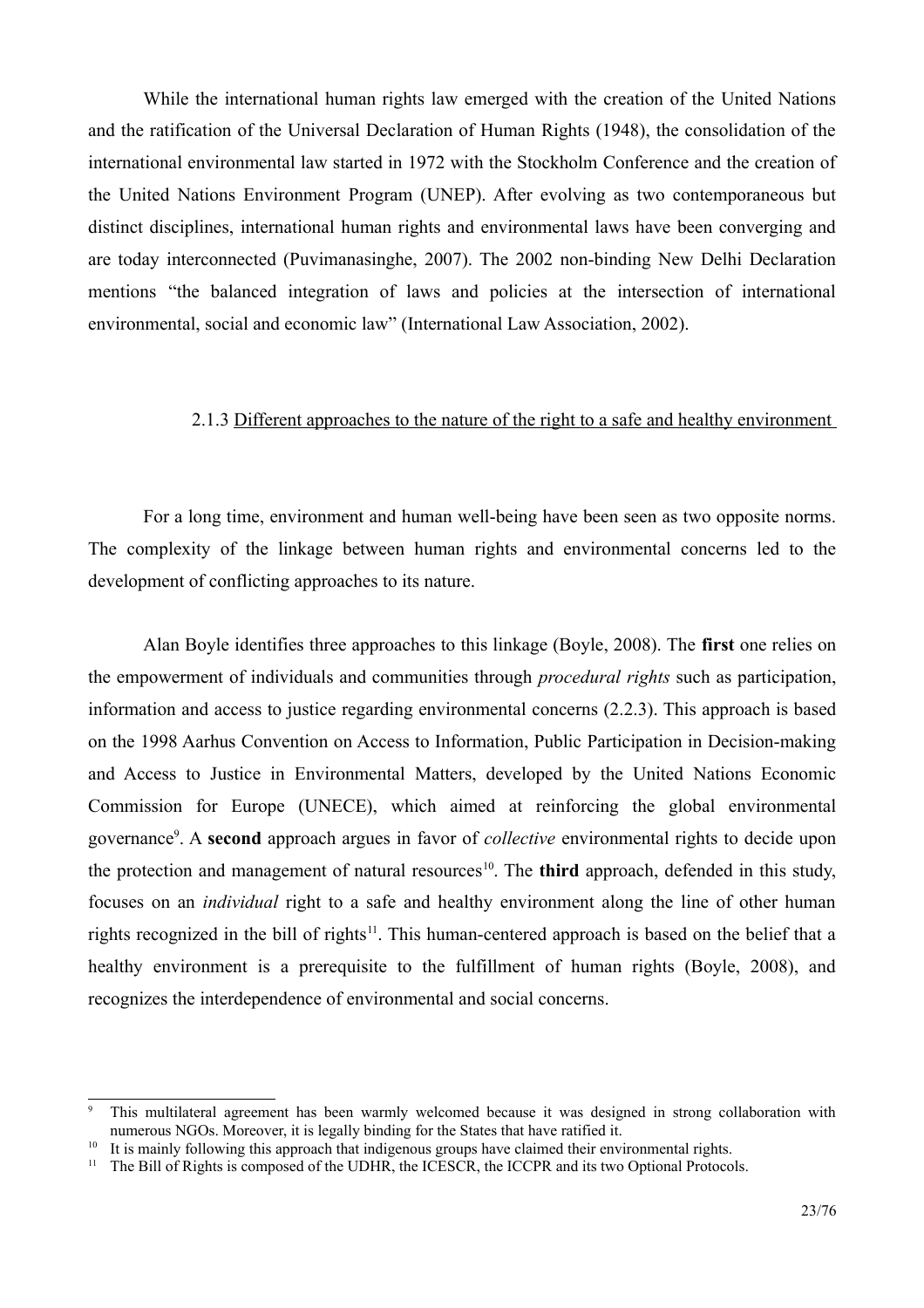However, the rights-based approach to environmental protection has been the subject of strong critics, mainly blaming its anthropocentrism or utilitarianism. In Greczyn words,

"[a]ccording to the utilitarian perspective, an action that brings greater good than bad is a good action. [...] Some utilitarian thinkers conceptualize "good" from an anthropocentric viewpoint, excluding from their focus benefits to any animals other than *Homo sapiens*" (Greczyn, 2009-2010:236).

A strict utilitarian approach to environmental human rights is criticized by environmentalists for defending a short-term protection of the environment and thus limiting the environmental opportunities for future generations. Utilitarianism and anthropocentrism are interconnected. In its strictest form, "[a]nthropocentrism refers to a world-view based on the concept that human beings are the most important entity in the universe.", which is opposed to "biocentrism [which] stems from a focus on nature" (Hayward, 2005, Greczyn, 2009-2010:237).

Whereas Shelton recognizes that "the ultimate aim of environmental protection remains" anthropocentric", she also mentions the "duties to protect and conserve all elements of nature, whether or not they have known benefits or current economic utility" (Shelton, 1991-1992:110). In line with Hayward's argument that "environmental rights are valid, necessary, practicable [and] desirable" (Hayward, 2000:568), this thesis supports environmental human rights that include environmental protection. I recognize the importance of a long term strategy regarding environmental matters and the inter-generational equity aspects (4.3.1). Therefore, I would position this study in Grezeyn's "weak anthropocentrism" category. Indeed, according to Grezeyn:

"in situations where a weak or insignificant human concern conflicts with a vital environmental concern, weak anthropocentrism dictates that the human concern must yield to the vital environmental (and non-human) concern" (Grezcyn, 2009-2010:237).

A critical analysis of the academic disputes regarding the right to a safe and healthy environment helps to fully understand the key issues on this topic. They will enlighten the formulation of an individual, substantive, third generation right to a safe and healthy environment  $(4.2)$ . The challenges and different options regarding this right are presented in the following discussion, which also contributes to assessing where the existing body of research stands regarding environmental human rights, and help positioning this study in the discipline.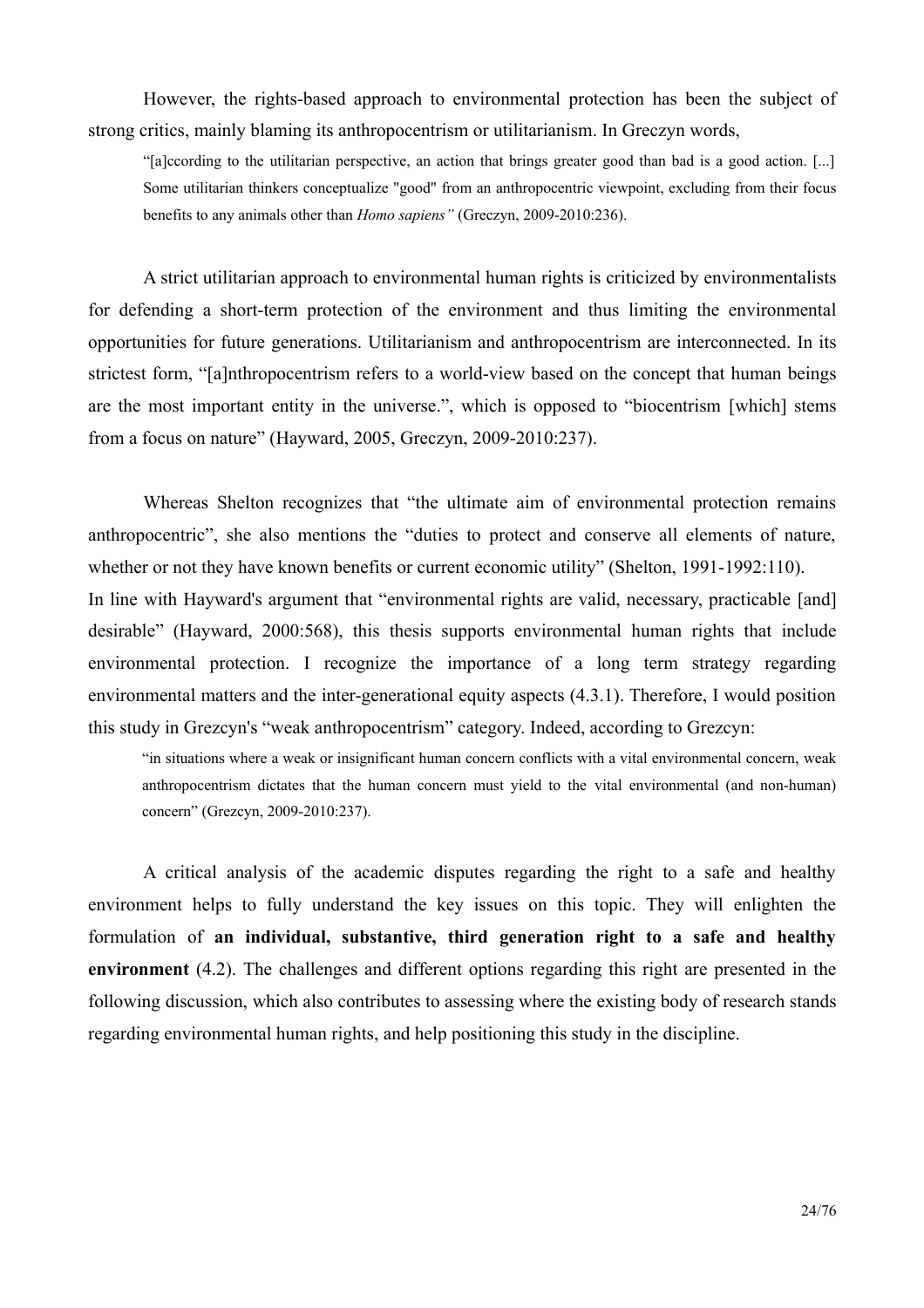<span id="page-24-1"></span>2.2 Theoretical discussion of an individual, substantive, third generation right to a safe and healthy environment

<span id="page-24-0"></span>2.2.1 A third generation of human rights?

Since they first emerged, human rights have been crystallized into a bill of rights that covers two generations of human rights, respectively civil and political rights and economic, social and cultural rights (Vasak, 1979).

Experts' opinions are opposed on whether environmental human rights should, once and if recognized, be integrated as a third generation of "solidarity rights" (Vasak, 1979) or included within the two existing generations of human rights (Merrills in Boyle and Anderson, 1996). For instance, Dupuy argues that a third generation of human rights would dissipate the movement of protection of the two previous generations and that the recognition of environmental human rights is "unnecessary regarding the extent to which international environmental law has already developed" (P.M. Dupuy in R.J. Dupuy, 1979:409).

Other scholars have presented alternatives such as the recognition of constitutional environmental rights at the national level (Hayward, 2005) or their integration within the legal framework of sustainable development (Giorgetta, 2002).

Nevertheless, as demonstrated earlier, environmental issues cross borders. Therefore one might argue that they need to be handled at the international level, at least on a regional scale. An integrated inter-states response is required in order to properly tackle the effects of environmental degradation. Furthermore, it also relates to the vision of human rights that is defended, either expanding or contracting human rights (Zarsky, 2002), i.e. recognizing new rights such as environmental rights or strengthening the protection of existing rights. An integration of human rights and environmental ethics through the agreement on a third generation of human rights would also prove that human rights are a dynamic concept, able to adapt to societal evolutions.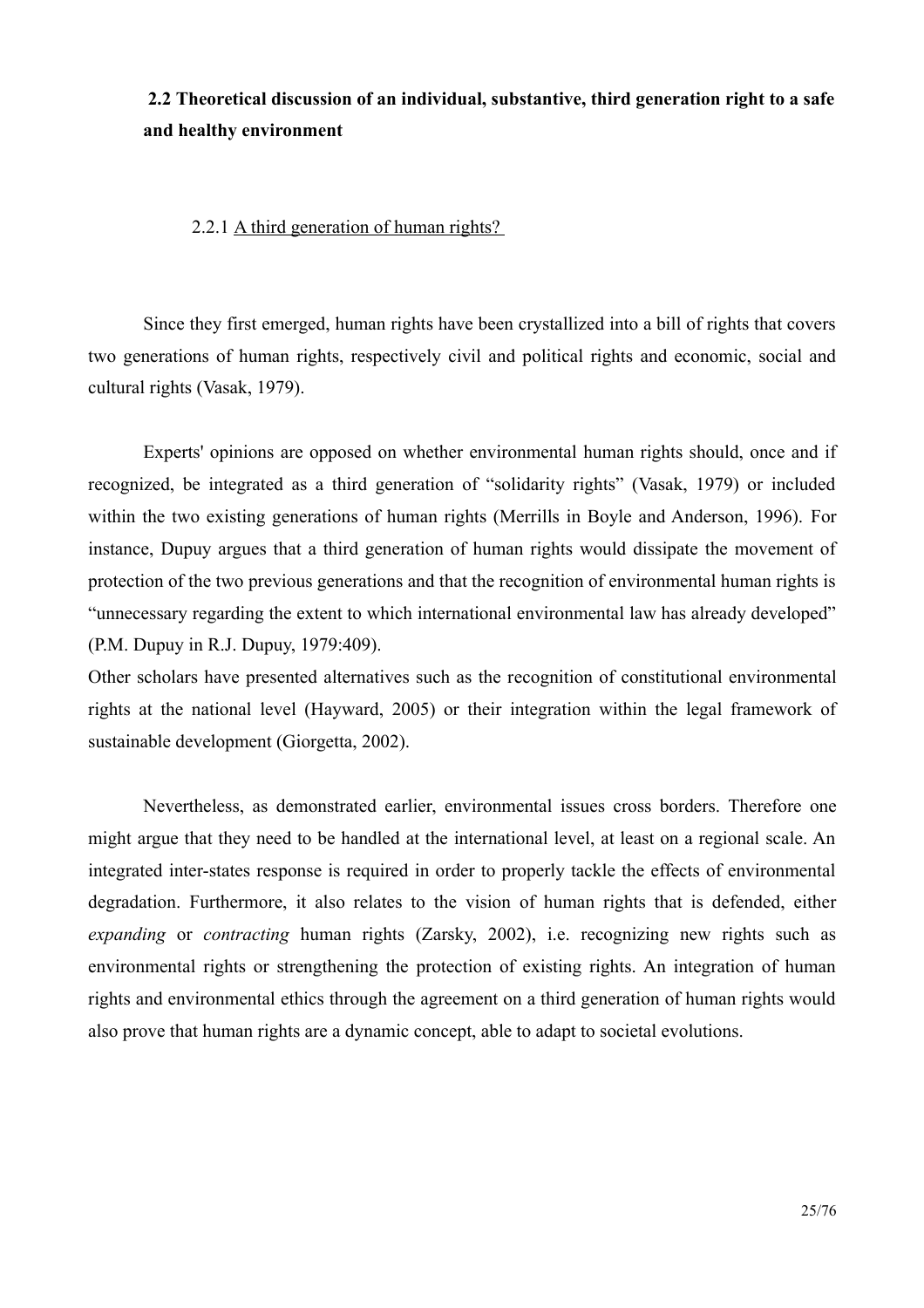#### <span id="page-25-0"></span>2.2.2 Individual vs. collective environmental human rights

It was first admitted that societal-environmental interactions are of interest because human livelihood relies on nature. But from the very beginning, the opposition between individual and collective human rights appeared. It is an intense debate in the broader field of human rights, and it is all the more interesting regarding environmental human rights because it is one of the few subdisciplines of human rights where collective rights are so debated. A large part of the discussion on the environment and human rights has been addressed in terms of a collective right (Shelton, 1992). Environmental human rights were thus first recognized as collective rights (Shelton, 1992), especially for indigenous peoples, whose way of life particularly relies on their access to land and on its traditional use. In the 1980s, indigenous peoples started claiming their right to administer themselves collectively (Eide, 2006). The right of national groups to self-determination is an example of a human right that applies to a collective entity (peoples or groups) rather than states or individuals (Kymlicka, 2001).

Another movement, claiming an individual right to a safe and healthy environment, appeared simultaneously (Donnelly, 2012). Those two approaches are opposed to a certain extent, but it appears to me that they could coexist  $(4.3.1)$ . In fact, I am arguing here for an individual RSHE. However, even individual rights have collective components. Indeed, there is both a collective interest and responsibility in individual environmental rights. For instance, I would say that people have the *individual* right to *collectively* engage in the decision-making process. Some international documents, among which the ILO 169 Indigenous and Tribal Peoples Convention (ILO, 1989), recognize the collective aspect of environmental rights. For instance, the rights to participation and information present in the Aarhus Convention have a collective aspect, inherent to the democratic organization of the society where they are recognized.

The context of emergence of environmental human rights is also relevant in order to situate them in the individual-collective debate. Other regional structures, such as the Inter-American human rights system, have tended to recognize environmental human rights for groups. This is due to the historical presence of numerous indigenous peoples in the Americas explaining the relevance of groups rights. On the opposite, individual environmental human rights seem to have been preferred in Europe, with the recognition of a collective aspect.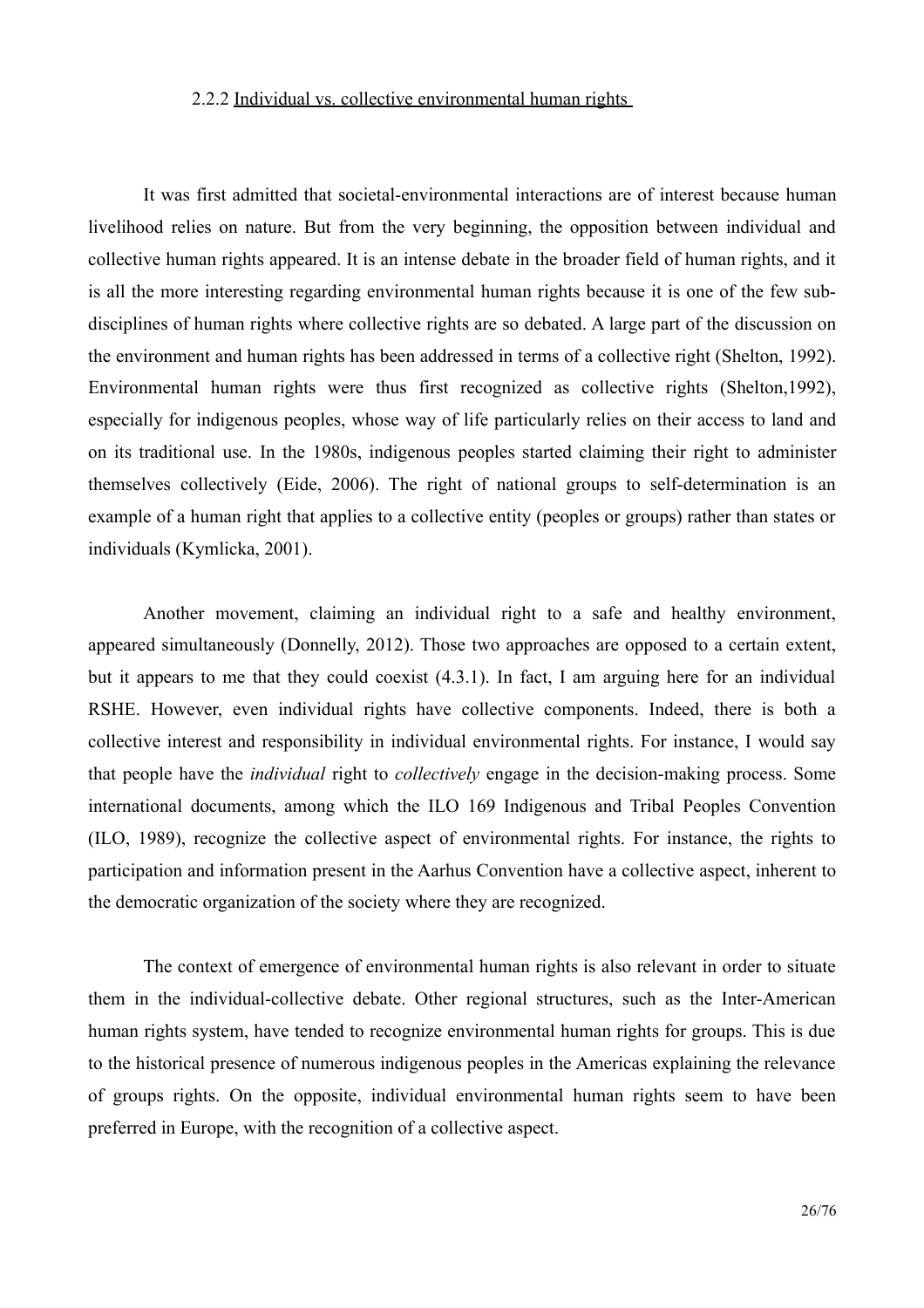#### <span id="page-26-1"></span>2.2.3 Substantive vs. procedural environmental human rights

There is an ongoing sharp discussion on the nature of environmental human rights. Whereas some authors claim that the existing recognition of *procedural* environmental rights (with instruments such as the Aarhus Convention) is enough, others argue for the creation of a *substantive* content to this right (Handl in Trindade, 1992; 117).

The Aarhus Convention "recognizes that every person has the right to live in an environment adequate to his or her health and well-being, and the duty, both individually and in association with others, to protect and improve the environment for the benefit of present and future generations" (Preamble). It mentions the three aspects of procedural rights (information, participation and legal redress) and argues that "to be able to assert this right and observe this duty, citizens must have access to information" (Preamble). It also aims for an "early" and "effective" public participation (article 6.4) and gives grounds for environmental justice (article 9.1). This is more a policy statement providing an indirect protection to environmental human rights (Hayward, 2005). It seems to me that the advantage of procedural rights is that they are easier to implement and less rigid. Yet, while they are praised for being very democratic, they might lead to an unequal participation to the decision-making process, as lobbying groups might have more influence in the process than isolated citizens for instance (Hayward, 2005).

Whereas procedural rights are necessary to successfully implement substantive rights, they are not sufficient to ensure the right to a safe and healthy environment. In order to be sure that the RSHE is equally guaranteed for each individual, a substantive content to the right, i.e. its essential contribution to the protection of the human dignity of the rights holder, has to be recognized.

#### <span id="page-26-0"></span>2.2.4 The RSHE: relevant as a fundamental right?

It is relevant to question whether environmental protection can be recognized as a fundamental right. It was claimed so by the Brundtland Report (1987), which stated that "[a]ll human beings have the fundamental right to an environment adequate for their health and well being" (World Commission on Environment and Development, 1987:286). Sax argues that "a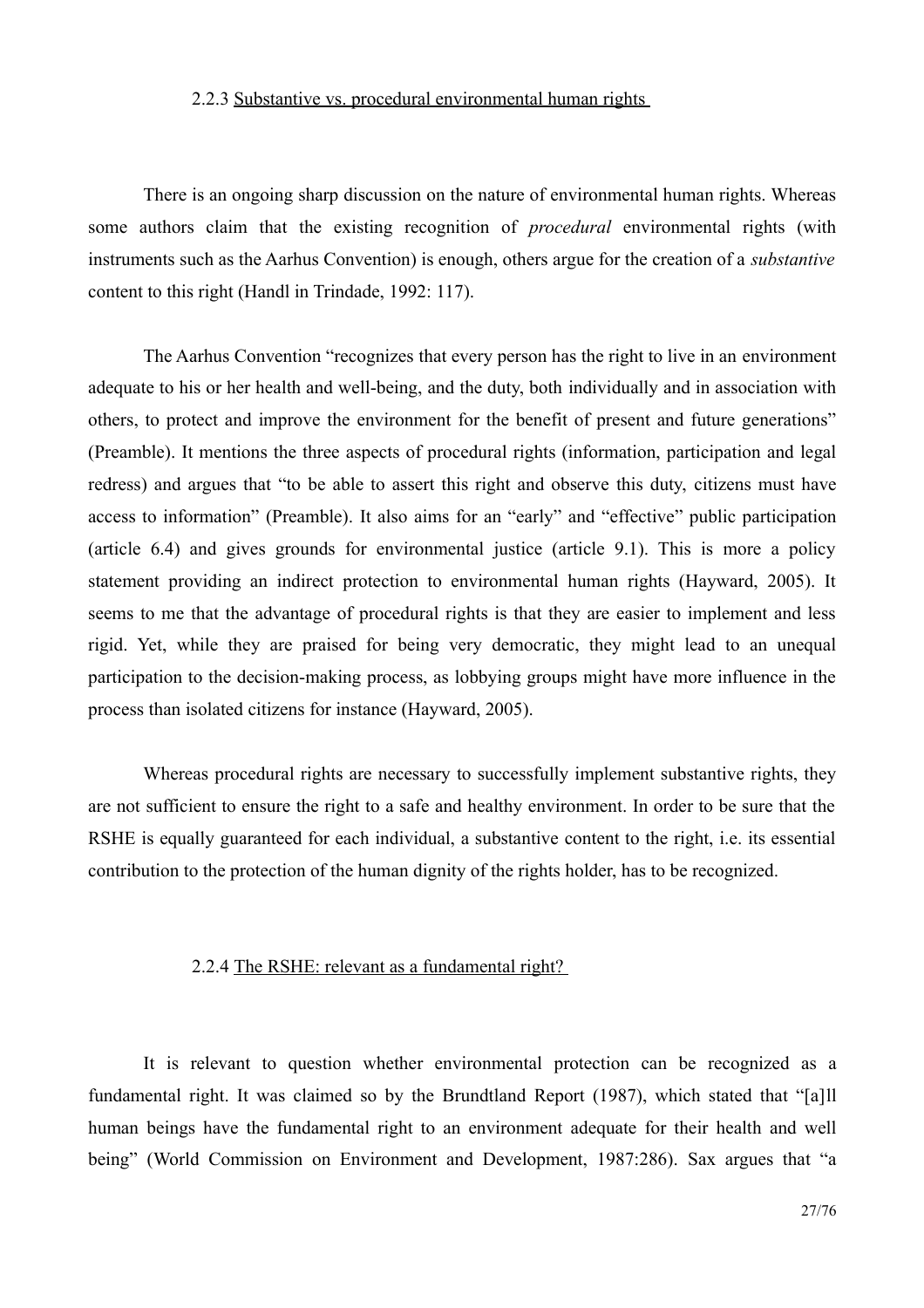fundamental right to a substantive entitlement which designates minimum norms should be recognized" (Sax, 1990:100 in Hayward, 2000:568). This implies its recognition in international law so that it can become enforceable. This would not mean giving it an absolute weight over other human rights, but on the contrary recognizing its equal importance (4.1.3).

Because the structure of the international human rights law has been successfully existing for a longer time, I would argue that environmental human rights should be defended, in a shortterm perspective at least, through the international human rights structure rather than through the environmental law procedures. Indeed, the main difference between the European human rights system and international environmental law is the absence of any petition procedure<sup>12</sup> open to individuals within the framework of the latter. Indeed, only States can bring an environmental case before the responsible courts. That explains the trend to bring cases related to the impact on individuals of environmental degradation before international human rights bodies, such as the European Court of Human Rights. Indeed, the ECtHR accepts, since 1998, "individual applications" lodged by any person, group of individuals, company or NGO" (Council of Europe, 2009:5), as well as inter-states applications  $(2.3.3)$ .

#### <span id="page-27-1"></span>2.3 Legal and political implications of the right to a safe and healthy environment

#### <span id="page-27-0"></span>2.3.1 Discussion on the wording of an environmental human right

Different wordings have been used about environmental human rights: "safe", "healthy", "secure", "clean", etc. (Shelton, 2009). The "right to a safe and healthy environment" and the "right" to a clean environment" are the two main formulations. Whereas they seem quite similar at first, they represent two opposing views on the purpose of an environmental human right.

<span id="page-27-2"></span> $12<sup>12</sup>$ The international petition procedure, also known as the *individual complaint procedure*, allows anyone to bring a complaint alleging a violation of treaty rights to the body of experts set up by the treaty. The Office of the United Nations High Commissioner for Human Rights recalls that "[i]t is through individual complaints that human rights are given concrete meaning. (...) When applied to a person's real-life situation, the standards contained in international human rights treaties find their most direct application."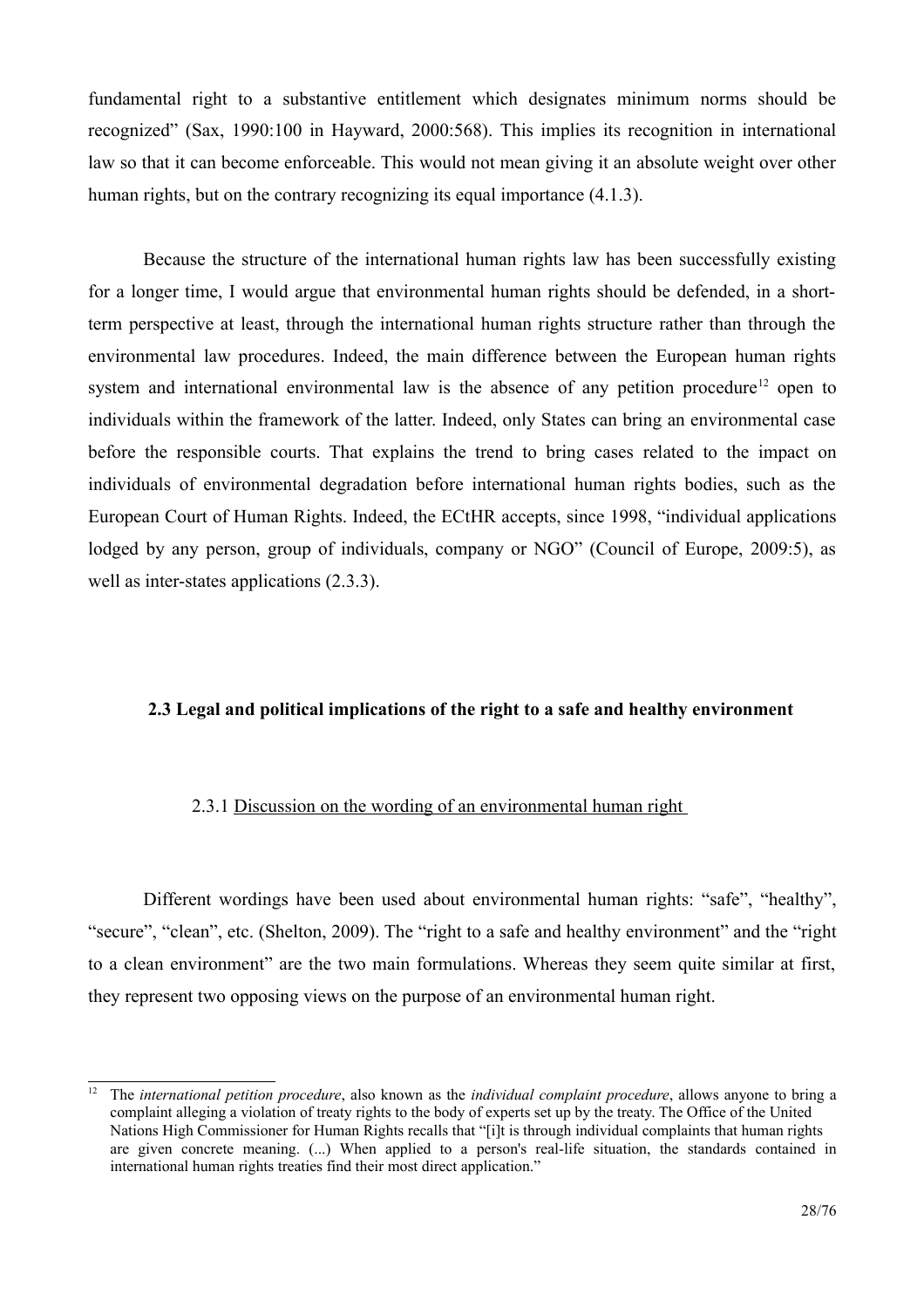On the one hand, the wording "the right to a clean environment" refers to the right to enjoy clean air or clean water for instance. It is recognized in the Article  $24(2)(c)$  of the International Convention on the Rights of the Child (UNOHCHR, 1989), and in several national acts or laws<sup>13</sup>. This approach has been encouraged by ecologists on the ground that it is less anthropocentric than other formulations focusing on human beings as main units. To a certain extent, it takes into account the environment itself (Shelton, 2009), as the criteria for assessing the respect of the right is the level of cleanness of the air or water.

On the other hand, the "right to a safe and healthy environment" was first referred to by the former United Nations Human Rights Commission<sup>14</sup> (UNHR Commission) in several resolutions. In its Resolution 2001/65 ("Promotion of the Right to a Democratic and Equitable International Order"), the Commission affirmed that "a democratic and equitable international order requires, inter alia, the realization of ... [t] the right to a healthy environment for everyone". It aims at defending an adequate level of environmental protection for the health and safety of human beings. In this approach, the core actor is the individual, and an environmental human right is in place through the implementation of safety measures and policies aiming at protecting people's health (as argued by the UNHR Commission). This wording has been adopted by the UN, as stated in a report from the High Commissioner on Human Rights (UNHR Council, 2009, § 18):

"While the universal human rights treaties do not refer to a specific right to a safe and healthy environment, the United Nations human rights treaty bodies all recognize the intrinsic link between the environment and the realization of a range of human rights, such as the right to life, to health, to food, to water, and to housing."

Moreover, environmental human rights, despite a focus on civil and political rights (first generation), also results from economic, social and cultural rights (second generation), among which the right to health. In its General Comment 14 on "The right to the highest attainable standard of health<sup>15</sup>, the Committee on Economic, Social and Cultural Rights explains that the right to health, which results from the right to life, embraces a healthy environment  $(\S$  4) (UNHCHR, 2000). The fact that the RSHE is a combination of the right to life and the right to health proves the indivisibility of human rights (Donnelly, 2012:24). The (civil and political) right to life and the (economic, social and cultural) right to health are interdependent, inherent components of the RSHE.

<span id="page-28-1"></span> $13$ Such as The U.S. Clean Air Act of 1970.

<span id="page-28-2"></span><sup>&</sup>lt;sup>14</sup> In 2006, the UN Human Rights Commission became the UN Human Rights Council.

<span id="page-28-0"></span><sup>&</sup>lt;sup>15</sup> Article 12 of the International Covenant on Economic, Social and Cultural Rights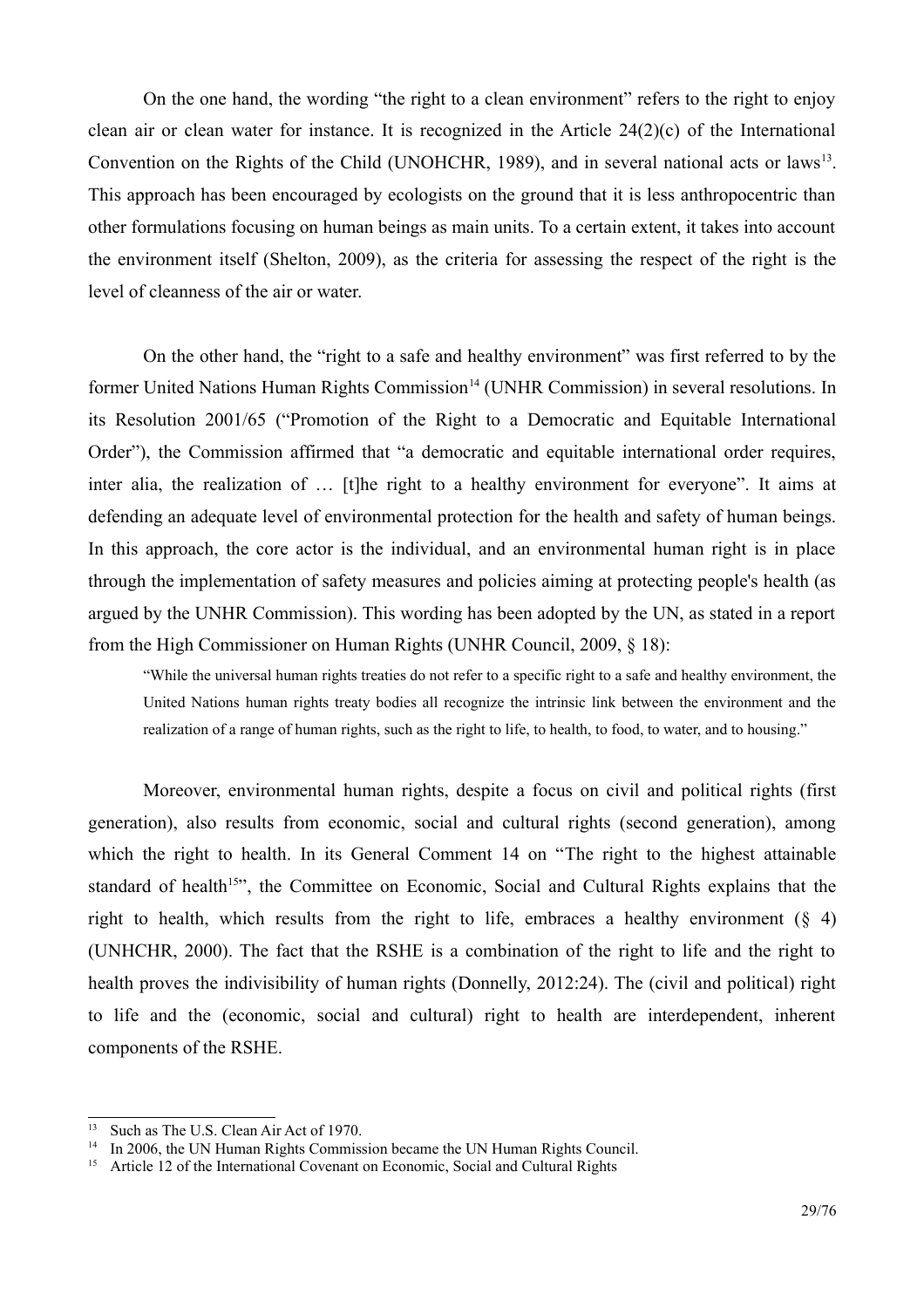Therefore, the formulation "right to a safe and healthy environment" (RSHE) has been preferred in this study, which defends individuals as holders of the RSHE.

#### <span id="page-29-0"></span>2.3.2 Three types of environmental issues included in the RSHE

In order to provide the right to a safe and healthy environment with a legal weight, the issue of responsibilities has to be discussed. The legally responsible actor is easier to identify in cases where the causal relationship between the occurrence of environmental degradations and the actions that led to it can be traced back to a person or a company. Courts cases regarding what the European Court of Human Rights calls "dangerous activities" can then lead to both *negative* (stopping the wrongful activities) and/or *positive* reparations (financial compensation).

In other cases, it might be very hard to identify the causality of the environmental degradation. This is the case with climate change-related events, with are by nature unforeseeable. Without going into the scientific debate, it is broadly accepted that human activities are responsible for accelerating the cyclic change of the atmospheric conditions on earth (IPCC, 2007). The Human Rights Council Resolution 7/23 recognizes that "climate change poses an immediate and farreaching threat to people and communities around the world and has implications for the full enjoyment of human rights" (HRC, 2008). However, the causal link is too indirect to allow the identification of a particular actor responsible for the occurrence.

It is often the same with environmental catastrophes, or "natural disasters" as the European Court of Human Rights calls it. However, even in such cases, some scholars have argued that States could be responsible for not ensuring a sufficient threshold of protection to their citizens, and failing to protect the right to life for instance (Churchill, 1996:90). Others have argued that the rationale of the right to life defended in Article 2 of the European Convention on Human Rights (ECvHR) may imply "the protection of life from all possible threats", including environmental disasters (Stefan Weber, 1991).

Therefore, I identified three types of environmental occurrences for which environmental rights could apply: dangerous activities, natural disasters and among those, climate change-related events. In any situation, the case can theoretically be brought before the ECtHR.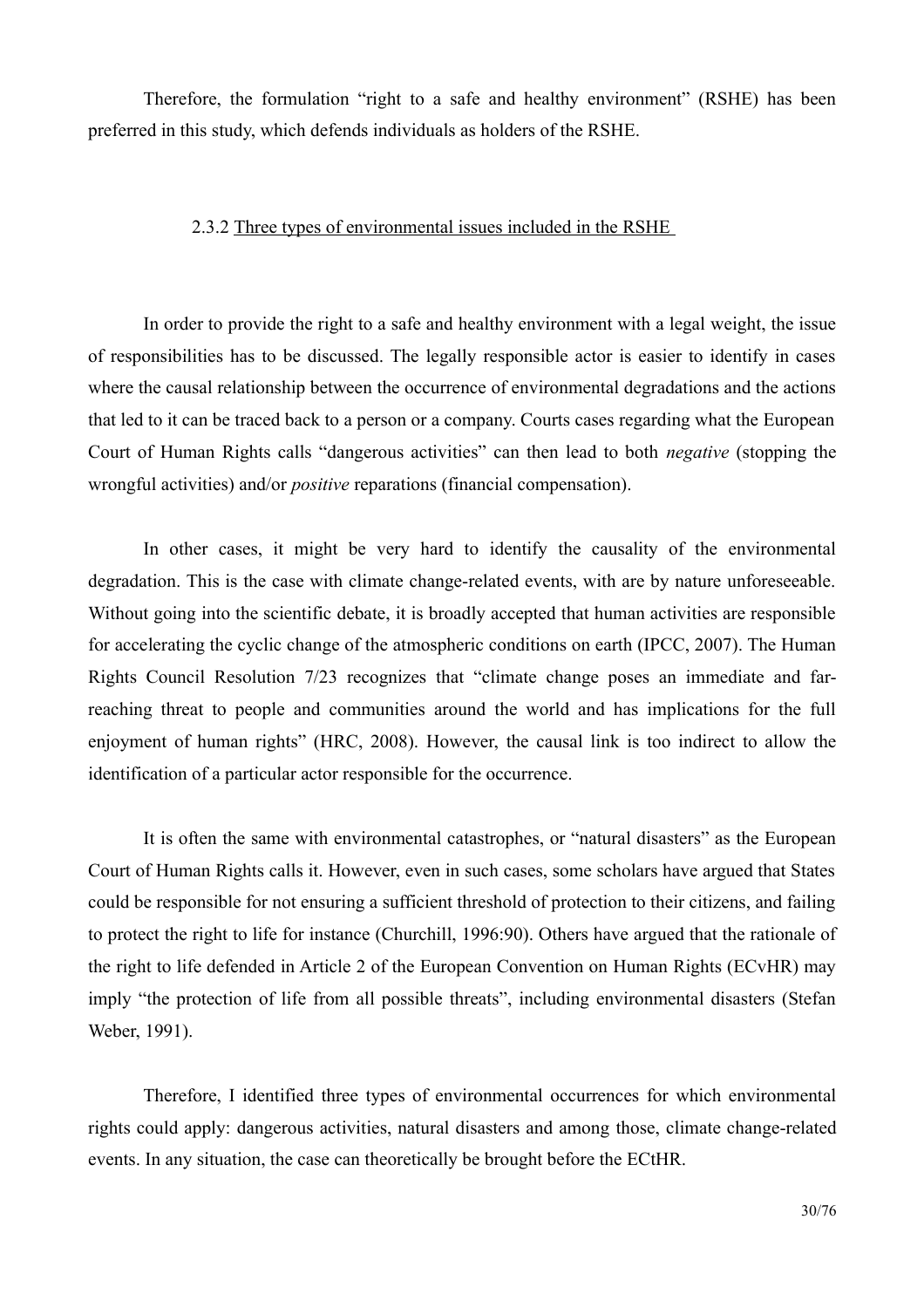#### <span id="page-30-1"></span>2.3.3 Who are the rights holders of the RSHE?

Typically, human rights are held by individuals against States. Even if inter-states applications are also permitted by the status of the Court, mainly individual complaints have been lodged since the establishment of the Court (either by a person, a group of individuals, NGOs or companies). And in any case, no matter by whom the complaint is lodged, the right holder always remains the individual.

While the discussion on the rights recognized to individuals is essential, it might also raise the question of duties (Haywayd, 2000:560). Yet, for the purpose of this dissertation, the discussion on duties will focus mainly on *States'* duties, rather than on *individuals'* duties. States can have both positive (to do) and negative obligations (not to do) (Haywayd, 2000:560). Indeed, States have to avoid violations of human rights but they also have the duty to "implement and enforce laws that secure to the individuals the enjoyment of what is intended as the substance of the right" (Haywayd, 2000:560).

Then, the right to a safe and healthy environment, if recognized for individuals, could lead to positive and negative obligations for States. Indeed, individuals can hold States responsible before the ECtHR for violating their rights – and potentially their RSHE. Even though the RSHE is essentially understood in this study as an individual right, the notion of "public interest" in environmental individual claim is also relevant (3.2.2). Indeed, according to Brubaker, "environmentalist" claims are sometimes done in the name of the general interest (Brubaker, 1995).

#### <span id="page-30-0"></span>2.4 Conclusion of chapter 2

The objectives of this chapter were to situate the debate on the right to a safe and healthy environment in the broader field of sustainable development as well as in the international law discipline and to initiate a discussion on the nature and content of an environmental human right. It aimed at answering the first research question: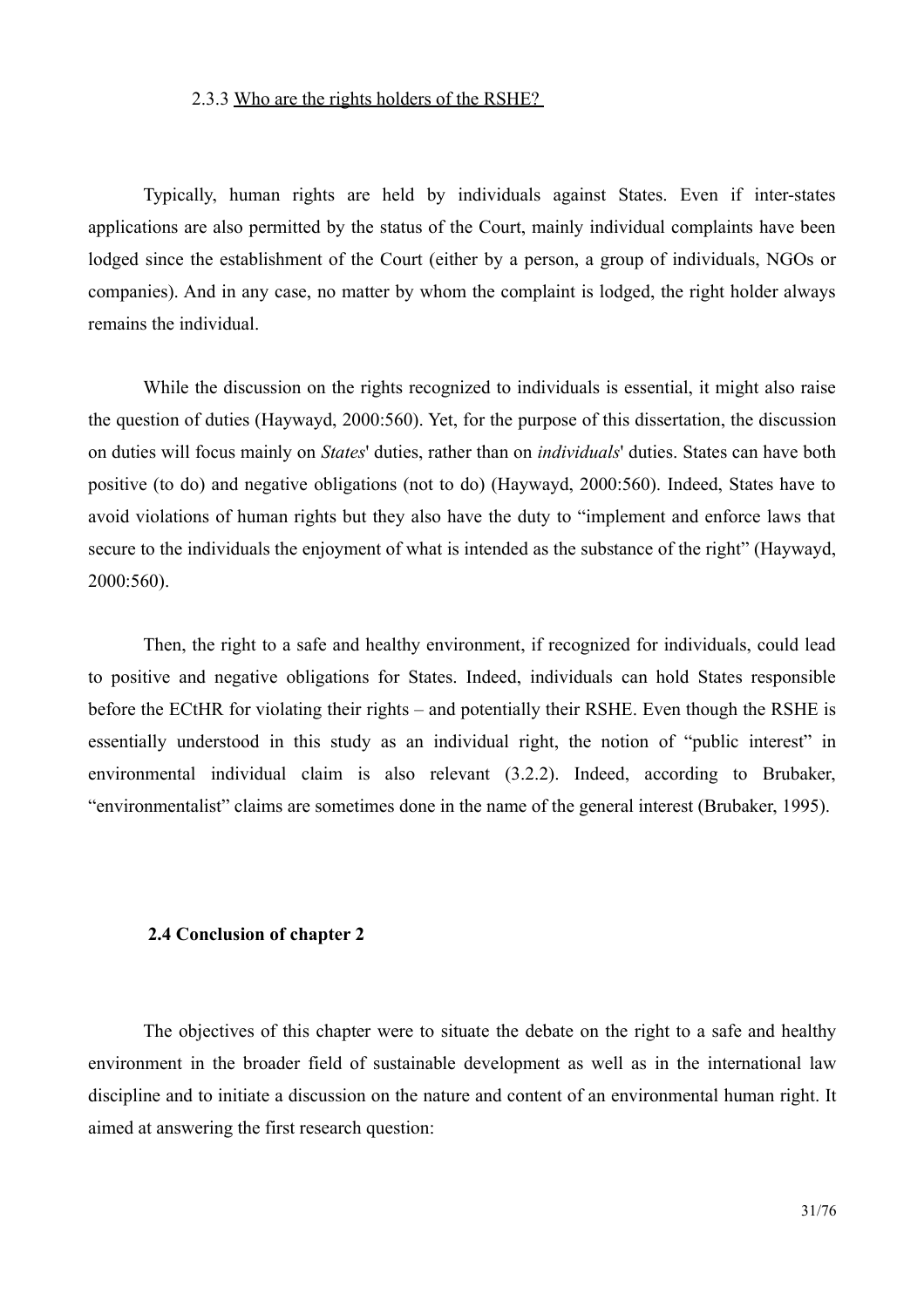A) What is the *theoretical* relationship between human rights and environmental concerns? What indications does it give regarding the nature and content of the right to a safe and healthy environment?

This research question has been answered on a multidisciplinary level, using sociological, legal and political angles. After showing the weaknesses of the concept of sustainable development in its current state of evolution. I argued that the disciplines of international environmental law and international human rights law are integrated. As environmental sociologists explain, societal and environmental concerns are to some extent merging when it comes to defending environmental human rights. Even though environmental concerns are still relatively new in most societies, they tend to gain more influence on the political sphere.

Given the advanced development of the international human rights law. I suggested that the RSHE should be defended within its structure.

After introducing conflicting approaches regarding the nature of the RSHE (respectively procedural, individual and collective visions), most debates regarding its content have been presented: individual and collective rights (2.2.2), substantive and procedural aspects (2.2.3), third generation of human rights  $(2.2.1$  and  $2.2.4)$ .

Discussing those conflicting approaches was also an opportunity to get involved in general human rights debates. They are of special interest in the discussion of the RSHE, which is one of the rare human rights area to combine them all.

Initial choices have been made for the design of the RSHE. It has been concluded that this dissertation will defend a third generation human right to a safe and healthy environment, i.e. an individual and substantive fundamental right. This positioning within the current academic debate has allowed us to identify the legal and political implications (2.3) that the recognition of such right could have in terms of wording  $(2.3.1)$ , responsibility and duty  $(2.3.3)$ . They will be further developed in chapter 4, where a working definition of the RSHE will be introduced.

In the next chapter (chapter 3), the theoretical framework presented here will be used as an analytical tool for the case-study and confronted to the practical case-law from the European Court of Human Rights (ECtHR).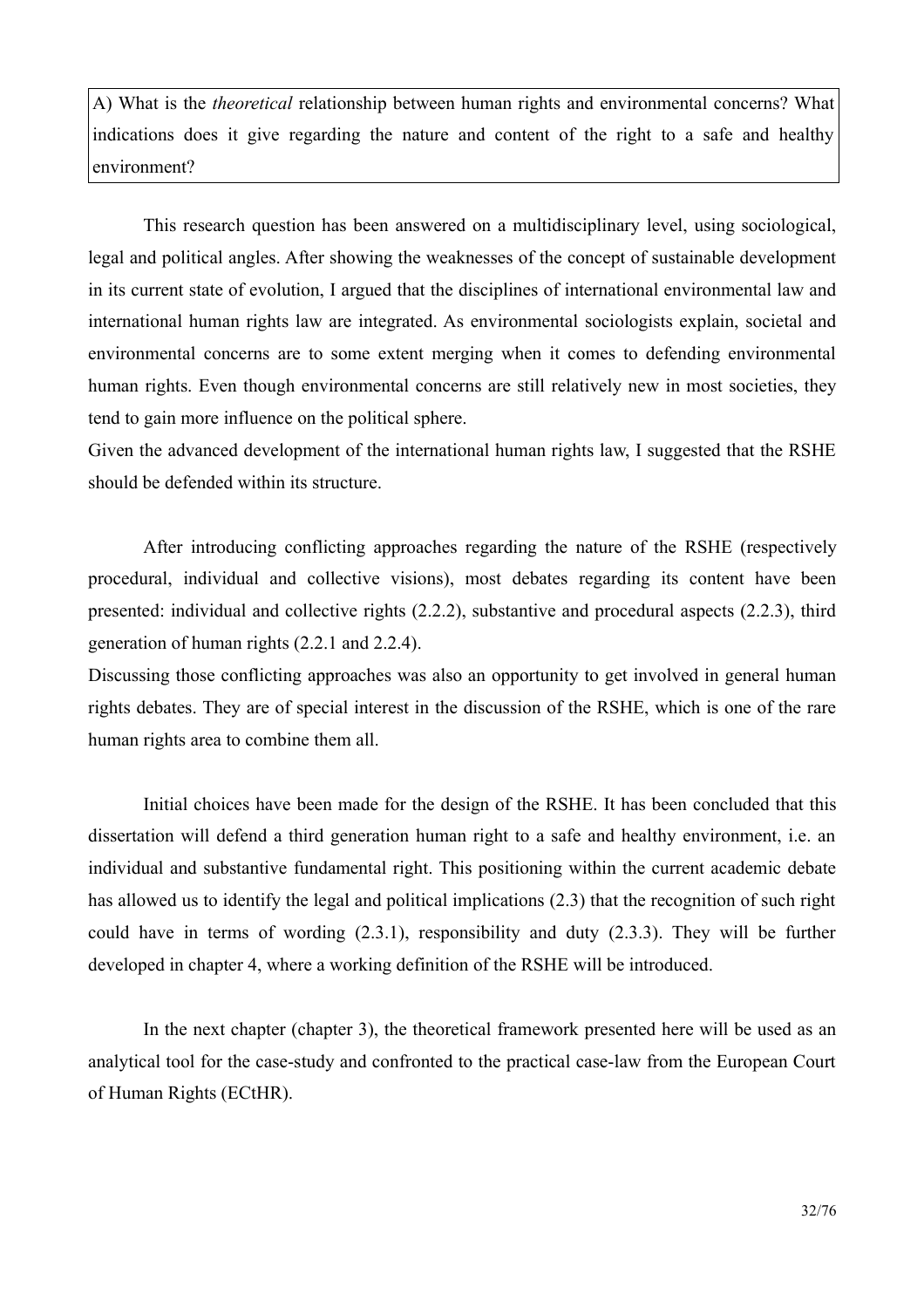# **CHAPTER**

# <span id="page-32-0"></span>3 The case-study: An analysis of the European Court of Human **Rights' case-law**

As explained in chapter 1, this case-study aims at analyzing a phenomenon (the RSHE) in the particular European context. The theories are systematically confronted here to empirical observations, in order to contextualize the conclusions that arose from chapter 2 and to be able later on to make choices regarding the formulation of a working definition of the right to a safe and healthy environment (chapter 4).

This case-study will focus on one of the international jurisdictional system dealing with environmental and human rights matters, i.e. the European Court of Human Rights (ECtHR). In order to do so, a selection of the case-law of the European Court of Human Rights will be analyzed, and used to describe the current state of the ECtHR's jurisprudence regarding environmental issues.

#### <span id="page-32-2"></span>3.1 The case-study in the European human rights system

#### <span id="page-32-1"></span>3.1.1 The success of the ECtHR

Even if "no comprehensive legally binding instrument for the protection of the environment exists globally" (CoE, 2012:12), the Council of Europe (CoE) recognizes that the environment is protected by numerous legally binding international agreements that have been ratified both at the regional and international level. It also states that environmental concerns are of growing importance for the individuals under its jurisdiction, despite the fact that the right to a safe and healthy environment is not present in the European Convention on Human Rights (ECvHR).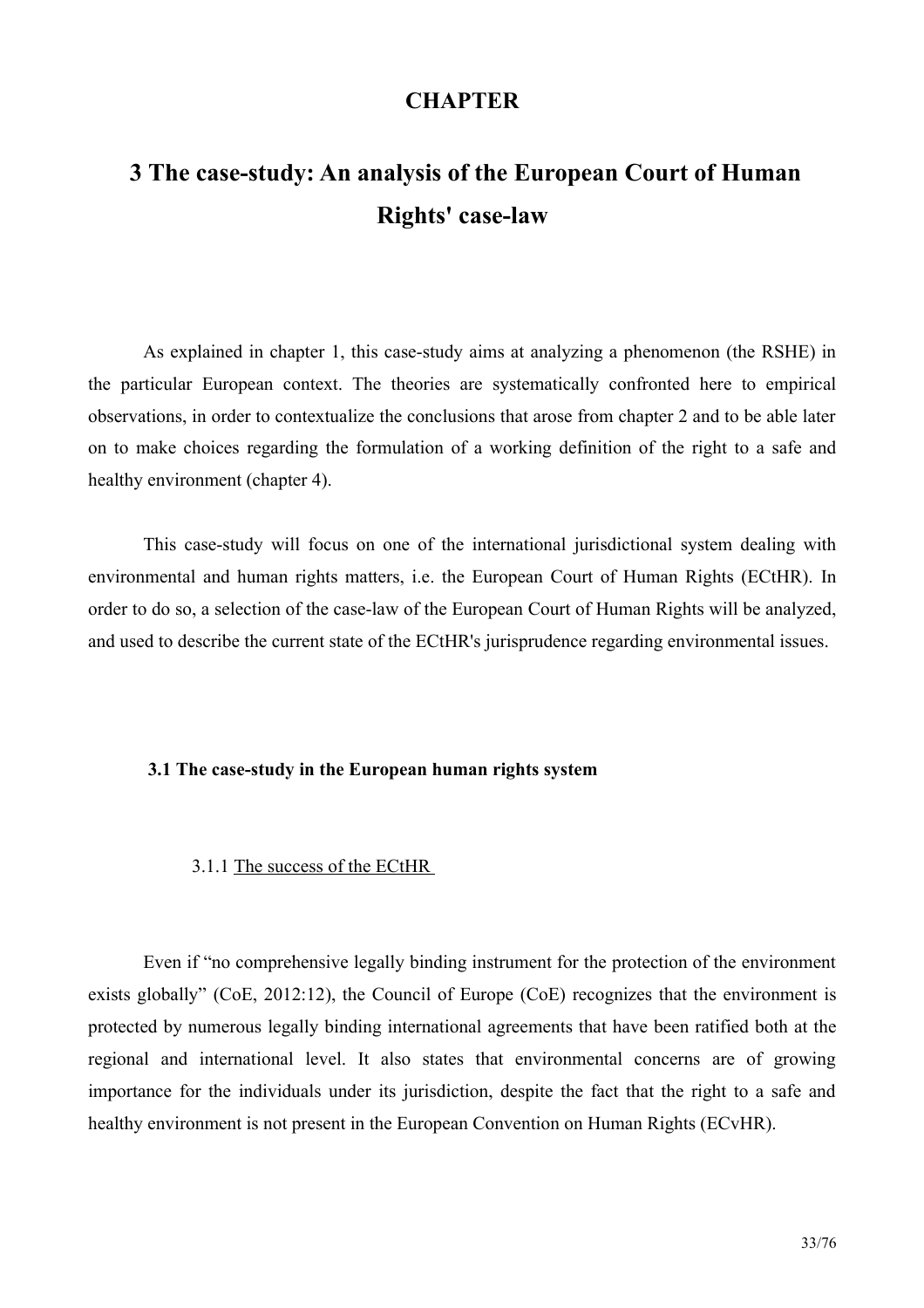There are two main reasons explaining why individuals would turn themselves to the ECtHR. The first one is the absence within the international environmental law system of the same petition procedure allowing individuals to take their case directly to court (after having exhausted all domestic remedies). This procedure presents the advantage to initiate a dialogue to find a response to a global issue, by engaging all actors (individuals, states, international organizations).

The second one is related to the time frame. The international human rights instruments, and mainly the ECvHR, have been existing for a longer time. And while the international environmental law is still developing – and improving, human rights instruments have proven to be efficient in handling violations (Hayward, 2000). Because individuals are suffering now, they cannot wait for the opening of international environmental law to human rights accountability, especially when human rights instruments are available and functioning.

This explains the success of the ECtHR in the European context. It is a tool for individuals within the jurisdiction of the States of the Council of Europe (not only their nationals, but everyone on their territory) to claim their rights when they consider that they have been violated by States.

#### <span id="page-33-0"></span>3.1.2 Historical overview of environmental cases handled by the Court

At the time when the European Convention on Human Rights and Fundamental Freedoms was signed (in Rome on November  $4<sup>th</sup>$ , 1950), the environment was not a common societal concern, and no right to a safe and healthy environment was mentioned (see the discussion on environmental sociology, 2.1.2). In the 1970's and 1990's, environmental awareness grew stronger in Europe and more and more cases with an environmental component were submitted to the Court. Six cases were submitted in the period 1980-1989, 16 in 1990-1999 and 58 in 2000-2009. Since 2010, 9 cases have been brought before the Court. This shows a clear increase, probably due to a growing number of environmental issues occurring because of climate change, a stronger awareness among the general public, and the perception that the Court has a progressive position towards environmental cases and is less reluctant to admit those cases, despite the absence of a conventional right to a safe and healthy environment.

The first case with an environmental component brought before the Court was  $X$  and  $Y$  v. Federal Republic of Germany in 1976<sup>16</sup>. This individual application was made on the ground of

<span id="page-33-1"></span><sup>&</sup>lt;sup>16</sup> *X* and *Y v. Federal Republic of Germany, case No.* 6850/74, judgement of 18 May 1976.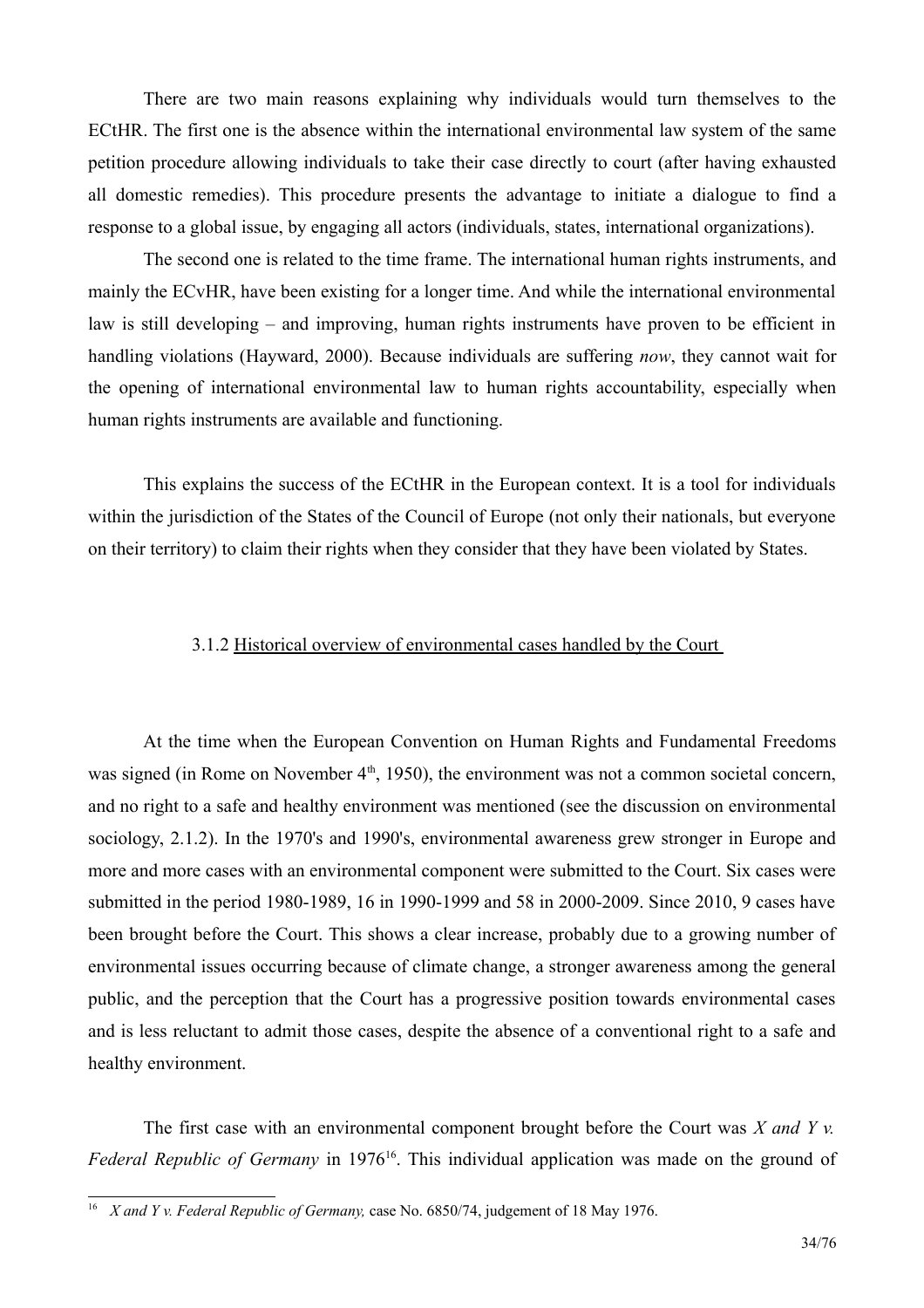Articles 2 (right to life), 3 (prohibition of torture) and 5 (right to liberty and security) of the ECvHR. It was rejected by the Commission (which does not exist any more) because of an incompatible *rationae materiae* with the content of the ECvHR, since no environmental right was recognized then (Fitzmaurice, 2009).

Cases with environmental aspects are now admitted by the Court, which means that it considers itself competent to judge them. More judgements and decisions are rendered by the Court, and Article 8 (private and family life) is the most used article (Fitzmaurice, 2009). Different environmental issues are raised to the attention of the Court, including noise pollution, air and water pollution, emissions, smells and other types of interferences<sup>17</sup> (CoE, 2012: 45).

More and more human rights cases with an environmental component are submitted before the Court. In fact, environmental factors are recognized to directly affect other rights present in the Convention – for instance, pollution has a direct impact on the right to health.

The ECvHR rights affected by environmental issues are both substantive and procedural rights. The substantive rights at stake are the right to life (Article 2), the right to respect for private and family life (Article 8) and the protection of property (Article 1 of Optional Protocol No. 1). Procedural rights are recognized by the ECtHR along the line of the Aarhus Convention. They are the right to a fair trial (Article 6), the freedom of expression (Article 10) and the right to an effective remedy (Article 13). When an interference with some of the rights of the ECvHR occurs, these might be limited to protect the environment.

#### <span id="page-34-0"></span>3.1.3 Methodology of the case-study

I should recall here that the overarching goal of this chapter is to assess to what extent environmental protection is embedded in the ECtHR's case-law. As explained in chapter 1, the data used in this case-study are the judgements and decisions produced by the ECtHR. In order to extract their meaning and to understand them in the light of environmental concerns, an analysis of the context and content will be conducted, using the following tables:

<span id="page-34-1"></span><sup>&</sup>lt;sup>17</sup> *Deés v. Hungary*, judgement of 9 November 2010, § 21.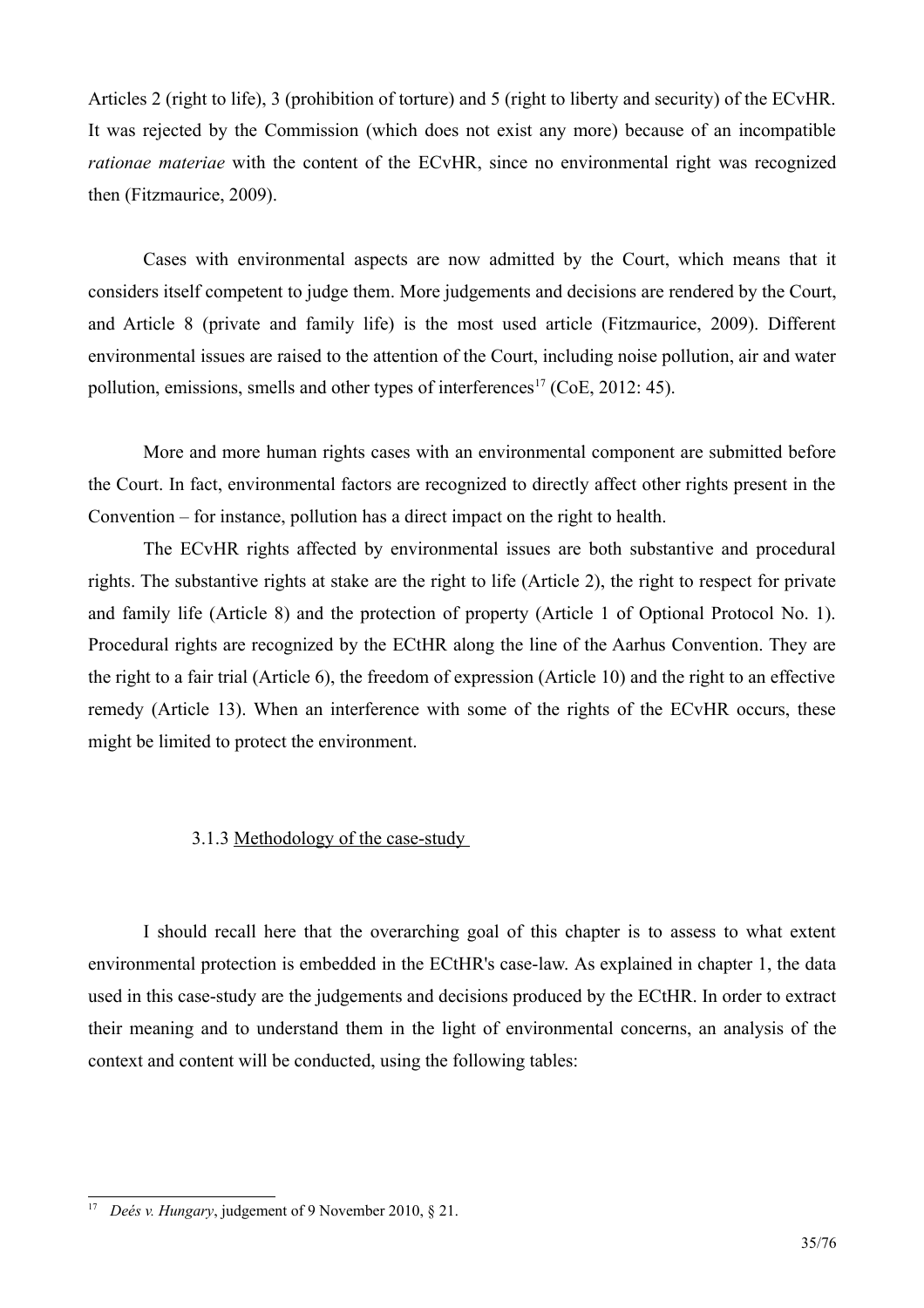For the judgements:

| <b>State</b>                  | Date of the Judgement<br>judgement | conducted by                                     | Rights at stake                                                                                                      |                                                                                                                                    | Award                                                                                                                                   |
|-------------------------------|------------------------------------|--------------------------------------------------|----------------------------------------------------------------------------------------------------------------------|------------------------------------------------------------------------------------------------------------------------------------|-----------------------------------------------------------------------------------------------------------------------------------------|
|                               |                                    |                                                  | Violation                                                                                                            | Non-violation                                                                                                                      |                                                                                                                                         |
| State accused<br>of violation | Day, Month,<br>Year                | Either the<br>Grand<br>Chamber or<br>the Chamber | References of the<br>Article(s) which have<br>found to be violated by<br>the States' action(s) or<br>$inaction(s)$ . | References of the<br>Article(s) which have<br>found not to be<br>violated either by the<br>States' action(s) or<br>$inaction(s)$ . | Most of the time,<br>pecuniary award, and<br>adjustment of the<br>States' policies. Any<br>other form of award<br>would be exceptional. |

For the decisions:

| <b>State</b>                  | Date of<br>decision | the Decisions<br>pronounced | Rights at stake                                                                                   |                                                                                                    | Outcome of the                        |
|-------------------------------|---------------------|-----------------------------|---------------------------------------------------------------------------------------------------|----------------------------------------------------------------------------------------------------|---------------------------------------|
|                               |                     | by                          | Regarding the<br>admissibility                                                                    | Regarding the victim's<br>claims                                                                   | decision                              |
| State accused<br>of violation | Day, Month,<br>Year | Court's<br>section          | References of the<br>Article $(s)$ used to<br>decide upon the<br>admissibility of the<br>request. | References of the<br>Article(s) which are<br>claimed to have been<br>violated by the<br>applicant. | Either admissible or<br>inadmissible. |

A systematic interpretation of the Court's decisions and judgements using those formal criteria will help analyzing the following points:

 $\triangleright$  What are the rights at stake when dealing with cases that have an environmental component?

It is interesting to determine what rights are most often found violated by the Court in environmental cases. This would indicate how the Court understands environmental human rights, and what components to this right it implies. This will then inspire the formulation of a working definition of the RSHE in chapter 4.

 $\triangleright$  What trends can we identify over time in the Court's handling of environmental cases?

Looking for trends in the Court's judgments is highly relevant in order to suggest what future development the RSHE might know. It will allow us to identify the evolution of the Court's position towards environmental issues and to contextualize environmental human rights in Europe.

It will be combined with a substantive interpretation of the cases. To do so, I will be looking for some key concepts such as "substantive", "procedural", "positive obligations", which are essential features of the theoretical debates presented in chapter 2.2.

I will also be looking for principles of interpretation or international law principles (such as the margin of interpretation), which I see as the witnesses of the Court's cautious or progressive position.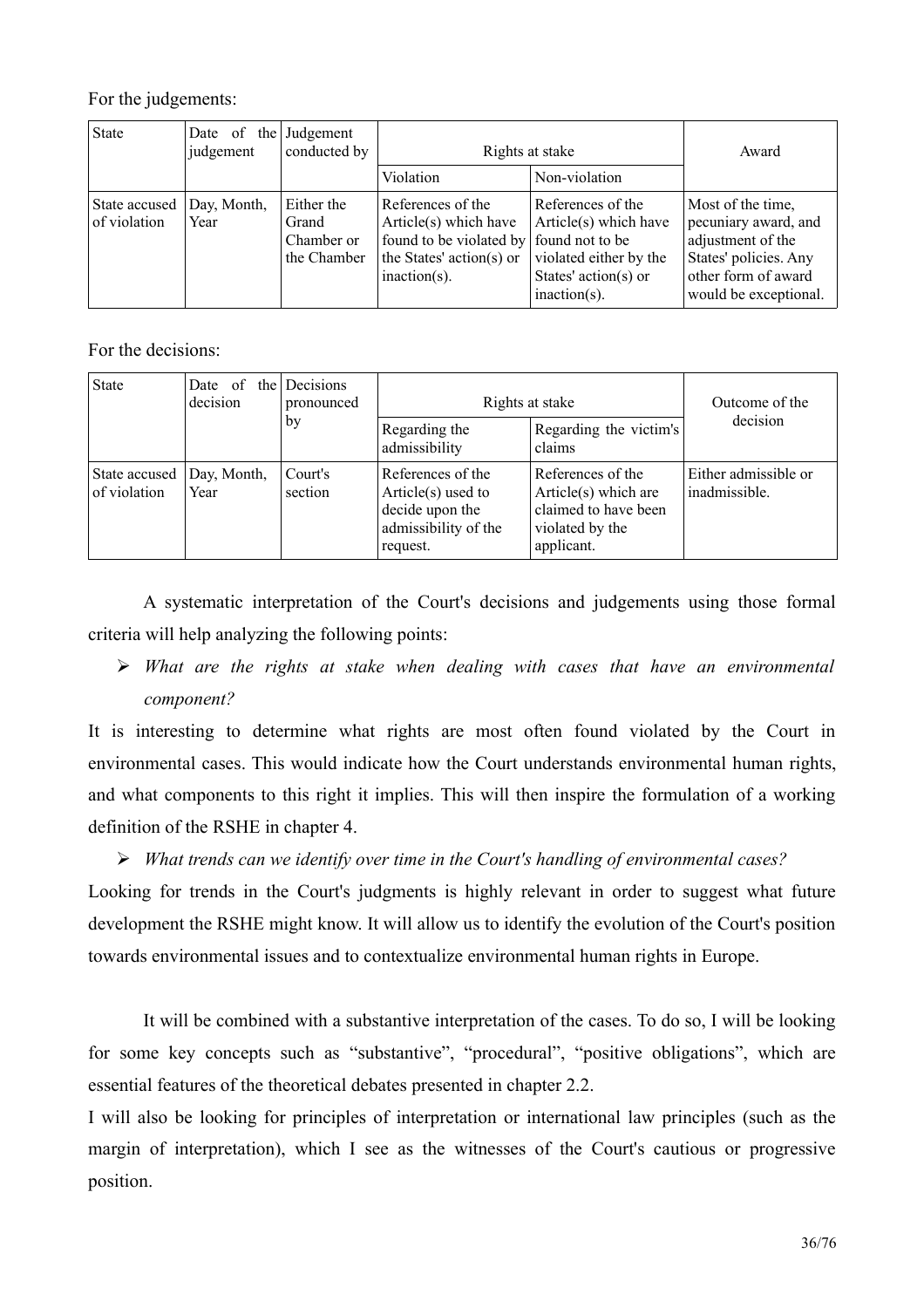I chose to focus on parts of several ground-breaking cases rather than to study one in depth. I aim at highlighting several aspects of the Court's interpretations, using the most relevant judgements to illustrate them. For each of them, I will reference the most meaningful paragraph(s) using the symbol " $\frac{8}{3}$ ".

## 3.2 Discussion of the nature of the environmental component recognized by the jurisprudence of the ECtHR

## 3.2.1 "Dangerous activities" and "Natural disasters"

In the previous chapter  $(2.3.2)$ , I discussed the types of environmental events that could be covered by a right to a safe and healthy environment. In several judgements, the Court had to deal with the same debate. It came to the conclusion that environmental issues can be classified as either due to dangerous activities, or arising from natural disasters.

## a) Dangerous activities

Only two cases related to dangerous activities were admitted by the Court: L.C.B. v. the United Kingdom<sup>18</sup> and Öneryildiz v. Turkey<sup>19</sup>. Dangerous activities are human activities, "a fortiori industrial activities"<sup>20</sup>, "such as nuclear tests, the operation of chemical factories with toxic emissions or waste-collection sites, whether carried out by public authorities themselves or by private companies" (CoE, 2012:18).

In the most recent case, *Öneryildiz v. Turkey*, a violation of the right to life (Article 2) was found. Two Turkish nationals submitted the case against the Republic of Turkey, arguing that:

the national authorities were responsible for the deaths of their close relatives and for the destruction of their property as a result of a methane explosion on 28 April 1993 at the municipal rubbish tip in Umraniye (Istanbul). They further complained that the administrative proceedings conducted in their case had not complied with the requirements of fairness and promptness set forth in Article 6  $\S$  1 of the Convention ( $\S$  2).

<span id="page-36-1"></span> $18$  L.C.B. v. the United Kingdom and McGinley and Egan v. the United Kingdom, judgements of 9 June 1998.

<span id="page-36-2"></span><sup>&</sup>lt;sup>19</sup> Önervildiz v. Turkey [GC], case No. 48939/99, judgement of 30 November 2004.

<span id="page-36-0"></span><sup>&</sup>lt;sup>20</sup> Öneryıldız v. Turkey [GC], § 71.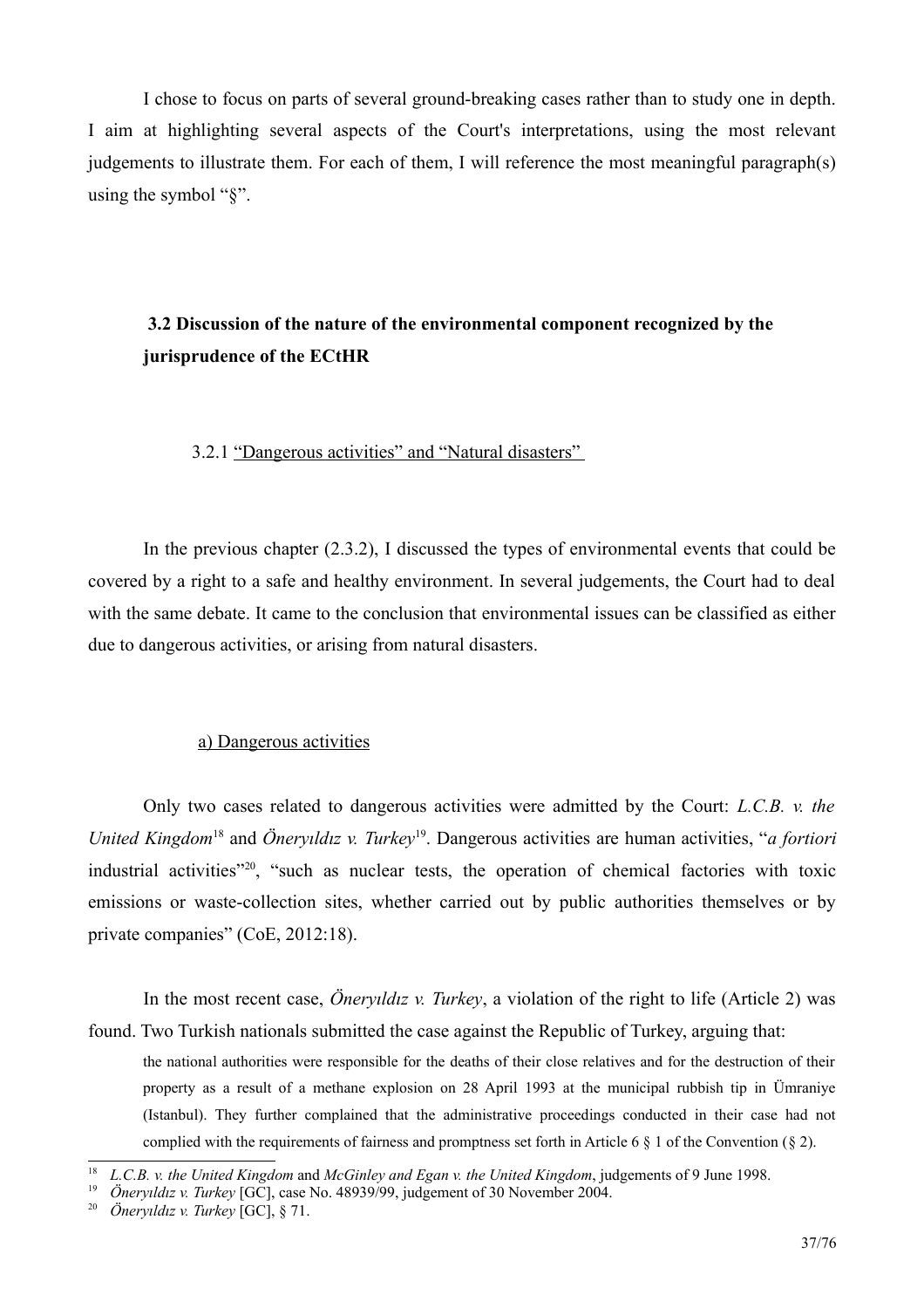| Öneryıldız v. Turkey, case No. 48939/99 |                                    |              |                                                                                                                                                                                                                                                                         |                                                                                        |                                                                                                                                                           |
|-----------------------------------------|------------------------------------|--------------|-------------------------------------------------------------------------------------------------------------------------------------------------------------------------------------------------------------------------------------------------------------------------|----------------------------------------------------------------------------------------|-----------------------------------------------------------------------------------------------------------------------------------------------------------|
| <b>State</b>                            | Date of the Judgement<br>judgement | conducted by | Rights at stake                                                                                                                                                                                                                                                         |                                                                                        | Award                                                                                                                                                     |
|                                         |                                    |              | Violation                                                                                                                                                                                                                                                               | Non-violation                                                                          |                                                                                                                                                           |
| Turkey                                  | 30 November Grand<br>2004          | Chamber      | Violation of Art. 2<br>(Right to life) in its<br>substantive aspect,<br>Violation of Art. 2 in<br>its procedural aspect,<br>Violation of P1-1<br>(Protection of<br>property), Violation of<br>Art. 13 (Effective<br>remedy) $+2$ , Violation<br>of Art. $13 + P1 - 1$ . | Not necessary to<br>examine Art. 6 (Fair<br>trial) and 8 (Private<br>and family life). | Pecuniary damage -<br>financial award, Non-<br>pecuniary damage -<br>financial award, Costs<br>and expenses partial<br>award - Convention<br>proceedings. |

In this case, it is interesting to note that a report from experts explaining the dangers that would arise from a methane explosion had been given to the attention of the public authorities beforehand. When the explosion actually happened, the Grand Chamber judged that

101. [...] the Turkish authorities at several levels knew or ought to have known that there was a real and immediate risk to a number of persons living near the Ümraniye municipal rubbish tip. They consequently had a positive obligation under Article 2 of the Convention to take such preventive operational measures as were necessary and sufficient to protect those individuals (...), especially as they themselves had set up the site and authorised its operation, which gave rise to the risk in question.<sup>21</sup>

States have positive obligations to protect the individuals within their jurisdiction from dangerous activities when operated by public authorities. And when operated by private entities, they have a positive obligation "to take appropriate steps to safeguard the lives of those within their jurisdiction" (*Öneryildiz v. Turkey*, §  $65)^{22}$ , such as conducting preliminary studies assessing risks and informing the population living nearby of the risks involved. However, the extent of the responsibility of the State is assessed case-by-case and depends upon "factors such as the harmfulness of the dangerous activities and the foreseeability of the risks"<sup>23</sup>.

## b) Natural disasters

The "doctrine of positive obligations" mentioned above (3.2.1.a) imposes on States "positive" obligations to take reasonable and appropriate measures to protect people and property from the

<span id="page-37-1"></span><sup>&</sup>lt;sup>21</sup> Emphasis from the author of this study.

<span id="page-37-2"></span> $22$ In line with previous judgements: L.C.B. v. the United Kingdom, § 36, and Paul and Audrey Edwards v. the United Kingdom, No. 46477/99, § 54.

<span id="page-37-0"></span><sup>&</sup>lt;sup>23</sup> Öneryıldız v. Turkey [GC], § 73.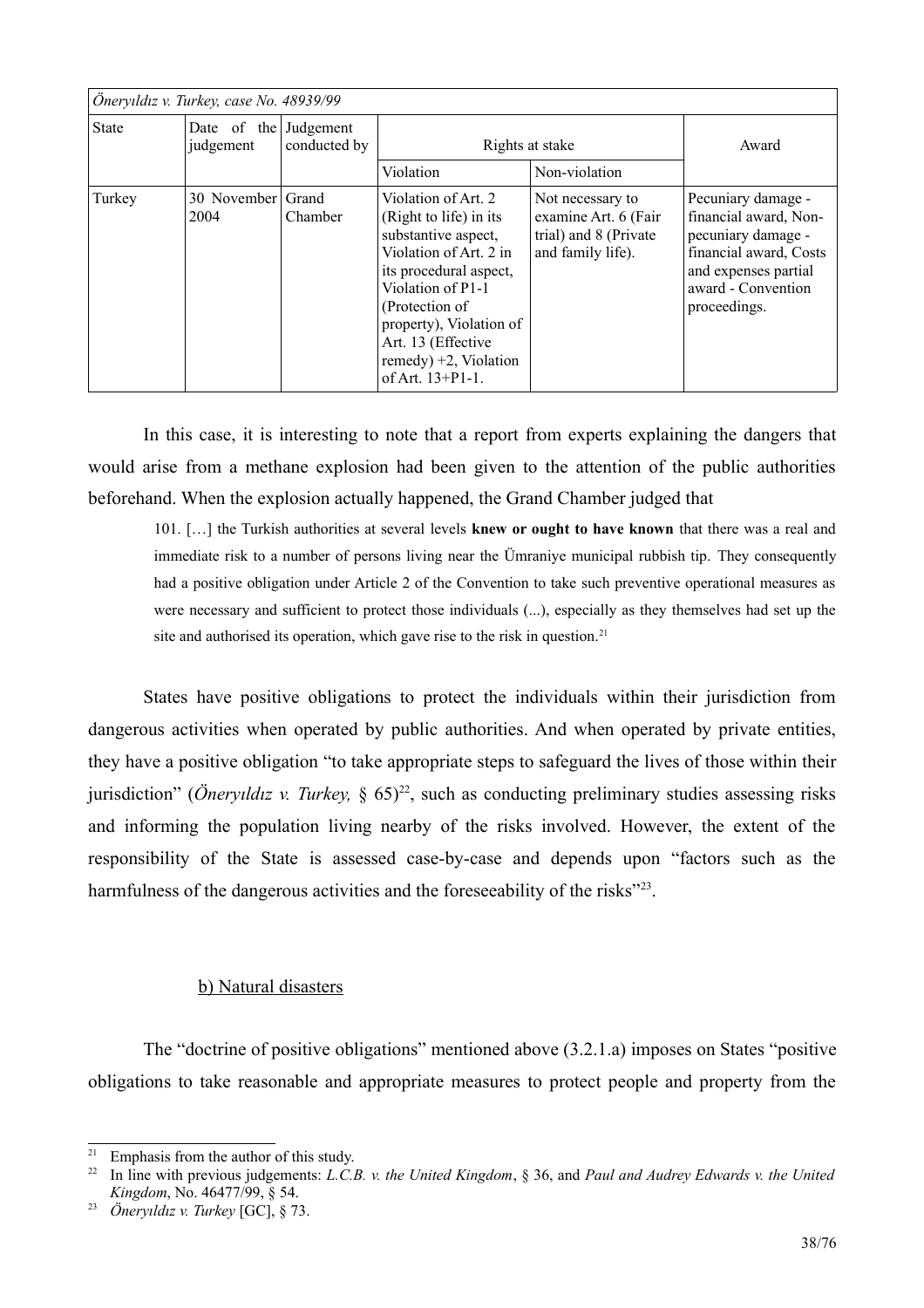hazards to which the area was subject<sup>"24</sup>, "to take appropriate steps to safeguard the lives of those within their jurisdiction"  $(\S 128)$ . However, those preventive obligations are not absolute and "[t] the scope of the positive obligations imputable to the State in the particular circumstances would depend on the origin of the threat and the extent to which one or the other risk is susceptible to mitigation" ( $\S$  137).

## In the *Budayeva and Others v. Russia* case  $(\S 3)$ ,

the applicants alleged that the national authorities were responsible for the death of Mr Budayeva, for putting their lives at risk and for the destruction of their property, as a result of the authorities' failure to mitigate the consequences of a mudslide  $(\ldots)$ , and that no effective domestic remedy was provided to them in this respect.

| Budayeva and Others v. Russia, case No. 15339/02, 21166/02, 20058/02, 11673/02 and 15343/02. |                                                  |                           |                                                                                                                                                                                                |                                                                                                   |                                                                            |
|----------------------------------------------------------------------------------------------|--------------------------------------------------|---------------------------|------------------------------------------------------------------------------------------------------------------------------------------------------------------------------------------------|---------------------------------------------------------------------------------------------------|----------------------------------------------------------------------------|
| <b>State</b>                                                                                 | Date of the<br>judgement                         | Judgement<br>conducted by | Rights at stake                                                                                                                                                                                |                                                                                                   |                                                                            |
|                                                                                              |                                                  |                           | Violation                                                                                                                                                                                      | Non-violation                                                                                     | Award                                                                      |
| Russia                                                                                       | 20 March<br>2008, Final<br>29 September<br>2008. | Court (First<br>section)  | Preliminary objection<br>dismissed (non-<br>exhaustion of domestic<br>remedies), Violation of<br>Art. 2 (Right to life,<br>substantive aspect),<br>Violation of Art. 2<br>(procedural aspect). | No violation of P1-1<br>(Property), No<br>violation of Art. 13<br>(Effective remedy)<br>$+P1-1$ . | Non-pecuniary damage<br>- award, Pecuniary<br>damage - claim<br>dismissed. |

The above *Budayeva and Others v. Russia* judgement is the most relevant illustration of the positive obligations imposed on States in cases of natural disasters.

Indeed, positive obligations make even more sense in the case of natural disasters, which differ from dangerous activities because they are not due to human activities, and thus not the direct responsibility of public authorities or private companies over which the State should have a control (see discussion on different types of environmental events, 2.3.2.). Indeed, the Court states that

natural disasters, which are as such beyond human control, do not call for the same extent of State involvement. Accordingly, its positive obligations as regards the protection of property from weather hazards do not necessarily extend as far as in the sphere of dangerous activities of a man-made nature  $(\S 174)$ .

In cases of natural disasters, States are "required to hold ready appropriate warning and defense mechanisms" (CoE, 2012:37). However, it recognizes in this case that because of the unforeseeable nature of such events, the obligations imposed upon States "cannot extend further than what is reasonable in the circumstances"  $(8\ 175)$ .

<span id="page-38-0"></span><sup>&</sup>lt;sup>24</sup> Buvadeva and Other v. Russia, judgement of 20 March 2008, § 127.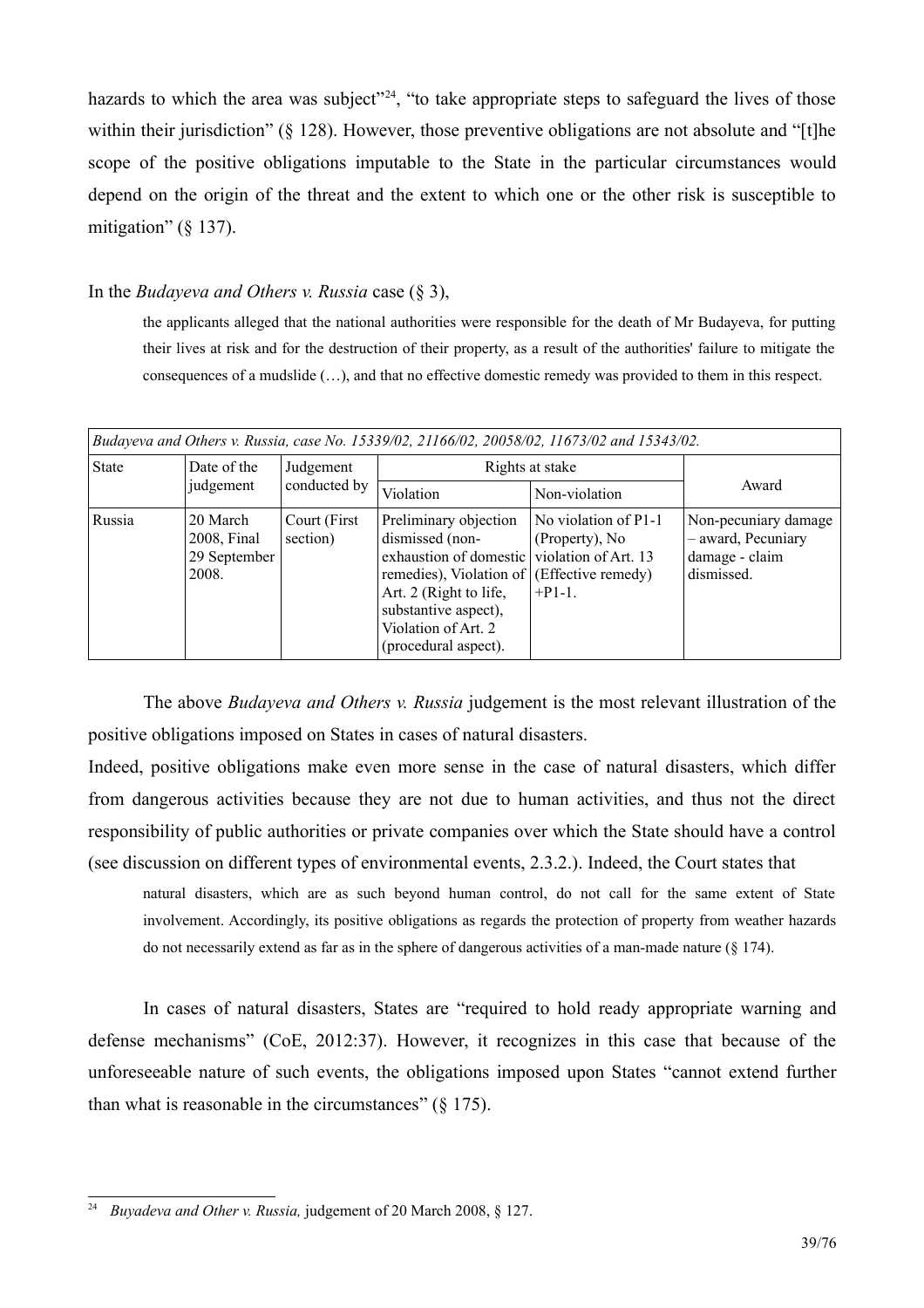This case also shows the two important aspects of positive obligations, i.e. preventive measures (*a priori*) and reparative measures (*a posteriori*). Thus, States have a duty "to put in place a legislative and administrative framework designed to provide effective deterrence against threats"  $(\S$  129), including regulations regarding "the licensing, setting up, operation, security and supervision of the activity [and,] [a]mong these preventive measures, particular emphasis should be placed on the public's right to information"  $(\S 132)$ .

After the disaster, evacuation and emergency relief policies have to be implemented (CoE, 2012:37). Moreover, "identifying shortcomings in the processes concerned and any errors committed by those responsible at different levels<sup>"25</sup> is also part of the reparative measures, and it should be based on "an independent and impartial investigation" (CoE, 2012:39).

Even though positive obligations are relevant in cases of dangerous activities, they are even more essential in cases of natural disasters because they escape completely the human control. In McGinley and Egan v. the United Kingdom, the applicants alleged that their participation to the "nuclear tests conducted by the United Kingdom at Christmas Island in the Pacific Ocean in 1958"  $(\S 7)$  led to illnesses and cancers.

| McGinley and Egan v. the United Kingdom, case No. 10/1997/794/995-996. |                                    |                    |                 |                                                                                                                                                                                                                                                    |       |
|------------------------------------------------------------------------|------------------------------------|--------------------|-----------------|----------------------------------------------------------------------------------------------------------------------------------------------------------------------------------------------------------------------------------------------------|-------|
| <b>State</b>                                                           | Date of the Judgement<br>judgement | conducted by       | Rights at stake |                                                                                                                                                                                                                                                    | Award |
|                                                                        |                                    |                    | Violation       | Non-violation                                                                                                                                                                                                                                      |       |
| The<br>Kingdom                                                         | United $\vert$ 9 June 1998         | Court<br>(Chamber) | None.           | Preliminary objection<br>allowed (Non-<br>exhaustion of domestic<br>remedies), No<br>violation of Art. 6-1<br>(Fair trial), No<br>violation of Art. 8<br>(Private and family)<br>life), Not necessary to<br>examine Art. 13<br>(Effective remedy). | None. |

Indeed, the Court recalled in *McGinley and Egan v. the United Kingdom*  $(\S 97)$  that States have positive obligations to ensure the public access to information, which allow individuals to make enlightened choices and to assess rationally the risks involved, helping them to combat their fear that something might happen to them (CoE, 2012:83). In case of violation of a right recognized by the Convention, "an adequate response, judicial or otherwise" must be provided (CoE, 2012:39) for the same reasons.

<span id="page-39-0"></span><sup>&</sup>lt;sup>25</sup> Önervildiz v. Turkey [GC], § 90 and Buyadeva and Other v. Russia, § 132.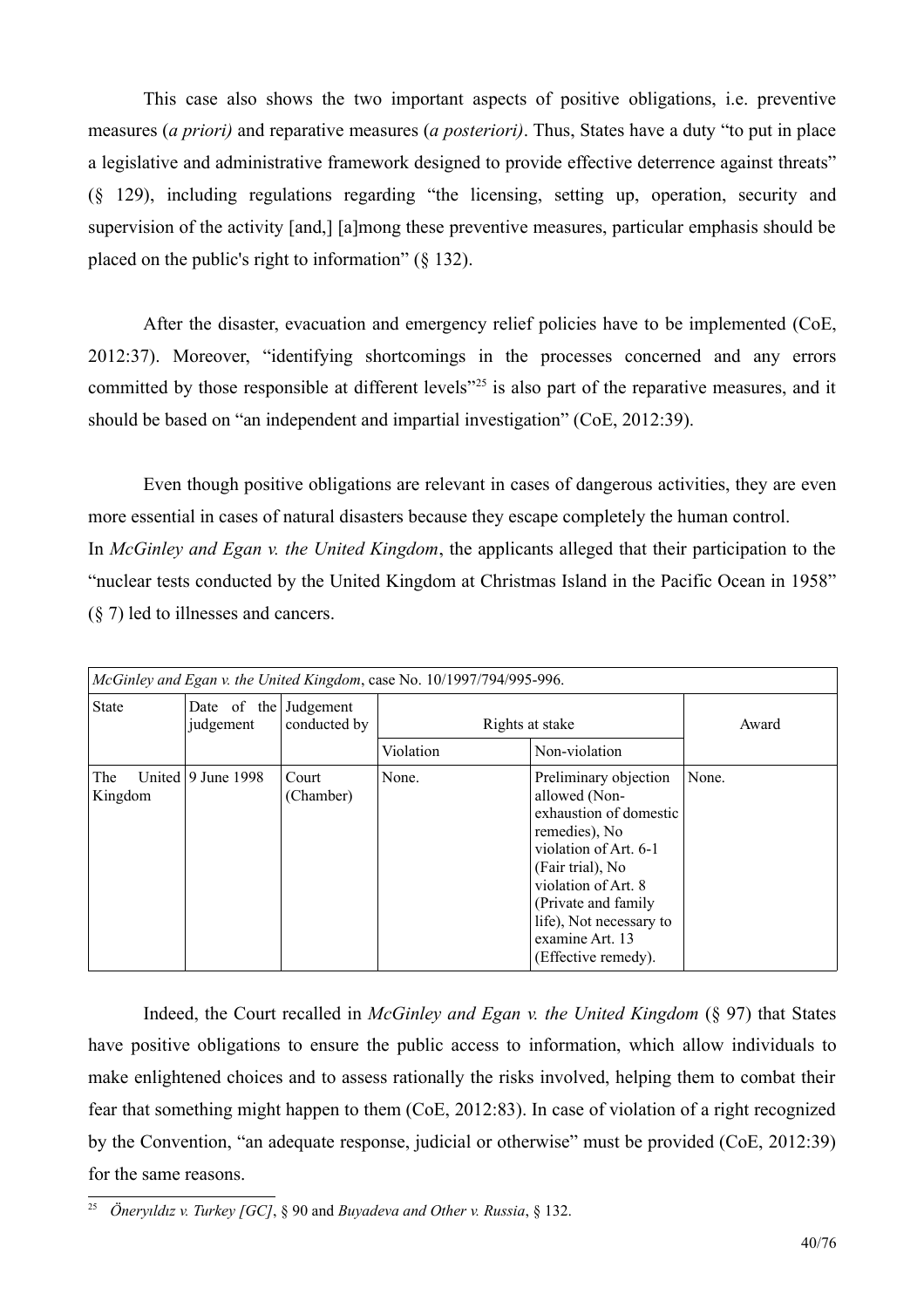In response to the debate over what types of environmental events should be covered by a right to a safe and healthy environment (2.3.2), the Court has admitted cases of both dangerous activities and natural disasters. It recognizes positive obligations on States, both *a priori* and *a posteriori*. Substantive and procedural aspects of the rights are found by the Court (2.2.3). Yet, cases with an environmental components handled under Article 2 are still rare. So far, there has been only four; two cases of dangerous activities and two cases of natural disasters.

## 3.2.2 Relevant rights from the European Convention on Human Rights

It seems relevant to present a definition of the 'environment' as interpreted by the Council of Europe. In all the documents produced by the Council of Europe, only one provides a clear definition. Article 2 (10) or the Convention on Civil Liability for Damage Resulting from Activities Dangerous to the Environment (Lugano, 21 June 1993) states

Environment" includes:

natural resources both abiotic and biotic, such as air, water, soil, fauna and flora and the interaction between the same factors;

property which forms part of the cultural heritage;

and the characteristic aspects of the landscape.

Yet, the definition of "environment" is not essential for interpreting the Court's judgements and decisions, as the ECvHR's case-law concerns mainly other rights affected by environmental issues.

The Convention recognizes mainly civil and political rights, and even though new rights or freedoms have been added by optional protocols, there is no recognition of an explicit environmental right or of a right to nature preservation<sup>26</sup>. Even though "[t] the Court reiterates that there is no explicit right in the Convention to a clean and quiet environment", it recognizes that "where an individual is directly and seriously affected by noise, smells or other pollution, an issue may arise under Article 8<sup>327</sup> (private and family life). Other environmental issues may affect other rights recognized by the Convention.

As mentioned earlier, environmental concerns are cross-referenced with the following substantive rights: right to life (Article 2), right to respect for private and family life (Article 8),

<span id="page-40-1"></span><sup>&</sup>lt;sup>26</sup> *Fadeya v. Russia*, judgement of 9 June 2005, § 68.

<span id="page-40-0"></span><sup>&</sup>lt;sup>27</sup> Ioan Marchis and Others v. Romania, decision of 28 June 2011, § 28.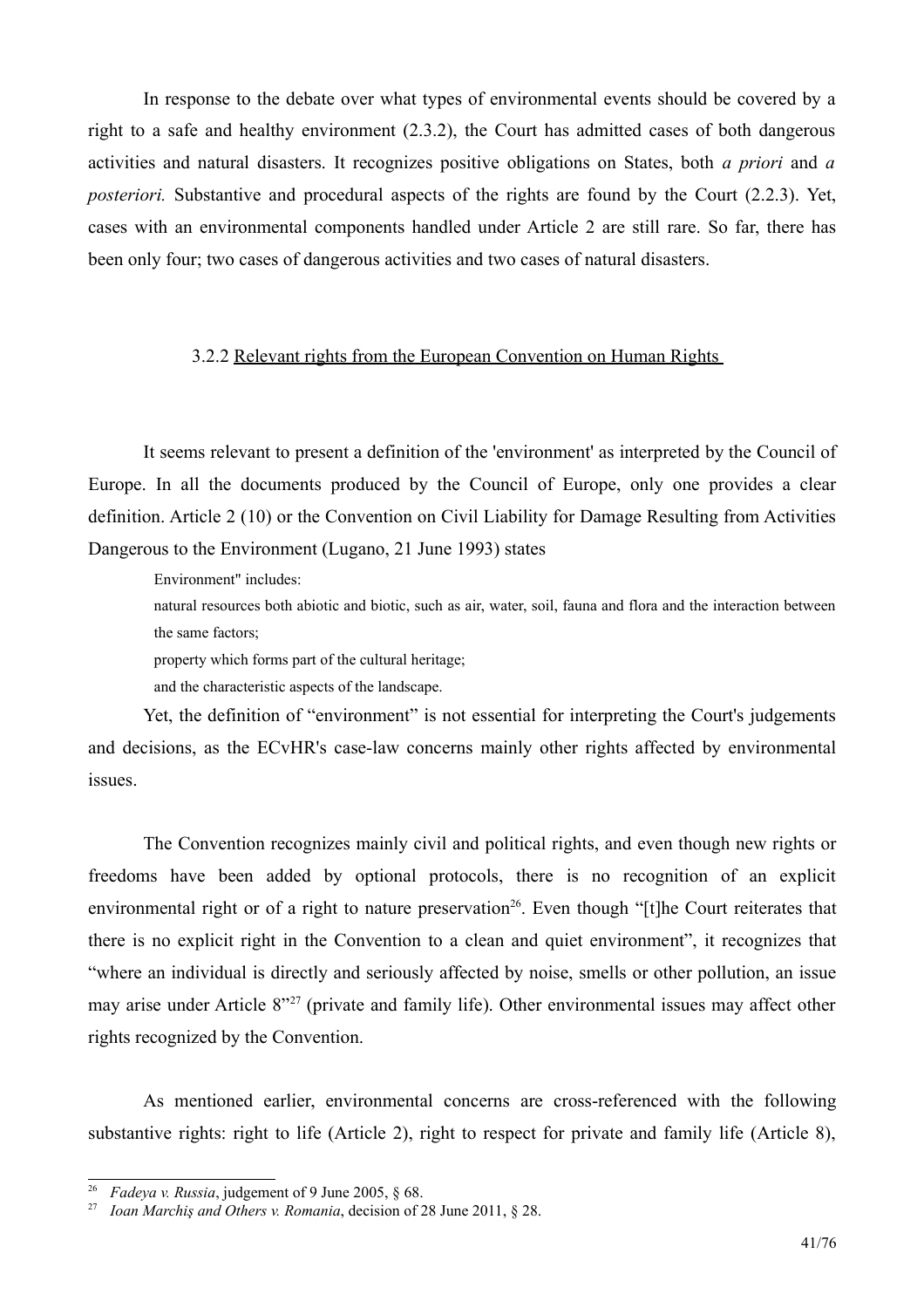protection of property (Article 1 of Optional Protocol 1) and procedural rights: right to a fair trial (Article 6), freedom of expression (Article 10), right to an effective remedy (Article 13).

## $\triangleright$  The right to life (Article 2):

It has been interpreted that States have negative and positive obligations to guarantee the right to life. It covers situations in which this right is threatened by dangerous activities and natural disasters, including when conducted by non-State actors.

## $\triangleright$  The right to respect for private and family life (Article 8):

What is at stake here is the *quality* of private life. Hence the reference to a "certain threshold" of harm<sup>"28</sup> that needs to be attained for the Court to conclude that there has been a violation. Public authorities have a duty to inform the general public of the environmental risks involved, and, in application of their *margin of appreciation*, they can sometimes restrict this right if they have a legitimate  $aim<sup>29</sup>$ .

## $\triangleright$  The protection of property (Article 1 of Optional Protocol 1):

In relation to environmental concerns, individual property rights can be restricted by public authorities for the sake of the general interest on the one hand; and on the other hand, public authorities may be required to ensure certain environmental standards (CoE, 2012:21).

## $\triangleright$  The right to a fair trial (Article 6) and the right to effective remedy (Article 13):

Along the line of procedural rights recognized in the Aarhus Convention, those two articles agree that individuals have the right to bring their case before the Court if they have not been heard enough during the decision-making process, or if the probability of the risks involved threatens their substantive rights recognized in the Convention (CoE, 2012:24).

Such cases can even lead to arrest and detention. Usually when there is loss of life, a criminal prosecution of the persons responsible should be conducted. However, in environmental cases, the loss of life is most likely to be unintentional and due to "human error or carelessness" (CoE, 2012:41). States are then not expected to launch a criminal prosecution. Yet, as showed in *Onervildiz v. Turkev*<sup>30</sup>, it can be the case if it is proven that public authorities deliberately ignored the information they were given about potential risks.

<span id="page-41-1"></span><sup>&</sup>lt;sup>28</sup> Fadeya v. Russia, § 69.

<span id="page-41-2"></span><sup>&</sup>lt;sup>29</sup> Those concepts will be presented in  $3.3.2$ .

<span id="page-41-0"></span> $30$  *Öneryıldız v. Turkey* [GC], § 93.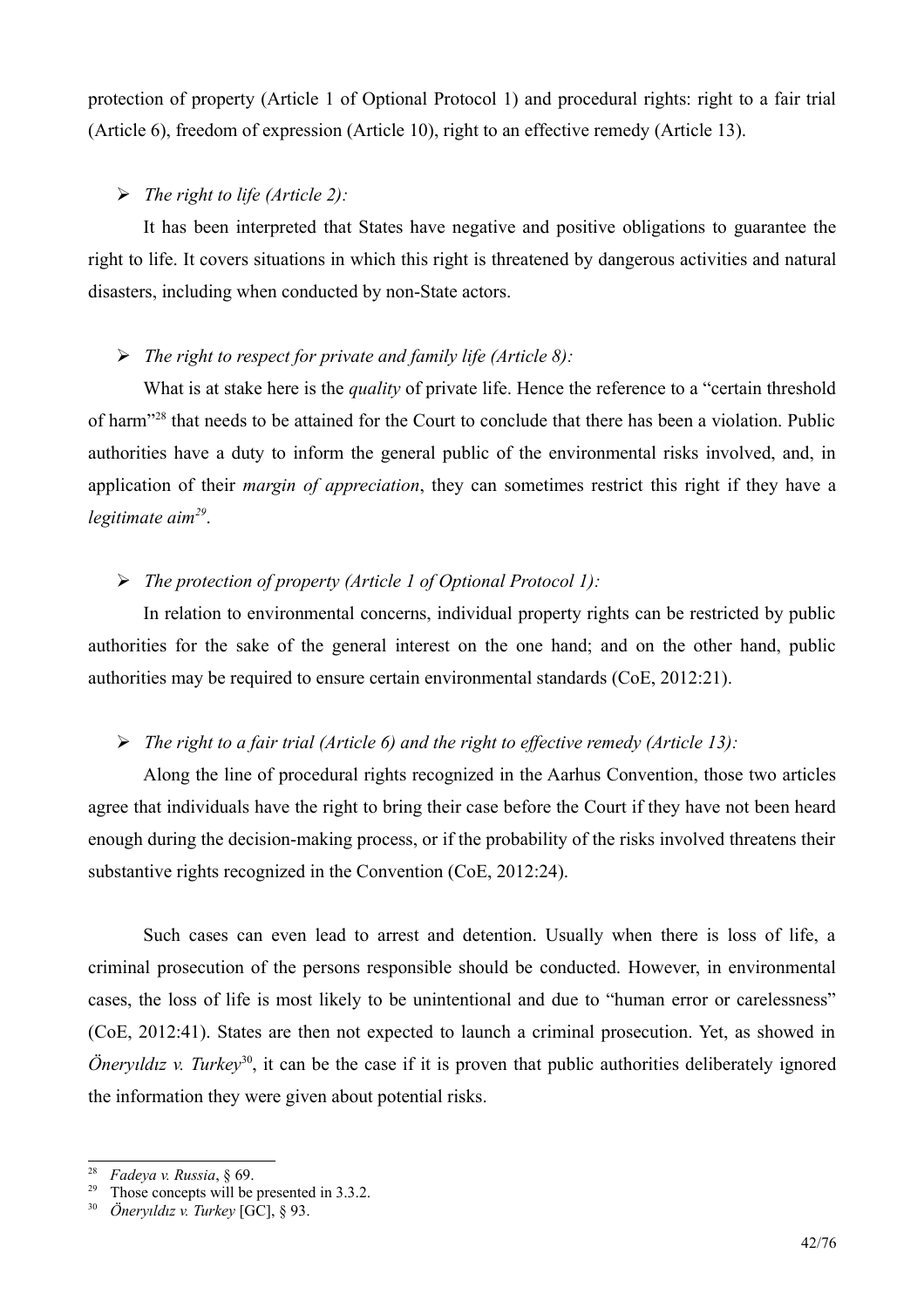## $\triangleright$  Freedom of expression (Article 10):

States have a "general obligation to collect and disseminate information relating to the environment", i.e. to "ensure access to information" and "to provide information" (CoE, 2012:22).

## 3.2.3 Substantive and procedural aspects

The debate over substantive and procedural aspects of the right to a safe and healthy environment has been presented earlier (2.2.3). This dual aspect can also be found in the ECtHR's case-law

As mentioned above (3.2.2), environmental issues are treated by the ECtHR in relation to substantive (Articles 2, 8 and 1 of the O.P. 1) and procedural rights (Articles 6, 10 and 13). Moreover, certain rights, such as the right to life (Article 2) are of particular interest, because the Court finds that there is both a procedural and substantive aspect to it in environmental cases.

In Murillo Saldias and Others v. Spain, following heavy rains upstream in the Pyrenees, a huge amount of water, mud and stone devastated a camping site, which was located on a land owned by the municipality of Biescas (Huesca), causing the death of eighty-seven people.

| Decision Murillo Saldias and Others v. Spain, No. 76973/01 |                         |                               |                                                                                                                                                                                            |                                                                                                                                                           |                            |
|------------------------------------------------------------|-------------------------|-------------------------------|--------------------------------------------------------------------------------------------------------------------------------------------------------------------------------------------|-----------------------------------------------------------------------------------------------------------------------------------------------------------|----------------------------|
| <b>State</b>                                               | Date of the<br>decision | Decisions<br>pronounced<br>by | Rights at stake                                                                                                                                                                            |                                                                                                                                                           |                            |
|                                                            |                         |                               | Regarding the<br>admissibility                                                                                                                                                             | Regarding the victim's<br>claims                                                                                                                          | Outcome of the<br>decision |
| Spain                                                      | 28 November<br>2006     | Court $(4th$<br>Section)      | Article, 35<br>(Admissibility)<br>criteria).<br>Article 35-1<br>(Exhaustion of<br>domestic remedies,<br>Efficient domestic<br>remedy),<br>Article 34 (Individual<br>applications, victim). | Article 6 and $6(1)$<br>(Fair trial, impartial<br>tribunal),<br>Article 13 and $13(1)$<br>(Effective remedy),<br>Article 2 and $2(1)$<br>(Right to life). | Inadmissible.              |

In this case, a reference to procedural rights (Articles 6 and 13) is made. The only substantive right mentioned is the right to life (Article 2), and both its procedural and substantive aspects are presented.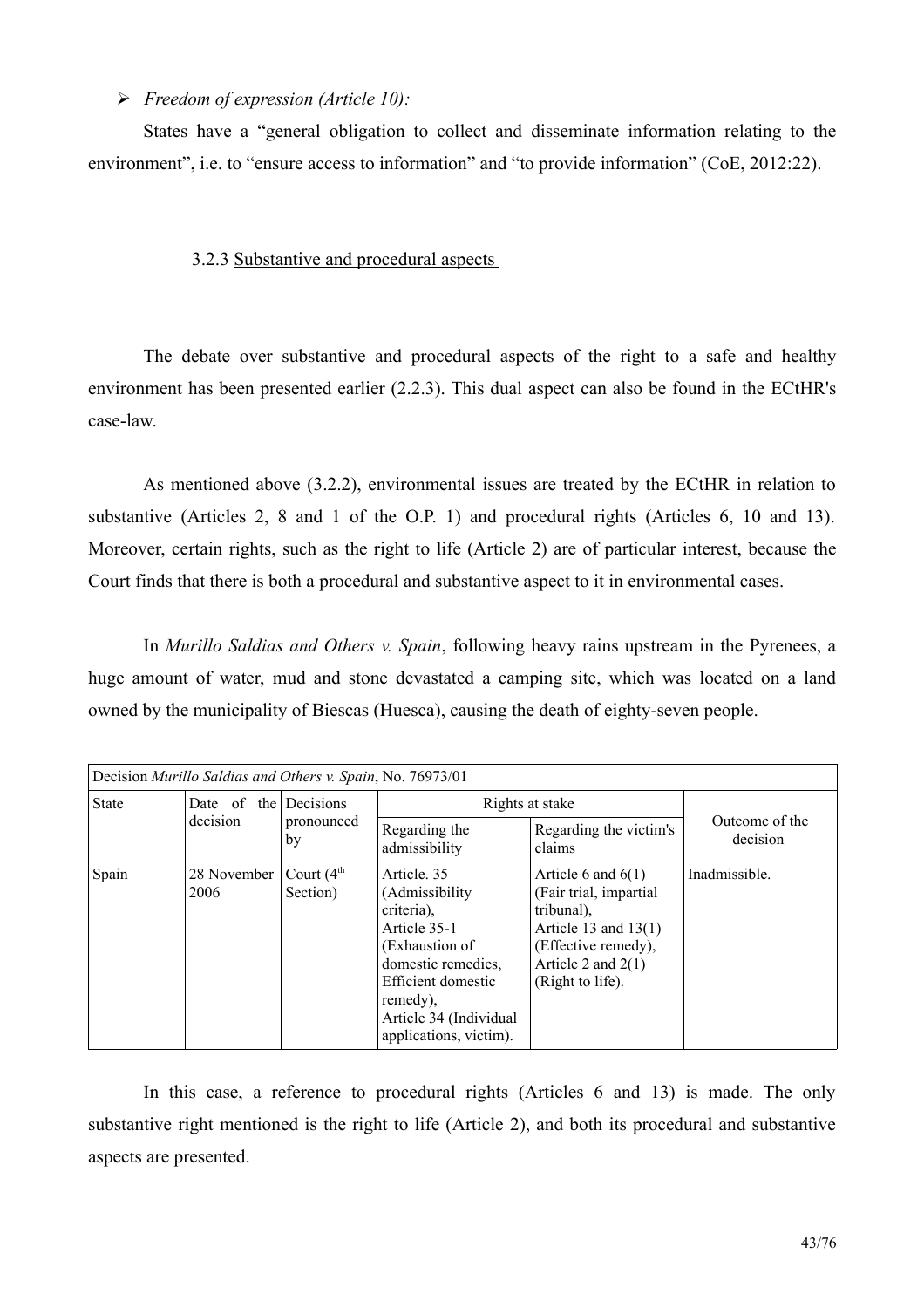The procedural aspect relates to the duty of the State to identify the conditions that led to the loss of life, the actor(s) responsible for it and ensure that it will not happen again ( $CoE$ , 2012:40). Indeed, the Court recognizes that it is in the family's and public's interest to understand the chain of causes that led to the loss of life, in order to prevent it from happening again. This learning process benefits the society as a whole. Moreover, only public authorities are competent to prosecute those responsible, that is why they should voluntarily do it.

#### 3.3 Conditions of application of environmental principles

Certain principles apply to the Court when making judgements or decisions. Those principles are rules of international law and cannot be escaped. They are determinant for the Court's work, because they explain the current state of the ECtHR's case-law and might give indications for its future. Therefore, they must be taken into account when interpreting the Court's jurisprudence and when formulating a right to a safe and healthy environment  $(2.3.1)$ .

## 3.3.1 The territorial scope of the Court's jurisdiction

Environmental issues cross borders (2.2.1). Whether we are talking about natural disasters (due to climate change or not) or industrial/dangerous activities, it is obvious that their impact might be felt by people on different territories, and sometimes across different countries.

The Court's case-law related to extra-territorial jurisdiction is important and could be useful in environmental contexts. There are two approaches to the handling of cross-border environmental cases by the Court.

On the one hand, inter-states applications being allowed by the Court's status, we could imagine a situation where a State (A) is launching a case before the Court, accusing another State (B) of environmental degradation leading to the violation of its nationals' rights on the territory of the State B. Indeed, in theory the Convention only applies to the member States' territory, as it is in public international law. In the judgement Assinidzé v. Georgia, the Court stated that "as a general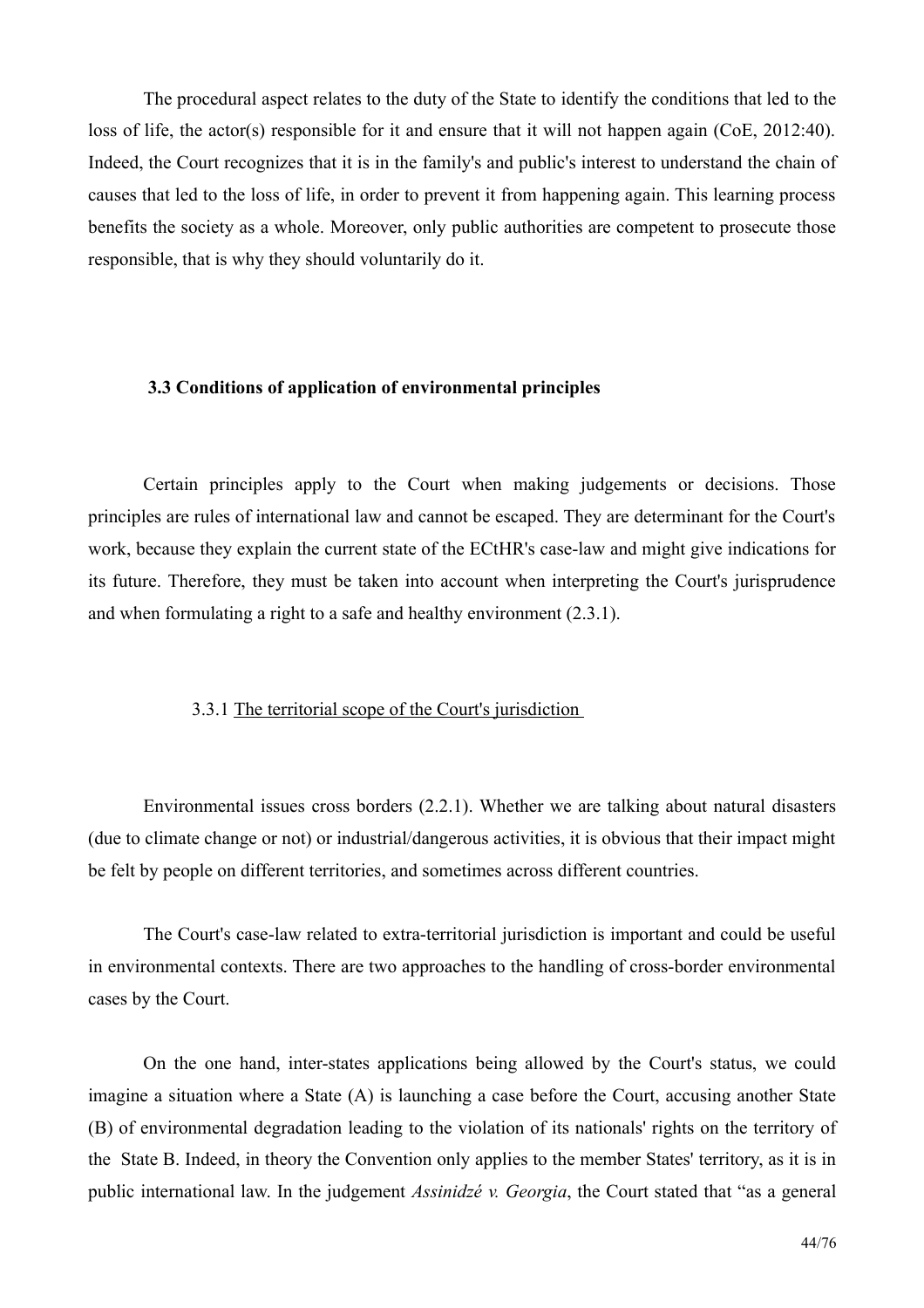rule, the notion of 'jurisdiction' within the meaning of Article 1 of the Convention must be considered as reflecting the position under public international law  $(\dots)$ . That notion is 'primarily' or 'essentially' territorial"<sup>31</sup>.

On the other hand, it has been admitted that, the "acts of the Contracting States performed, or producing effects, outside their territories can constitute an exercise of jurisdiction within the meaning of Article 1 only in exceptional cases"<sup>32</sup>. In Al-Skeini and Others v. the United Kingdom, the Court is listing the "exceptional circumstances" that can lead to the application of an extraterritorial jurisdiction. The ECtHR has not yet admitted cases that have an environmental component and raise "extra-territorial or transboundary issues" (CoE, 2012;114). Yet, the principles mentioned above could theoretically apply to cases with an environmental component.

## 3.3.2 The main principles of interpretation

Because the Convention is an instrument of international human rights law (2.1), several principles of international law are used by the Court when interpreting it. Two will be presented in this study because of their relevance in environmental issues: the principle of subsidiarity (and the margin of appreciation) and the legitimate aim (with the balancing of interest test).

#### a) The subsidiarity principle and its practical application: the margin of appreciation

The principle of subsidiarity is a ground principle of the European human rights system. It has been recognized from the very beginning that

it should first and foremost be for national authorities to ensure that the rights enshrined in the Convention are not violated and to offer redress if ever they are. The Convention mechanisms should only be a last resort in cases where the national level has not offered the protection or redress needed (CoE, 2012:141).

Indeed, when they ratify the Convention, the Contracting Parties commit themselves to transposing the rights into their domestic system. They should then be armed to protect the right of the Convention and to provide redress when needed.

<span id="page-44-1"></span><sup>&</sup>lt;sup>31</sup> *Assanidzé v. Georgia* [GC], judgement of 8 April 2004, § 137.

<span id="page-44-0"></span><sup>&</sup>lt;sup>32</sup> Al-Skeini and Others v. the United Kingdom [GC], judgement of 7 July 2011, § 131-150.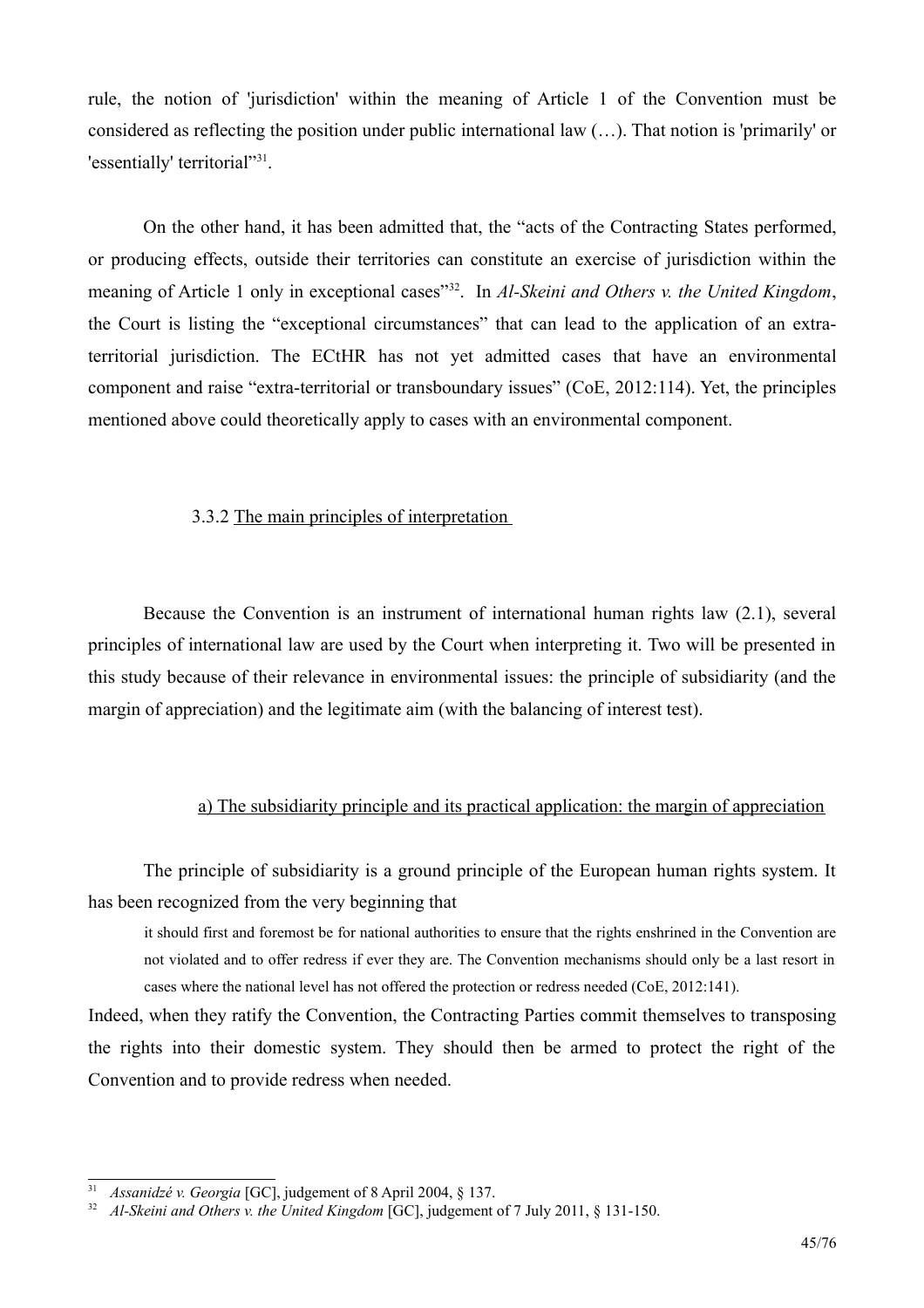The practical applications of this principle are both the criteria of exhaustion of the domestic remedies (Article 35(1) on Admissibility Criteria), and the margin of appreciation. The latter was first developed in *Handyside v. the United Kingdom*<sup>33</sup> (1976). The Court recognizes that the public authorities are the most competent to take decisions in sensitive social or technical contexts, as in environmental cases. When rendering its judgements, the Court therefore allows a wide margin of discretion to the national body in the decision-making process. The scope of the margin of appreciation is especially wide in environmental cases. However, the Court still maintains its "critical assessment of the proportionality of the measures concerned" (CoE, 2012: 138). For instance, the main difference between situations of dangerous activities and natural disasters, by nature not foreseeable, is the extent of the margin of appreciation recognized to the State by the Court.

Furthermore, a margin of appreciation is also recognized to States in determining how they will implement their positive obligations, such as domestic remedies<sup>34</sup>.

## b) The concept of "legitimate aim" and its practical application: the balancing of interest test

Not all rights of the Convention are absolute. Some of them can be restricted by States authorities, to such extent that they do not lead to a violation of the right in question. In order to ensure this, certain criteria have been developed. Restrictions should be "necessary in a democratic society" (Article  $8(2)$ ) and pursue a legitimate aim. Aims considered as legitimate are listed in Article 10(2) for instance. They include "national security, territorial integrity or public safety".

In *Chapman v. the United Kingdom*, the applicant was a Gypsy by birth who lived in a caravan on a piece of land that she owned. She alleged that the public authorities' actions violated her rights. Indeed, she complained that their refusal of her construction permit on the ground that her land was on a environmentally protected area was in fact a discrimination because she was a Gypsy.

<span id="page-45-1"></span><sup>&</sup>lt;sup>33</sup> Handyside v. The United Kingdom, judgement of 7 December 1976.

<span id="page-45-0"></span><sup>&</sup>lt;sup>34</sup> Hatton and Others v. the United Kingdom [GC], judgement of 8 July 2003.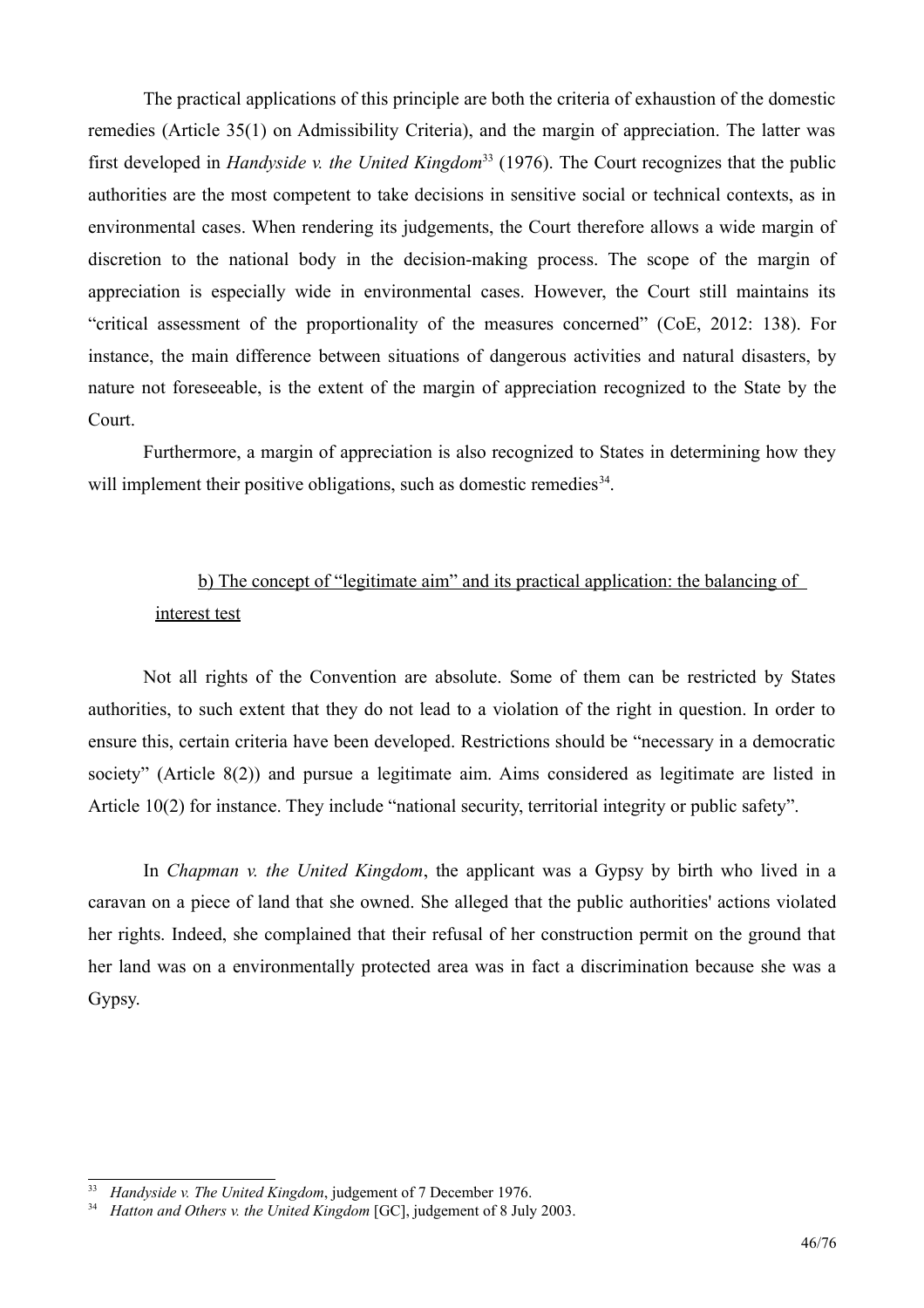| Chapman v. the United Kingdom, case No. 27238/95 |                                    |                  |                 |                                                                                                                                                                                                             |       |
|--------------------------------------------------|------------------------------------|------------------|-----------------|-------------------------------------------------------------------------------------------------------------------------------------------------------------------------------------------------------------|-------|
| <b>State</b>                                     | Date of the Judgement<br>judgement | conducted by     | Rights at stake |                                                                                                                                                                                                             | Award |
|                                                  |                                    |                  | Violation       | Non-violation                                                                                                                                                                                               |       |
| The United<br>Kingdom                            | 18 January<br>2001                 | Grand<br>Chamber | None.           | No violation of Art. 8<br>(Private and family)<br>life), No violation of<br>P1-1 (Property), No<br>violation of Art. 6-1<br>(Fair trial), No<br>violation of Art. 14<br>(Prohibition of<br>discrimination). | None. |

In this case, the Court has recognized that the protection of the environment is a legitimate aim, potentially allowing restrictions over certain rights (the right to respect for private and family life in this case, § 82, i.e. to build and enjoy a house on an owned land). A legitimate aim, such as the preservation of nature, "will be considered "necessary in a democratic society" [...] if it answers a "pressing social need" and, in particular, if it is proportionate to the legitimate aim pursued" (§ 90). The Court also states that "national authorities, who by reason of their direct and continuous contact with the vital forces of their countries are in principle better placed than an international court to evaluate local needs and conditions"  $(\S 91)$ .

In order to asses whether an interference with a particular right is proportionate and has a legitimate aim, a balance of interest test must be conducted, weighting the interests of an individual and those of the community. In *Vides Aizsardzības Klubs v. Latvia*<sup>35</sup>, an environmental NGO was acknowledged for its 'watchdog' role, "essential in a democratic society" (CoE, 2012:79). The Court concluded in a violation of Article 10 because the restrictions of the freedom of expression (of the NGO) were not justified by a legitimate aim.

#### 3.4 Conclusion: a principle of interpretation more than a right

The objectives of this chapter were to assess the level of embedment of environmental protection in the jurisprudence of the ECtHR. To do so, it was decided to analyze several judgements and decisions from the Court regarding cases with an environmental component. It was first expected to get an overview of the legal situation regarding environmental protection in the

<span id="page-46-0"></span><sup>&</sup>lt;sup>35</sup> Vides Aizsardzības Klubs v. Latvia, judgement of 27 May 2004.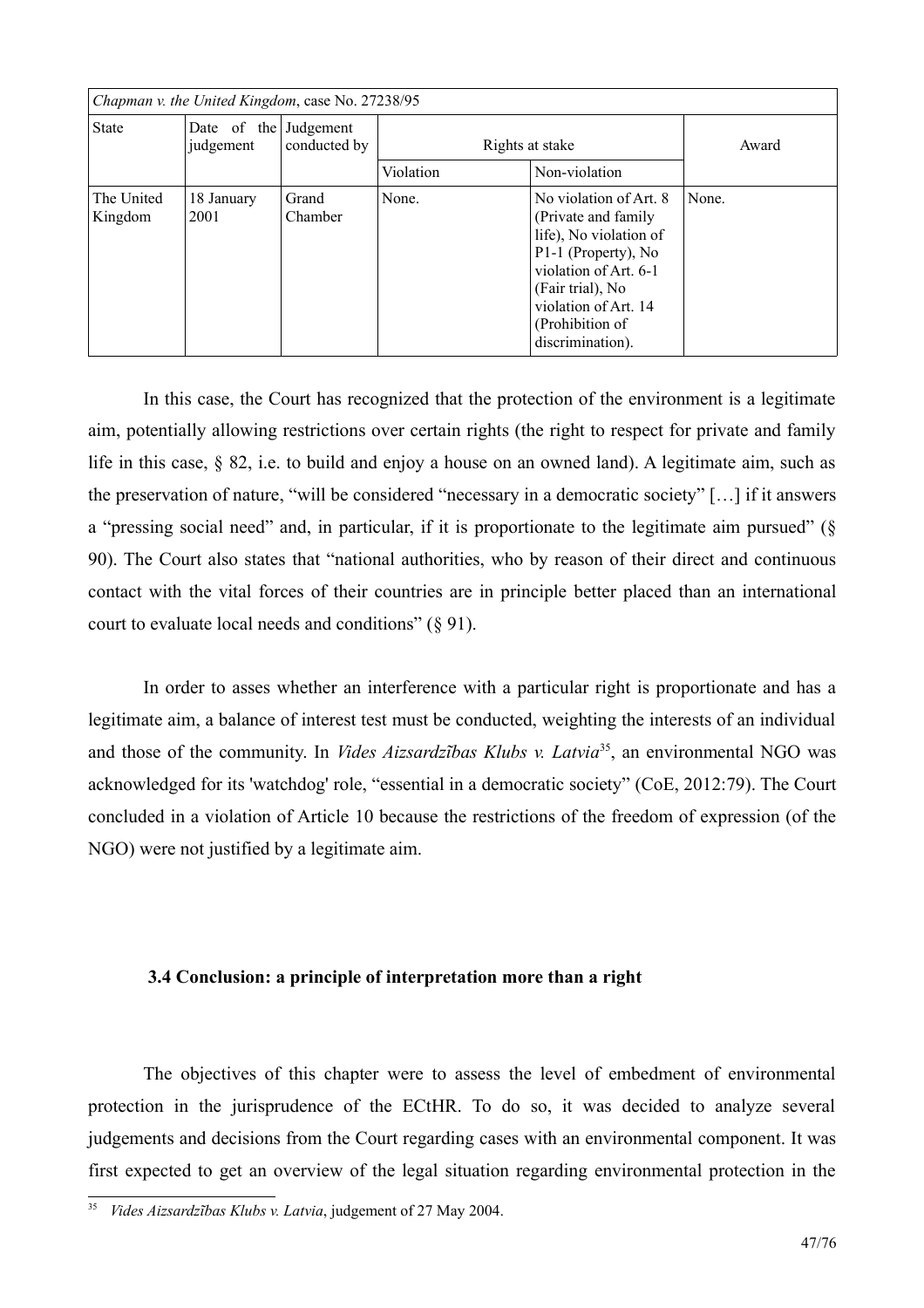European context, and to determine if and how the ECtHR interprets environmental cases and what could be understood as the right to a safe and healthy environment. Secondly, this chapter aimed at confronting the theoretical debates presented in chapter 2 with the practice of international (European) human rights law, by making systematic parallels between both.

This sub-section is an opportunity for me to reflect on my work so far. To do so, I will answer the second research question presented in chapter 1, as well as the sub-questions presented in the methodology of the case-study  $(3.1.3)$ :

B) The European Court of Human Rights' jurisprudence: how does the Court handle cases in which resorting to a right to safe and healthy environment could be relevant?

- $\triangleright$  What are the rights at stake when dealing with cases that have an environmental component?
- $\triangleright$  What trends can we identify over time in the Court's handling of environmental cases?

We noticed that the Court sees a safe and healthy environment as a prerequisite to the enjoyment of others rights, notably the right to life, to property, to the respect of private and family life, to a fair trial, to effective remedy and to the freedom of expression. The distinction between natural disasters and dangerous activities allowed us to solve the issue presented in 2.3.2 regarding the types of events falling under the State's responsibility. We observed that both substantive and procedural rights are used by the Court in handling environmental cases, and sometimes, a same right, such as the right to life, can have both procedural and substantive components.

Because the case-study was limited to the jurisprudence of the ECtHR and thus to the European context, the findings (3.4) are mainly relevant in this context. By focusing on the territorial scope of the Court's jurisdiction, and on the principles of international law used to interpret the Convention, we got a clearer understanding of what can be explained by the specificities of the European context (democracies, progressive positions, long history of human rights protection, etc.) and what are in fact the characteristics of general international law (margin of appreciation, legitimate aim).

A preliminary conclusion, before going deeper into the findings in chapter 4, could be that we are far from the crystallization of a right to a safe and healthy environment by the Court. It is obvious that environmental protection is never a right as such, but rather an interpretative principle for fundamental rights, or sometimes a ground justifying interferences with them for the sake of the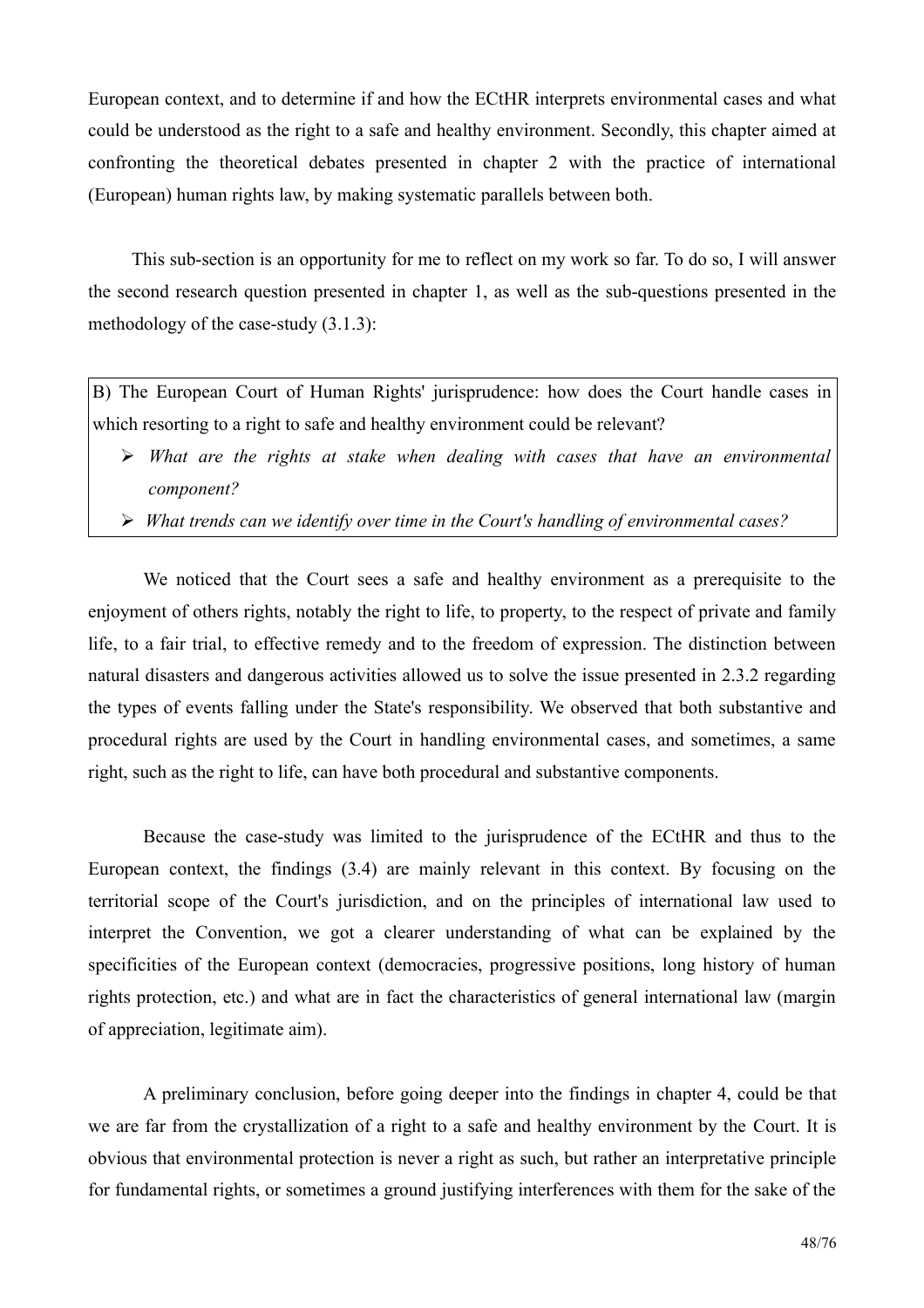environment. It seems to be working both ways, in the sense that environmental protection is sometimes the necessary *means* in a particular case to protect one of the conventional rights, and sometimes the *end* that justifies the restriction of a non-absolute right for the sake of protecting the environment.

In line with Boyle's argument that a safe and healthy environment is a prerequisite for the enjoyment of existing human rights (Boyle, 2008), the ECtHR takes into consideration the environmental aspect by recognizing that several rights in the Convention have environmental components, especially the right to life, which can be extrapolated to the right to *health*, and thus to the right to live in a *healthy* environment  $(2.3.1)$ , environmental rights seem to be "entitlement" rather than rights" (Fitzmaurice, 2009).

The Court does not consider itself competent to create new rights (again, the States are the legislators, not the Court). Rather, in Garcia San José's words, we are witnessing a "process of complementing 'step by step' the content of some 'traditional' rights guaranteed in the Convention as a result of a growing awareness and concern for environmental issues" (CoE, 2005).

In my understanding, there seems to be a strong general interest in protecting the environment, but this does not lead to the recognition of an individual or collective environmental human right.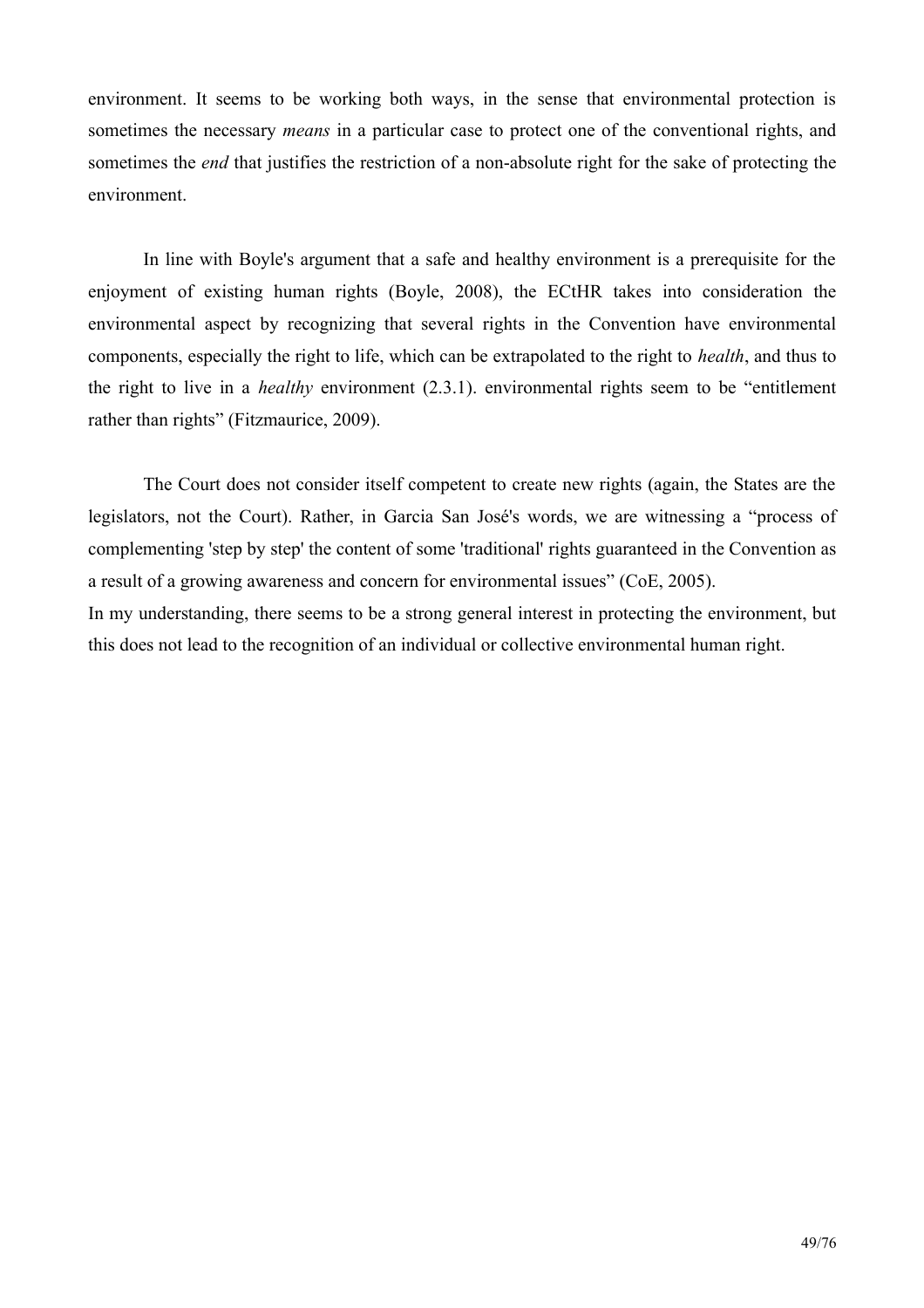## **CHAPTER**

# 4 Building the formulation of the right to a safe and healthy environment (RSHE) on the case-study's findings

The main objective of this chapter is to formulate a working definition of an individual, substantive, third generation right to a safe and healthy environment (as argued in  $2.1.3$ ), in the light of previous chapters' inputs. It is also the opportunity to answer the research questions C and D in a creative way.

C) What formulation of a working definition of the right to a safe and healthy environment emerges when merging theoretical debates and the Court's ruling on the subject? D) What would be the scope of this right?

I suggest here a formulation of a working definition of the RSHE (1.4.2). To do so, I discuss the choices that need to be made regarding the content of this right, following the theoretical discussion presented in chapter 2 and the findings from chapter 3.

This working definition is contextualized in the global field of human rights, and interpretative guidelines are provided to implement the right in the European context.

## 4.1 Discussion of the choices to define the RSHE

## 4.1.1 A comprehensive right, combining substantive and procedural aspects

While I conducted the case-study (chapter 3), I realized that despite the absence of the RSHE in the Convention, the Court still takes into account the need to provide environmental protection, for the sake of both individuals and the environment. By doing so, the Court recognizes that States have positive obligations, for instance to ensure the public's access to information and its right to participation in the decision-making process regarding environmental concerns.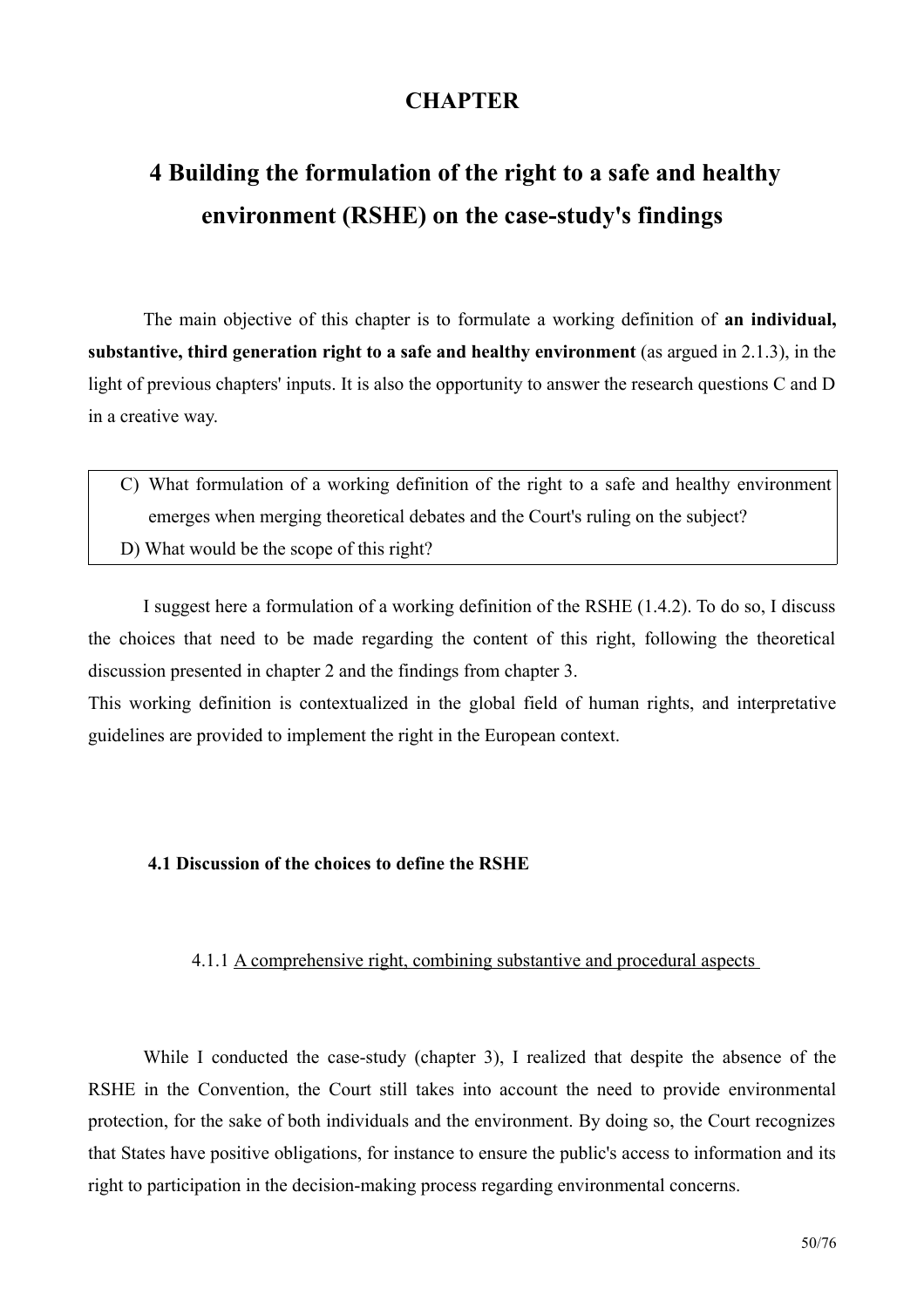In 2.1.3, we concluded that, in theory, different approaches to the RSHE exist. The main conflict between those approaches concerns the substantive or procedural aspect that such a right could have. Yet, in the decision Murillo Saldias and Others v. Spain, we discovered that certain rights, such as the right to life, have both procedural and substantive aspects. We could then imagine a right to a safe and healthy environment that would have the procedural aspects defended in the Aarhus convention (participation, information, access to justice), as well as substantive aspects. This is the first choice that I am making regarding the content of the RSHE.

Positive and negative obligations have been extensively discussed earlier on (2.3.3 and 3.2.1). One might think at first sight that positive obligations are mainly preventive, and have then a procedural overtone (obligation to inform about the risks for instance), whereas negative obligations (not to violate a certain right) will lead to the recognition of a substantive right. It seems interesting to me to cross-reference the dichotomy substantive/procedural aspects with the positive/negative obligations one. It shows how a *substantive* right, such as the RSHE, can also have procedural aspects and can combine positive and negative obligations for the State, becoming a comprehensive right allowing a stronger protection of individuals.

|                      | Substantive rights        | Procedural rights                                                |
|----------------------|---------------------------|------------------------------------------------------------------|
| Positive obligations |                           | Preventive measures to ensure Duty of the State to ensure        |
|                      |                           | that threats to the right will not information and to assess the |
|                      | occur.                    | risks involved.                                                  |
|                      |                           | Administrative<br>legal<br>and                                   |
|                      |                           | framework in place for seeking                                   |
|                      |                           | information, participation and                                   |
|                      |                           | legal redress.                                                   |
| Negative obligations | No violation by public    | Obligation not to deny access to                                 |
|                      | authorities of the right. | the information available, not to                                |
|                      |                           | minimize or ignore the risks                                     |
|                      |                           | involved, or to deny individuals                                 |
|                      |                           | legal redress.                                                   |

Table 1: The interconnections between these two pairs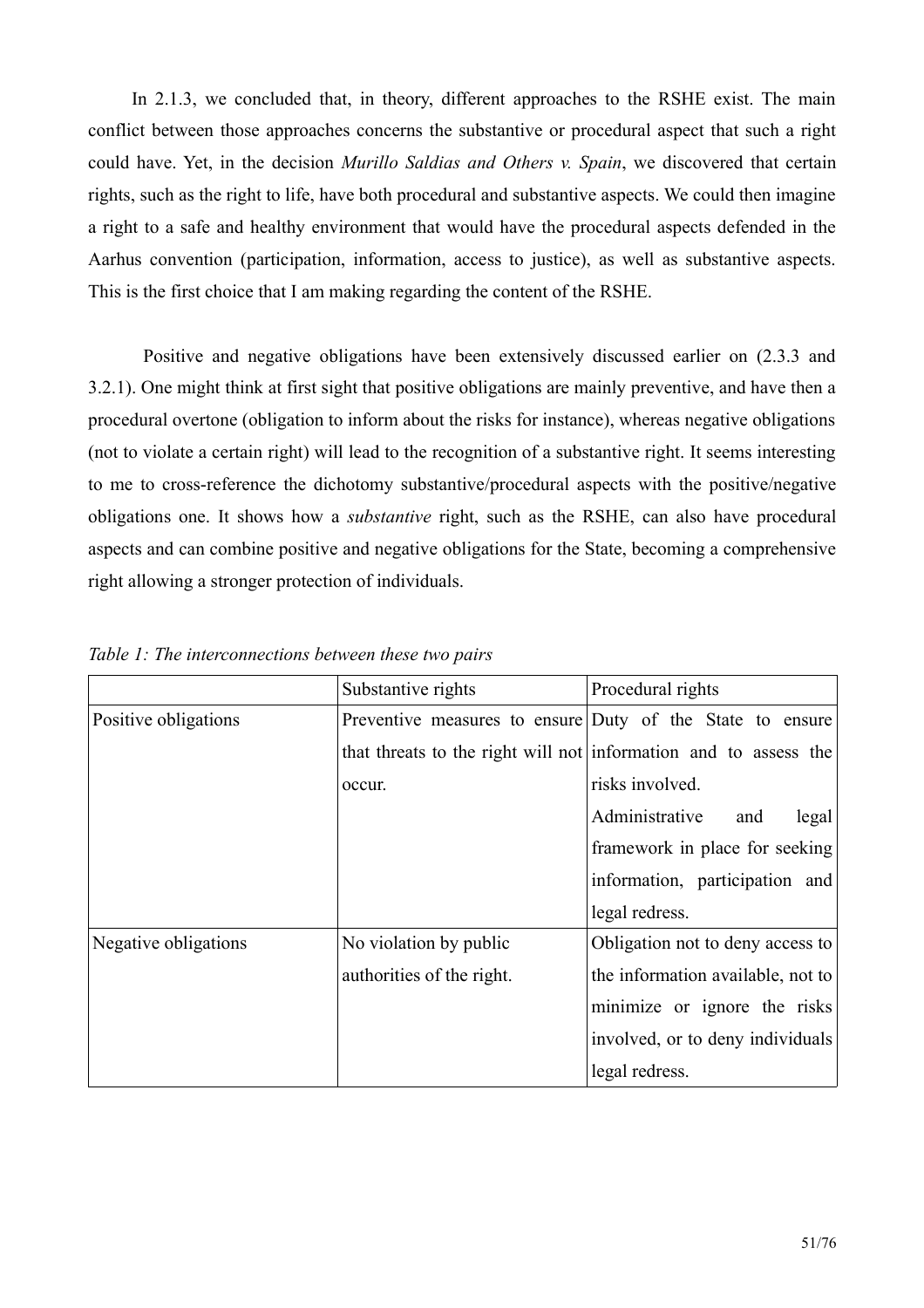#### 4.1.2 Summary of my main choices regarding the working definition

I have faced several obstacles during my working process. I struggled at first with the interaction between the human and environmental aspects of the RSHE. I wondered for a long time whether I was *personally* in favor of an anthropocentric RSHE that would be drafted for the sake of human beings, as a fundamental right, or if I thought that the environment should be protected independently of human beings' livelihood. I finally realized that those approaches could, to a certain extent, be reconciled within the broader field of sustainable development for instance. I chose to underline the concept of inter-generational equity as an interpretative principle of the working definition in order to find a balance between protecting the human well-being and the environment

I also had a hard time identifying the conceptual shift between climate change issues and environmental issues. I wondered about the inherent causal link, the human responsibility in both types of degradation, etc. I finally found a solution when I realized that the ECtHR handles both types of events: "dangerous activities" and "natural disasters", among which climate change-related events. I chose a solution in line with the Court's work, respectively recognizing the States' obligations to avoid and control risks due to dangerous activities and to monitor climate change and provide redress regarding the consequences of natural disasters (in the form of administrative and judicial institutions and policies for instance).

#### 4.2 Formulation of the working definition

My analysis of the European human rights system led me to think that the most likely scenario regarding the recognition of the RSHE would be its addition as an optional protocol to the European Convention. This is a long shot, but that is the context I have chosen when designing the following working definition. It would also mean a progressive realization of the right according to the States' resources.

In this context, individuals would be the right holders of the RSHE, and the States of the Council of Europe the duty bearers. Once again, I situate this definition in the European context because of the in-depth study conducted beforehand. However, I believe that it could be a relevant tool for further academic general debates on the topic.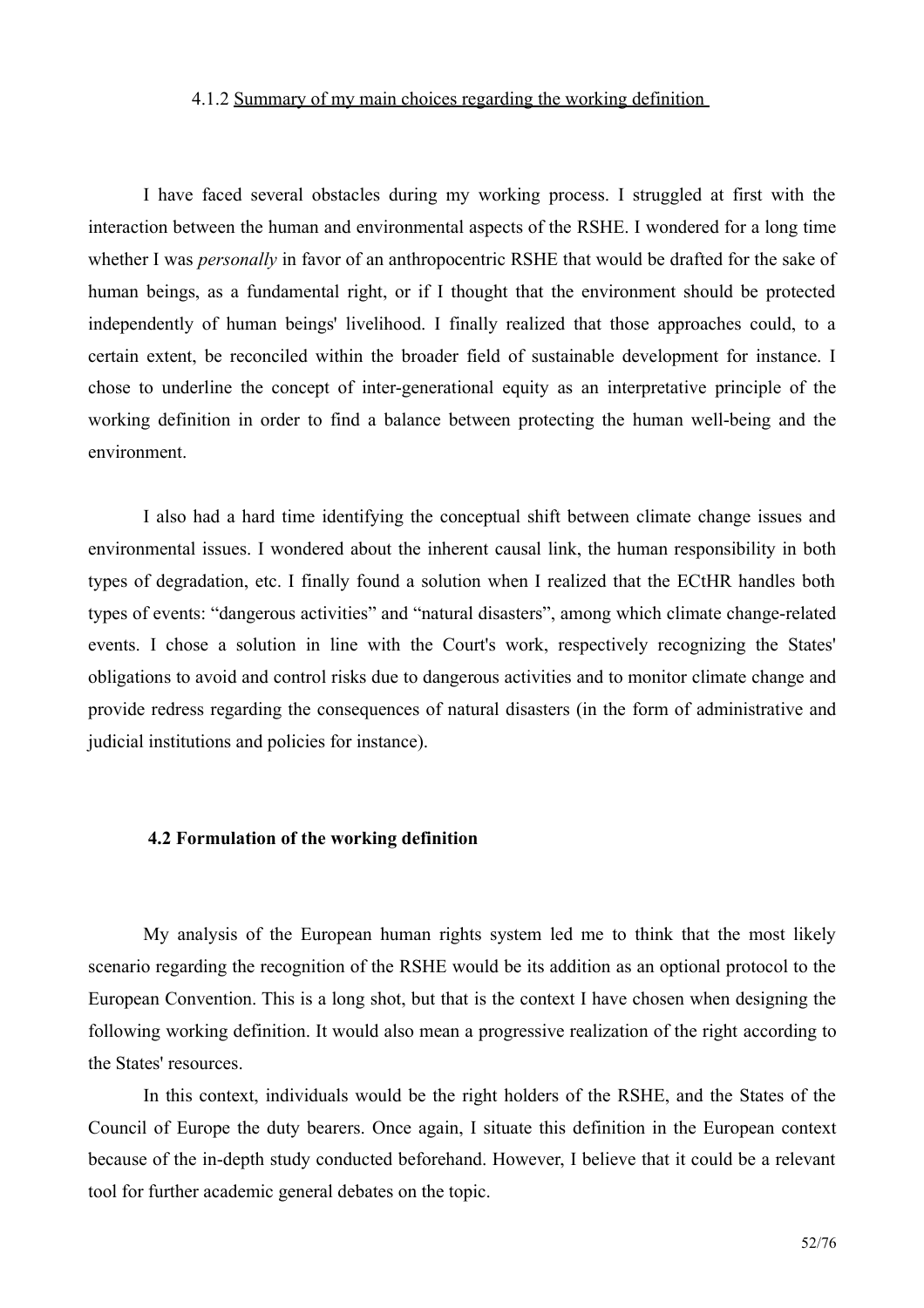Considering the Stockholm Declaration on the Human Environment adopted on 16 June 1972.

Considering the Rio Declaration on Environment and Development, adopted on 14 June 1992.

Considering the Aarhus Convention on Access to Information, Public Participation in Decision-making and Access to Justice in Environmental Matters, adopted on 25 June 1998.

Considering the European Convention on Human Rights, adopted in Rome on 4 November 1950.

Recognizing the importance of the environment on which rely human livelihoods, Recognizing the protection of the environment as a general interest for present and future generations,

Recognizing that a safe and healthy environment is a prerequisite to the enjoyment of other fundamental rights.

Considering that this text aims at ensuring the effective and universal respect, protection and promotion of the following human right:

## Article  $1 - Right$  to a safe and healthy environment

- 1. Everyone has the right to a safe and healthy environment.
- 2. This right should be interpreted as composed of both substantive and procedural aspects. States have the positive and negative obligations to ensure this right a priori and a posteriori. States should, according to the means available to them, ensure a sufficient level of collection and dissemination of information regarding environmental risks, allow citizens to participate in the decision-making process and to have access to justice regarding environmental matters. States should also restrain from violating this right and ensure its respect, protection and promotion.
- 3. States have the responsibility to ensure this right both in the context of dangerous activities, whether they are conducted by public authorities or other actors, and natural disasters.
- 4. The interpretation of other fundamental rights has to bear in mind the right to a safe and healthy environment.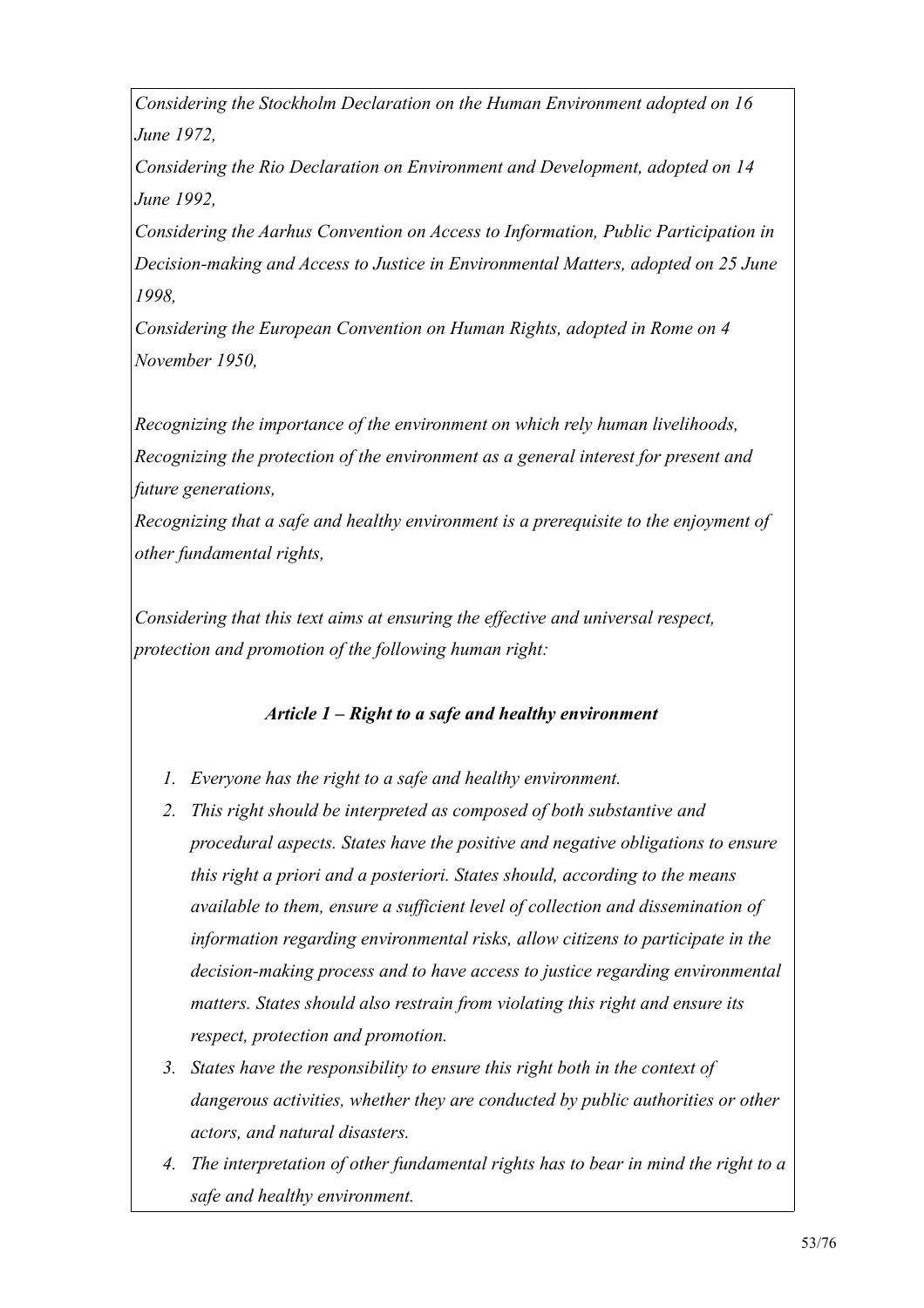5. There should be no interference with this right, except as prescribed by law, necessary in a democratic society and in the interests of public safety, or for the protection of the rights and freedoms of others.

## 4.3 Guidelines on how to interpret the RSHE

## 4.3.1 Contribution of the concept of intergenerational equity as a principle of interpretation

We have proven already that the recognition of an individual right is compatible with the respect of a long term protection of the environment as a support for human livelihood.

The two concepts of human rights and environment merge within the notion of intergenerational equity. Indeed, this conceptual approach recognizes the human kind as beneficiary of the rights (not only individuals or groups) (Fitzmaurice, 2009). It is based on the idea that a "partnership between generations" would add the recognition of past responsibilities (such as environmental protection) to contemporaneous measures of inter-generational solidarity (such as the pensions system) (Brown Weiss, 1992).

For Brown Weiss, intergenerational justice has three components: the conservation of options, of quality and of access (Brown Weiss, 1992). It is rather a "moral standing" (Beckerman and Pasek, 2001) based on the concept of trust (Brown Weiss, 1992) between present, past and future generations, than a principle of international law. Yet, it allows to understand the *moral implications* of the right to a safe and healthy environment. However, "even if we accept the view that the general constitutional right to a safe and healthy environment has an intergenerational component, its application by the courts refers only to the individual environmental (human) right which were the subject of the court's proceedings" (Fitzmaurice, 2009:150).

I believe the contribution of inter-generational equity is highly relevant to the formulation of the RSHE. Indeed, I have mentioned earlier that I am in favor of an *individual* RSHE (2.1.3, 2.2.2, 2.3.3, 2.4). The concept of inter-generational equity allows to defend an individual RSHE while still taking into account a collective perspective. Indeed, it is based on a long term project in which each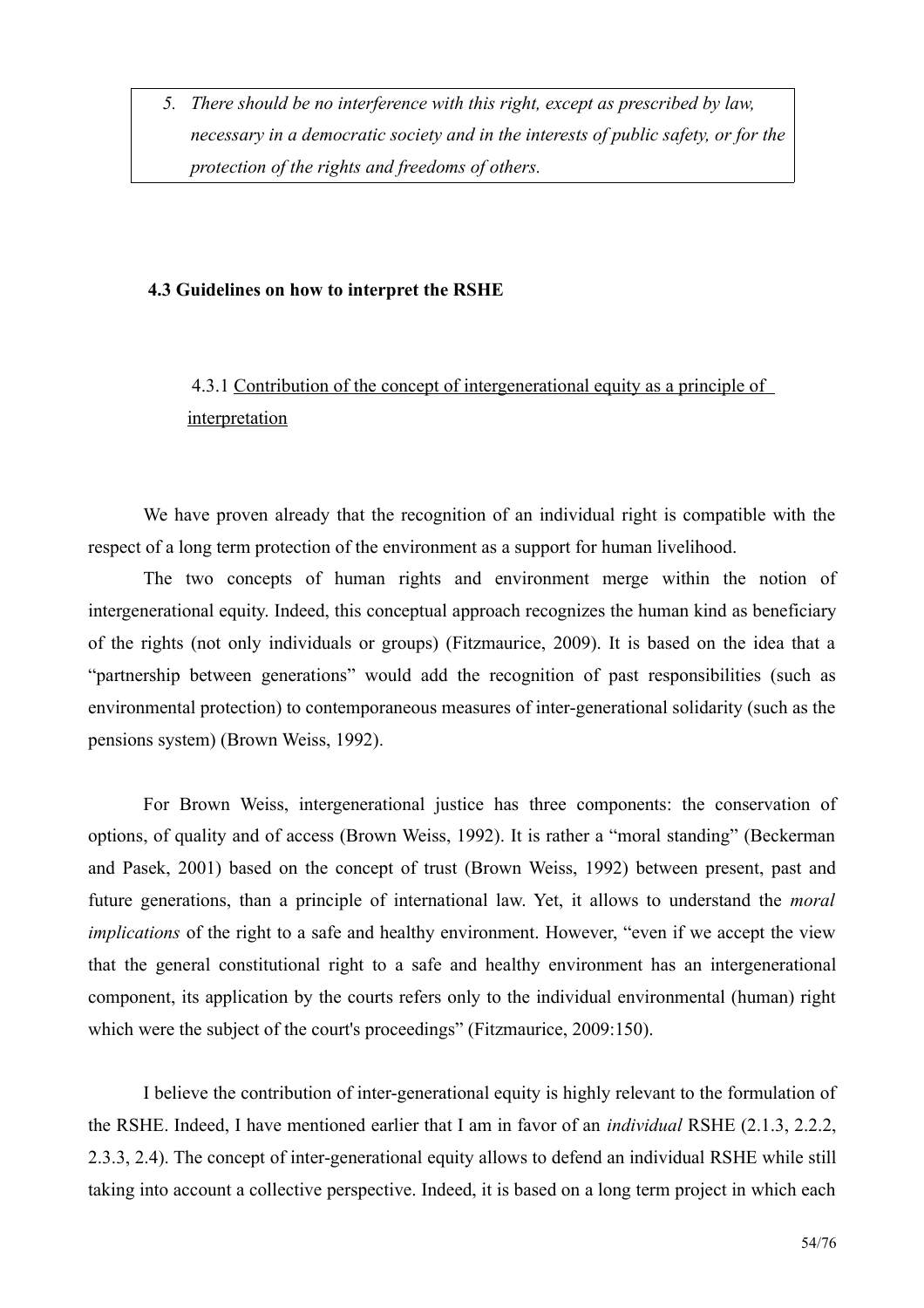generation would not only protect the environment for the sake of protecting their fundamental rights, but also as a duty towards future generations.

Thus, it recognizes environmental protection as a general interest, and acknowledges that each individual can have at the same time the right to a safe and healthy environment and a moral duty to protect the environment. The concept of inter-generational equity is an inspiration for the development of implementation policies of the RSHE.

## 4.3.2 Respect, promotion and protection; the human rights triad for the implementation of the RSHE

The respect, promotion and protection of human rights is the guiding triad for States when dealing with human rights and designing implementation measures and policies (UNODC, 2012).

The table below aims at illustrating what the RSHE (as formulated in the working definition) could mean in the European context and how it could be implemented. Moreover, the environmental provisions that numerous Council of Europe States have in their domestic legal system could help fulfilling this right in regard to preventive/proactive implementation measures.

The left side column explains the legal implications of the triad. The right side column helps visualizing the practice of the right, *i.e.* the policies that could be implemented in order to realize this right at the domestic level, in line with the conceptual triad of respect, promotion and protection that applies conjointly to any fundamental right.

The domestic implementation should be completed by the efficient respect, promotion and protection at the European level. It is the ECtHR's duty to ensure that if a violation occurs and the State fails to provide a legal redress for the victim, the latter will be able to bring the case before the Court and see his/her rights eventually recognized.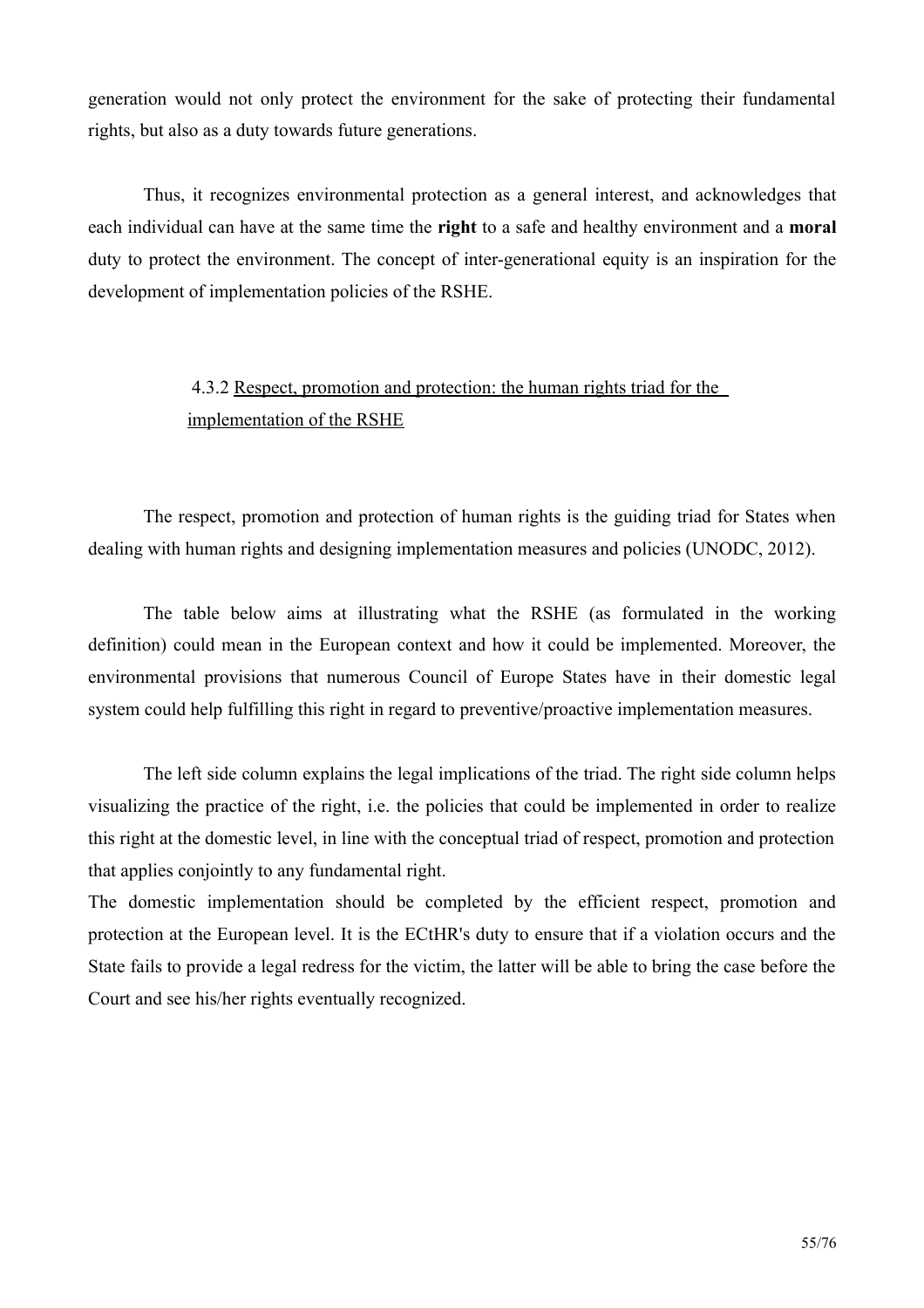|                   | What does this mean in (legal) theory? | What are the implications in practice?   |  |
|-------------------|----------------------------------------|------------------------------------------|--|
|                   | Recognition of the right, no violation | Ratification of the international        |  |
| <b>RESPECT</b>    | by public authorities (negative        | document(s) recognizing the right,       |  |
|                   | obligation) or non-State actors.       | translation into domestic law.           |  |
|                   | Procedural aspect, preventive          | Public's needs assessment,               |  |
|                   | measures, positive obligations aiming  | Access to information, public's right to |  |
|                   | at promoting the right both for        | know: obligations to "ensure access to   |  |
| <b>PROMOTION</b>  | individuals to know they have a RSHE   | information" and "to provide"            |  |
|                   | and for private or public entities to  | information" $(3.2.2)$ at the same time. |  |
|                   | know that they have the responsibility | Proactive implementation.                |  |
|                   | to ensure it.                          |                                          |  |
| (Monitoring)      | Monitoring measures: domestic laws,    | Monitoring of dangerous activities and   |  |
|                   | administrative policies in place and   | natural disasters (including climate     |  |
|                   | specific institutions to handle those  | change).                                 |  |
|                   | cases.                                 |                                          |  |
|                   | Positive obligation to guarantee its   | Implementation of effective domestic     |  |
| <b>PROTECTION</b> | recognition in national law and to     | laws and remedies, ensuring an           |  |
|                   | ensure the existence of administrative | independent and fair trial, guaranteeing |  |
|                   | (institutions) and legal remedies and  | individuals' access to justice.          |  |
|                   | fair trial in case of violation.       |                                          |  |

Table 2: Implementation Guidelines (legal theories and practice of the right)

This definition covers both situations of "dangerous activities" and "natural disasters" (Article 1-3). The consequences of climate change are integrated in the broader definition of natural disasters (2.3.2). Those three types of events have different implications in terms of States' responsibilities. The State has the responsibility to hold the actor(s) responsible for violations due to dangerous activities. It implies the existence of laws, administrative and judicial remedies, etc. In case of natural disasters and climate change-related events, there is no responsible actor. However, the scope of the working definition I suggested recognizes the State's responsibility to *monitor* climate change. Its role is to be proactive and assess the risks, and to protect the citizens according to its knowledge of the probability of climate change-related events. Moreover, as mentioned in table 2, States have to implement laws, policies and institutions able to handle the consequences of those events. That is why recognizing the RSHE is so essential. It would ensure a stronger protection of citizens and fill in the gap left by the absence of laws regarding climate change issues.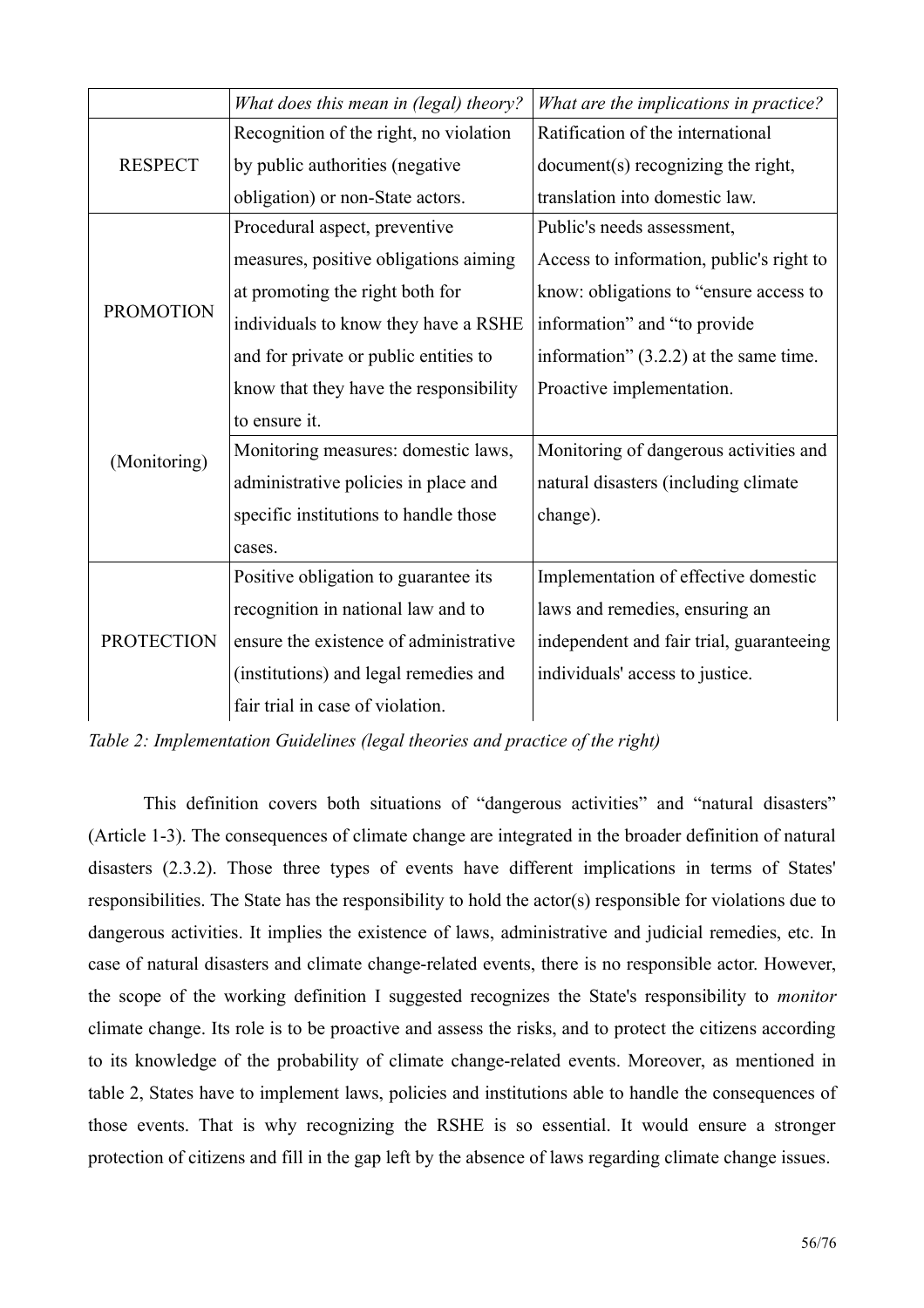## **CHAPTER**

## **5 Final conclusions and recommendations**

In this chapter, I would like to come back to the aim of this dissertation, on the basis of the answers I provided to each research question at the end of chapters 2, 3 and 4. Then, I reflect on my work, and provide general recommendations regarding the recognition of the RSHE. Building on the analysis of this dissertation limits. I provide recommendations for further research on that topic. I also elevate the debate from the right to a safe and healthy environment by concluding on general human rights issues.

#### 5.1 Update on the aim of this dissertation

This dissertation has been handled from a multidisciplinary angle. In chapter 2, I discussed the integration of international environmental law and international human rights law, in order to justify why I would be in favor of integrating the RSHE within the most advanced human rights structure. I presented different theoretical approaches to the nature and content of the RSHE, in relation to broader human rights debates (individual/collective rights, substantive/ procedural aspects, etc.).

In chapter 3, I assessed the level of embedment of environmental protection in the ECtHR's work. I demonstrated that the Court, in handling cases in which resorting to a right to safe and healthy environment could be relevant, has found a way to go around the absence of such right. It has progressively produced several groundbreaking judgements regarding environmental matters. As I mentioned, the Court first recognized that environmental degradation such as pollution could lead to the violation of fundamental rights as early as in the 1990s<sup>36.</sup> Later on, it recognized environmental protection as a matter of general interest and accepted to restrict some fundamental rights for the sake of environmental protection.

<span id="page-56-0"></span> $36$ Two first cases recognizing environmental pollution as interfering with human rights (*Powel and Rayner v. the* United Kingdom in 1990 and Lòpez Ostra v. Spain in 1994).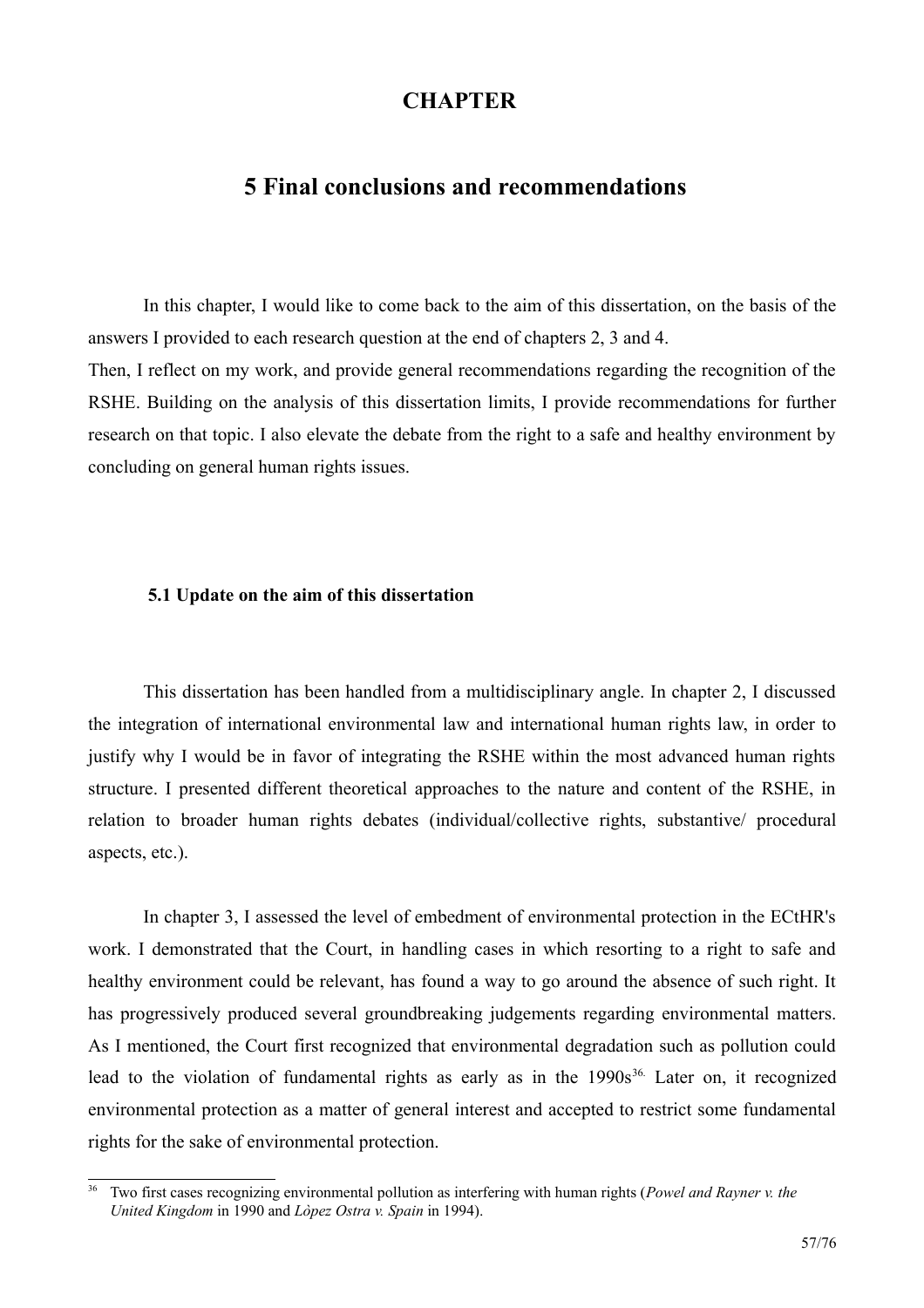In chapter 4, I used the formulation of a working definition of the RSHE as a pedagogical tool to further discuss what this right could be like in the European context. I defend an individual, substantive, third generation RSHE. In order to give substance to my working definition, I presented the inspirational principles for its implementation in the European context, such as the principles of respect, promotion and protection common to all fundamental rights.

I believe I have met the ambitions of this dissertation, which aimed at **formulating a** working definition of the right to a safe and healthy environment (RSHE), by discussing the nature of this right and the different options regarding its content, and to analyze the feasibility and the relevance of its legal recognition in the European context (1.3).

#### 5.2 A reflection on my work

As I have already mentioned, my findings and conclusions have to be understood in the light of the current state of my knowledge, of the academic debate, the material I used and the time I was allocated to pursue this study. I chose to develop a certain angle on the topic of environmental human rights, and I am aware that my choices have consequences on my findings, and furthermore on the working definition I am suggesting  $(4.2)$ . Thus, the working definition is only my humble contribution to the *theoretical* discussion on the RSHE. It is mainly applicable in the context of European human rights law, even though it could feed the intellectual debate on the RSHE in general.

Whereas I do see that a right to a safe and health environment is relevant in the European context and would help improving the protection of human rights, I would personally advise not to impose the RSHE to States that are not ready to implement it. The current situation regarding the interpretation of environmental concerns by the ECtHR could go on for a long time, and it might even be a medium-term solution for the States of the Council of Europe. Environmental human rights are still highly controversial, and even their defenders have troubles agreeing on the definition and the scope of such rights.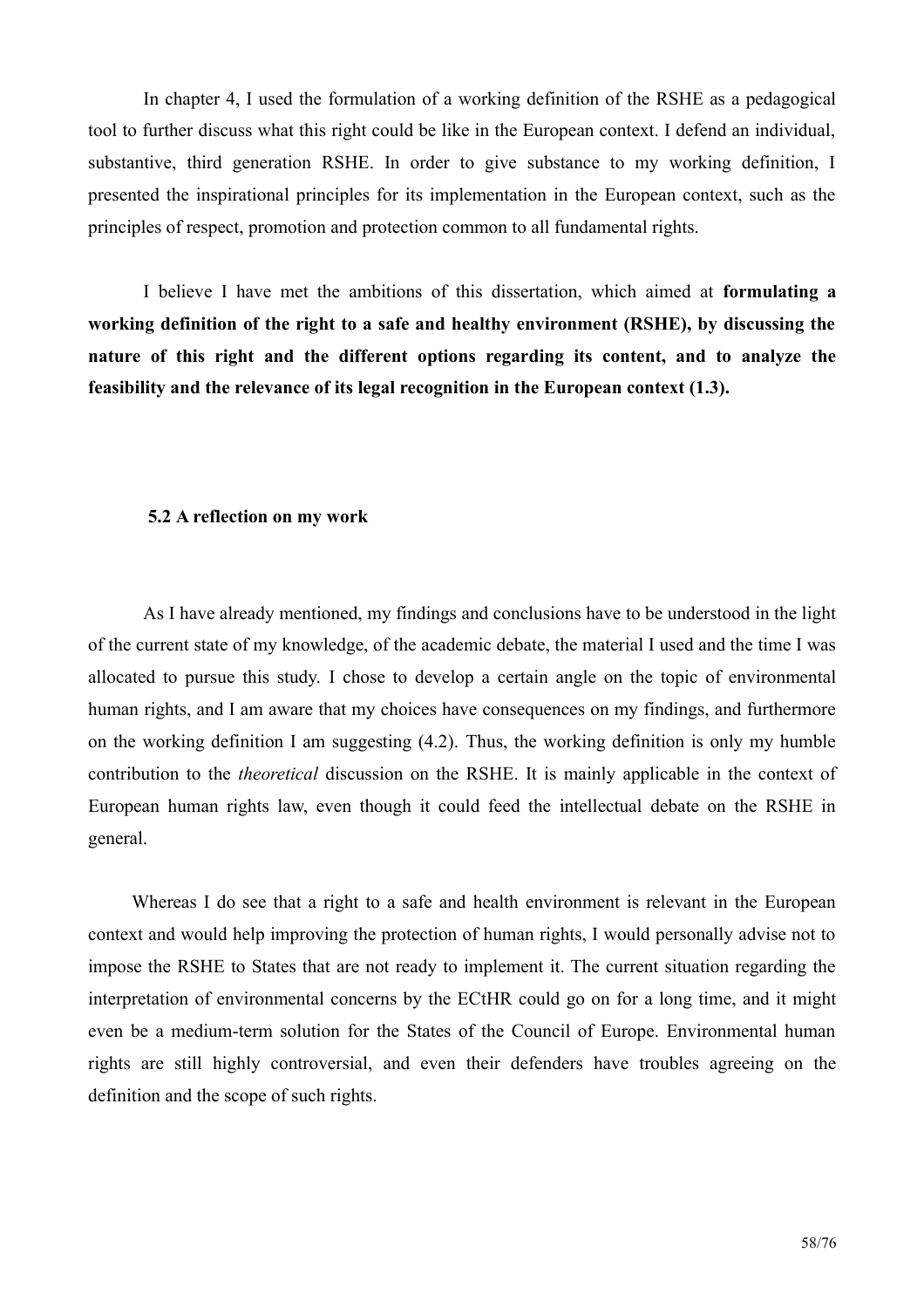However, the Court's judgements and the dissenting opinions published by several judges<sup>37</sup>. as well as the progressive positions of some Council of Europe States, encourage me to think that the situation is slowly moving towards the recognition of the right to a safe and healthy environment. As I mentioned in 2.2.4, the objective is not to give the RSHE a superior aura, but to set it on equal footing with the existing fundamental rights, recognized in international human rights law, while considering the constraints of real politics in international affairs, such as the States' political will.

#### 5.3 Recommendations for further research

In the course of my work, several questions arose, among which: from a methodological point of view, how should I use the formulation of a working definition of the RSHE? What should the limits of the case-studies be, to show both a trend and the current state of the jurisprudence? What parts of the case-studies findings can be generalized to the European context? And to general human rights issues?

I have managed to answer some of them and to move forward in my work (4.1, 5.2), but some remain unanswered. They could inspire further research on environmental human rights or on the general development of human rights. If someone in the future was willing to move the debate on environmental human rights further, I would like to stress several aspects that have (voluntarily) been excluded here – because I focused on the European context, but could still be highly interesting in other contexts or as general debates.

- $\triangleright$  If I had to choose one angle for a future study, I would suggest to go deeper into how the ECtHR's judgements are implemented by States, and to analyze what solutions are found in **practice** in order to implement policies with an environmental component. This could be done using the working definition I provided to see how it could be integrated within domestic laws and policies.
- $\triangleright$  One of my main concerns when I started working on this topic was that, because there are insufficient incentives for States to implement preventive measures regarding environmental protection, people suffering from environmental degradation would only be heard once a

<span id="page-58-0"></span><sup>&</sup>lt;sup>37</sup> See for instance the dissenting opinion from judges Costa, Ress, Türmen, Zupančič and Steiner, 2003.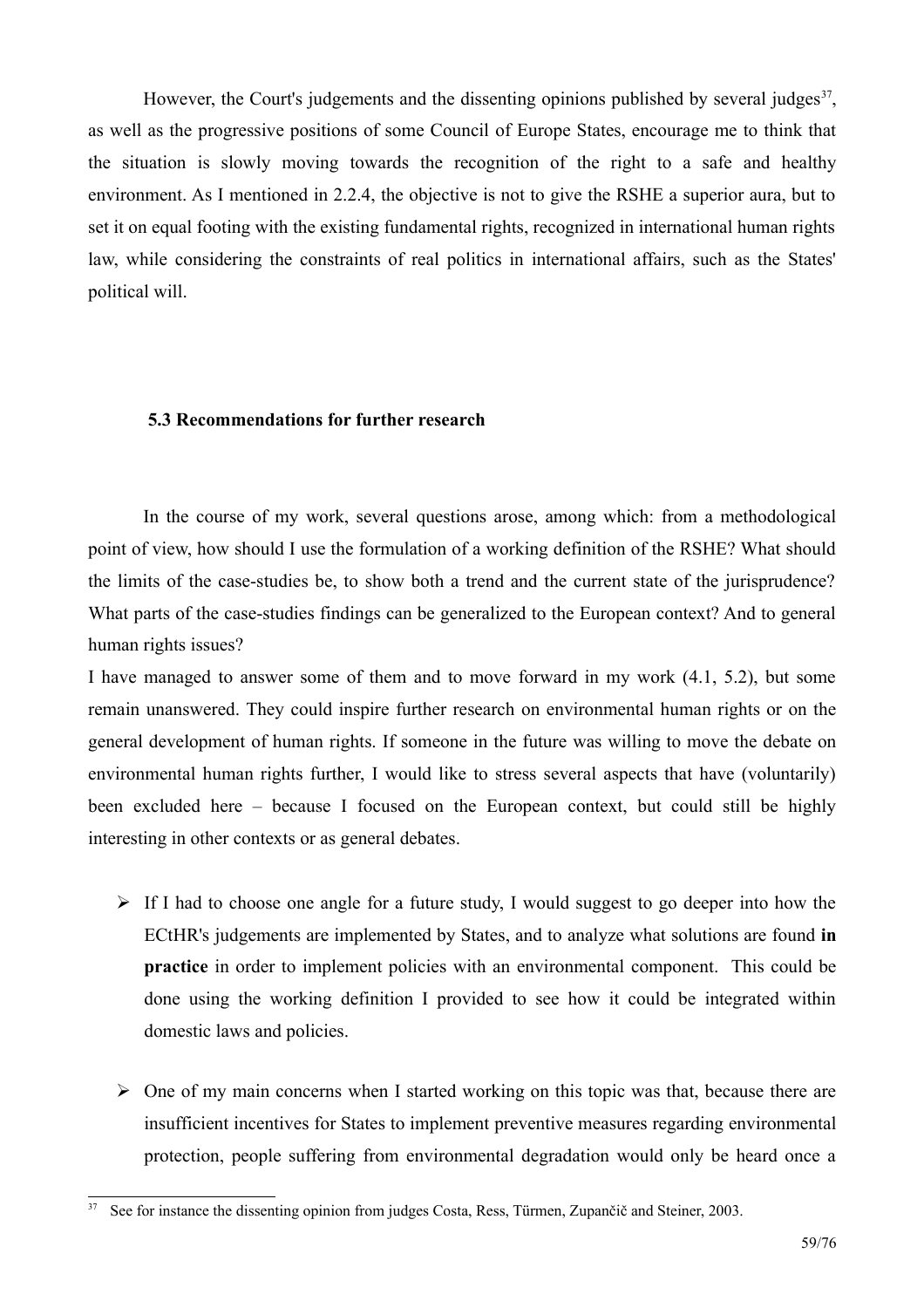violation had occurred. Therefore, the recognition of the right to a safe and healthy environment was for me the only way to balance **preventive and reparative policies**. Indeed, human rights are not only about punishing and compensating for violations, but also about preventing violations and suffering from happening. That is why I would suggest further research to focus on *preventive* measures resulting from the recognition of environmental human rights.

- $\triangleright$  This could also allow a discussion of the political or social implications of the interactions between human rights and the environment within the field of (sustainable) development, completing the legal approach defended here, and potentially developing new theories regarding climate change issues, in line with what was discussed in 2.3.2 and 4.3.2.
- $\triangleright$  I believe that the international community often finds the European human rights model inspiring. Therefore, some of the conclusions from my study could be relevant in other systems. It could then be highly interesting to conduct further research on the RSHE in other human rights contexts. I am thinking especially about the Inter-American Court of Human Rights and the African Court of Human and People's Rights. Such analysis could lead to a contextualization in the broader debate on the *universality* of human rights.
- $\triangleright$  The Court has been handling cases for more than 60 years now. This is a long period, especially given the social, technical and environmental developments that have occurred since 1950. The Convention adopted in 1950 was a reflection of the concerns and priorities at that time. While protocols recognizing new rights have been added to the Convention, the interpretation of the Convention by the Court evolved a lot, taking into account the societal evolutions in Europe. The Court stressed several times that "the Convention is a living **instrument**, to be interpreted in the light of present-day conditions<sup>"38</sup>. Further research could be conducted on the sociological role and power of law. Indeed, the Court did not only validate social evolutions, but it also defended a **progressive** approach towards many societal concerns, and it is most likely to go on this way, potentially towards the recognition of the working definition suggested earlier.

<span id="page-59-0"></span> $38$ Airey v. Ireland, judgment of 9 October 1979, Series A no. 32, pp. 14-16, § 26, and Loizidou v. Turkey (preliminary objections), judgment of 23 March 1995, Series A no. 310, pp. 26-27, § 71. Emphasis from the other of this study.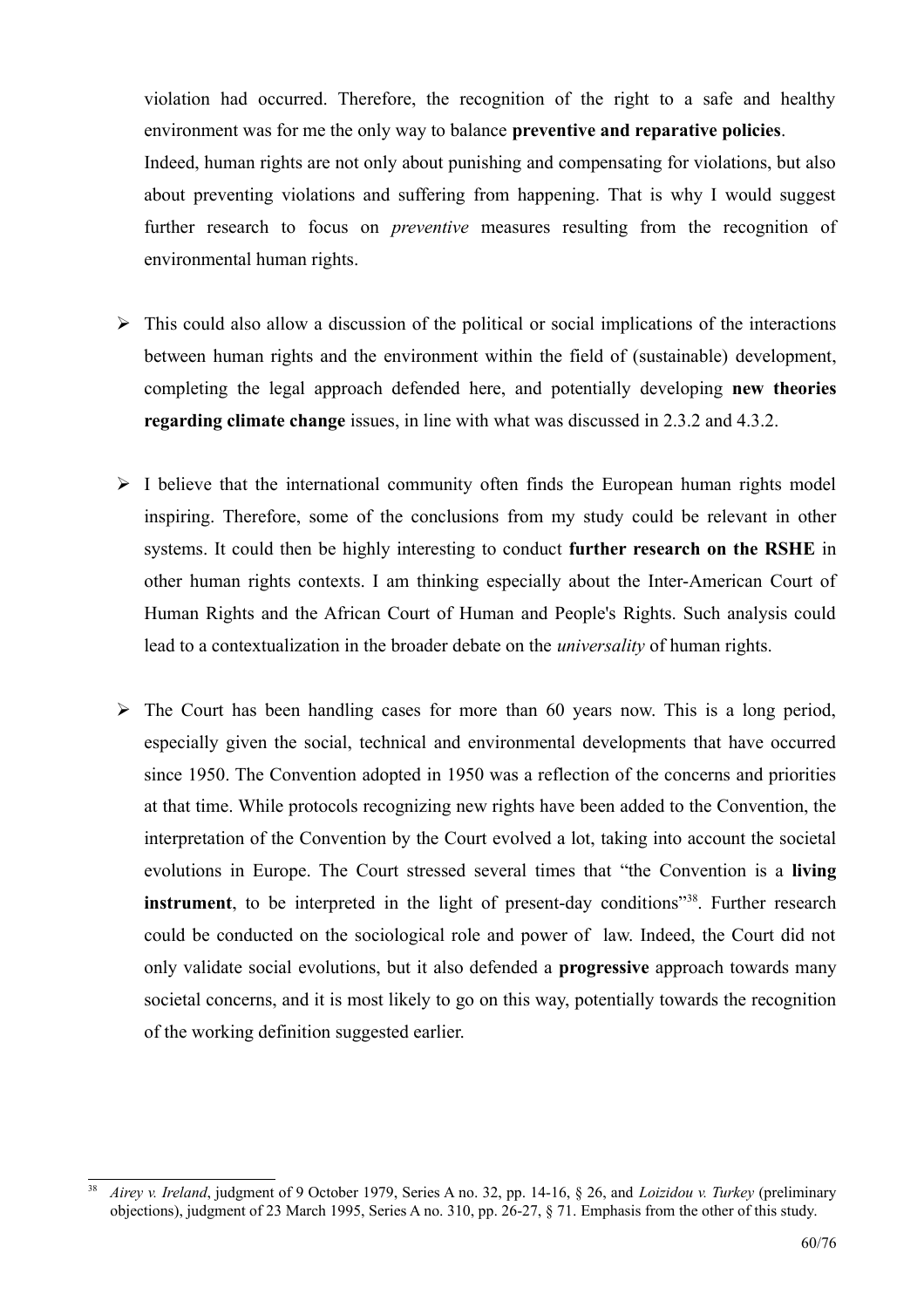#### **5.4 Concluding remarks**

Over the last forty years, we have been witnessing a growing focus on human rights violations due to environmental degradation. Environmental concerns are now taken seriously by the Court. And despite the fact that it alternates "judicial activism and judicial self-restraint" on the topic (CoE, 2005: 67), its position is evolving. We might not witness an environmental human right yet, but the environmental component of fundamental rights is not denied either. However, human rights are a very long term goal, and one must be very careful when crystallizing any new right, because it would be so much harder to undo a right that has been recognized in inopportune conditions than to let the European human rights system mature into recognizing a substantive right providing an efficient environmental protection in the future.

The right to a safe and healthy environment is an emerging field, which shows that human rights are a dynamic concept in constant evolution. This subject allowed a reflection on inherent debates within the human rights discipline such as the substantive/procedural or negative/positive obligations dichotomies. The conflict between individual and collective rights was profusely covered in this dissertation, because the RSHE is one of the few areas where collective rights are so intensively debated.

The opposition between expanding (adding new rights) and contracting (strengthening the existing rights) human rights is a key issue, because human rights situations are very different across the world and a lot remains to be done to strengthen basic human rights. The analysis of the RSHE in other regional contexts could also be an opportunity to discuss the universality of human rights, after touching upon the indivisibility of human rights, by showing that the RSHE borrows to both civil and political rights (right to life) and economic, social and cultural rights (right to health).

 $\ast$ 

Even if "the environment is not going to be better protected thanks to a rights-based approach" (Handl, 1992), human rights are likely to be better protected if the international human rights law covers the consequences of environmental degradation on human beings.

The ultimate goal remains the protection of the human dignity and livelihoods, and the international community has to be extremely careful while designing human rights instruments not to hasten itself into utopian theories that would not survive the reality test.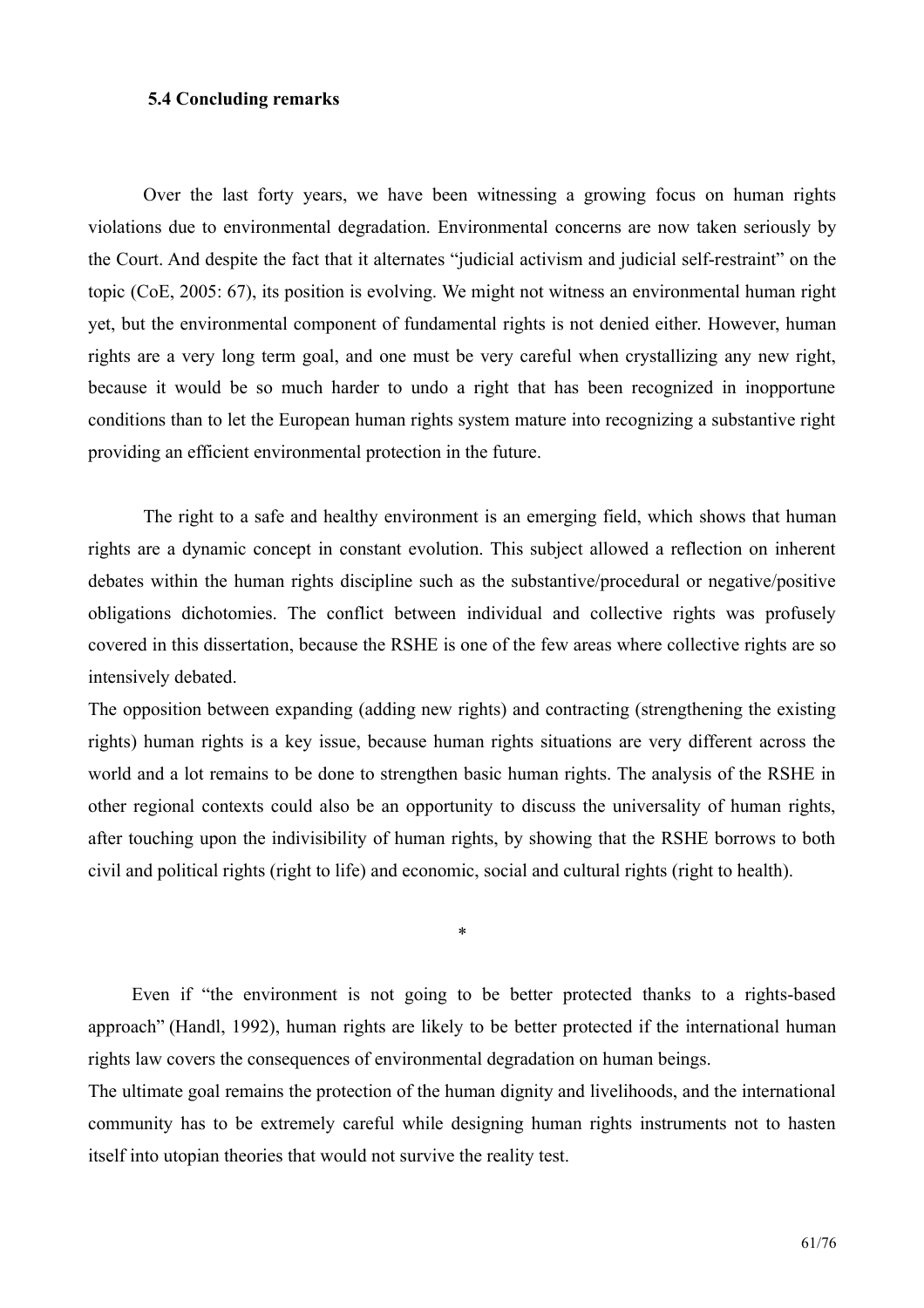## **WORDS: 16.714**

Because I used the Harvard referencing system, and referred constantly to my main concept which happened to have a long wording, "the right to a safe and healthy environment", I had to go slightly over the words limit, as allowed by the dissertation guidelines.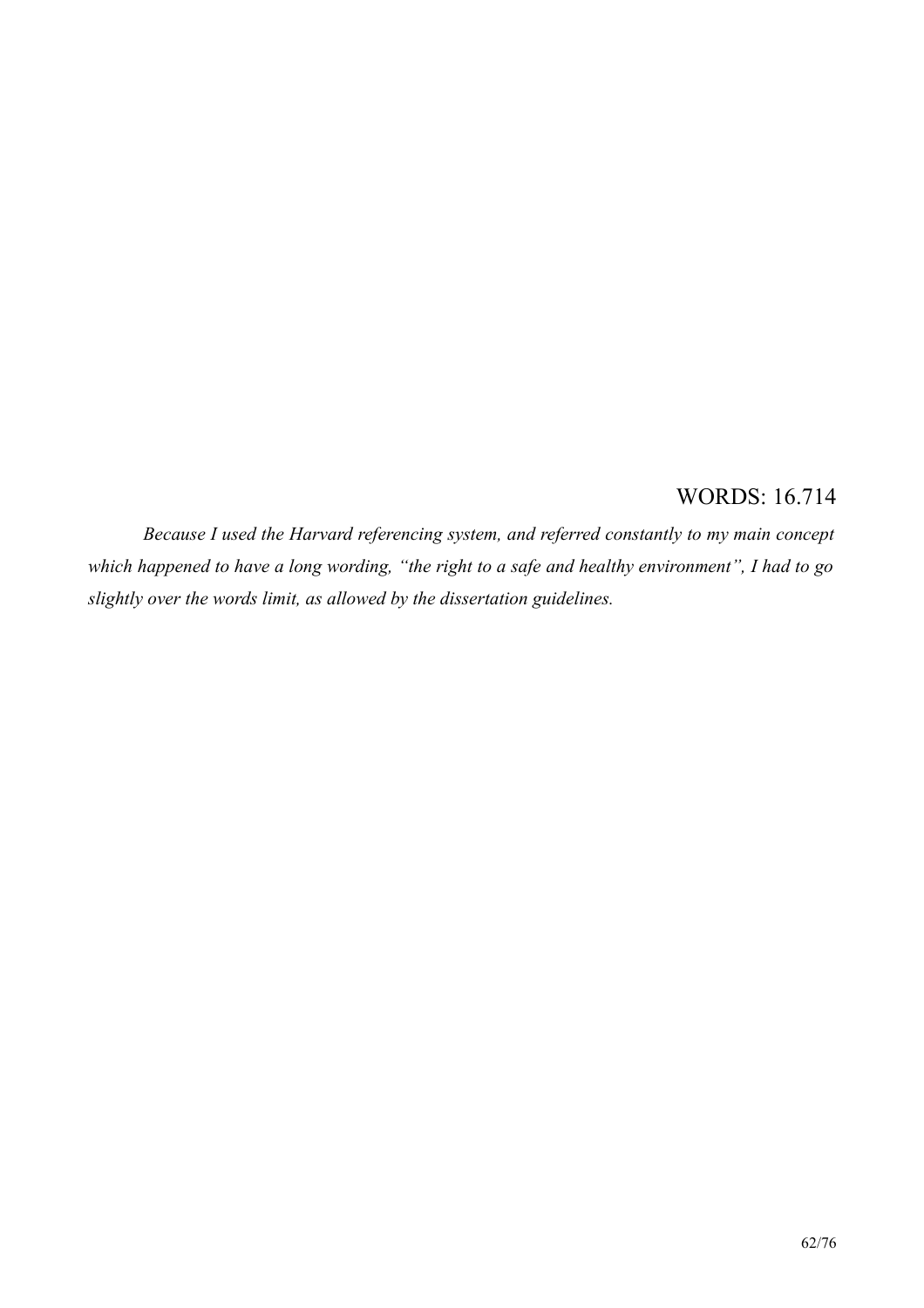## **Bibliography**

## 1. Newspapers articles, academic articles, books, think-tanks and research institutes publications, international organizations publications (UN, EU, CoE, etc.)

- Beckerman, Wilfred and Pasek, Joanna (2001) Justice, Posterity, and the Environment, New York: Oxford University Press.
- Bell, Stuart and McGillivray, Donald (2005) Ball & Bell on environmental law: the law and policy relating to the protection of the environment,  $6<sup>th</sup>$  edition, Oxford: Oxford University Press, pp. 978.
- Boyle, Alan (2008) UNEP (UN Environment Programme) High Level Experts Meeting on the New Future of Human Rights and Environment: Moving the Global Agenda Forward, Meeting Document, "Human Rights and the Environment: A Reassessment", http://www.unep.org/environmentalgovernance/Events/HumanRightsandEnvironment/tabid/2 046/language/en-US/Default.aspx (09.2012)
- Brown Weiss, Edith (1989) In Fairness to Future Generations: international law, common *patrimony, and intergenerational equity, United Nations University.*
- Brown Weiss, Edith (1992) "Intergenerational Equity: a Legal Framework for Global Environmental Change" in Brown Weiss Edith (ed.), *Environmental Change and* International Law: New Challenges and Dimensions, Tokyo: United Nations University Press.
- Brubaker, Elizabeth (1995) Property Rights in the Defence of Nature, Earthscan, pp. 328.
- Bruckerhoff, Joshua (2008) "Giving Nature Constitutional Protection: A Less Anthropocentric Interpretation of Environmental Rights", Texas Law Review, Vol. 86, pp. 615.

Bryman, Alan (2008) Social Research Methods, 3<sup>rd</sup> edition, Oxford: Oxford University Press.

Catton, William R. Jr. and Dunlap, Riley E. (1978) "Environmental Sociology: a New Paradigm", The American Sociologist, No. 13, pp. 41-49.

Catton, William R. Jr. and Dunlap, Riley E. (1979) "Environmental Sociology: a Framework for Analysis", in T. O'Riordan and R.C. D'Arge (eds), Progress in Resources Management and *Environmental Planning, Vol. 1, Chichester, England: John Wiley & Sons, pp. 57-85.* 

Churchill, Robin (1996) "Environmental Rights in Existing Human Rights Treaties" in A.E. Boyle and M.R. Anderson (editors) Human Rights Approaches to Environmental Protection, Oxford: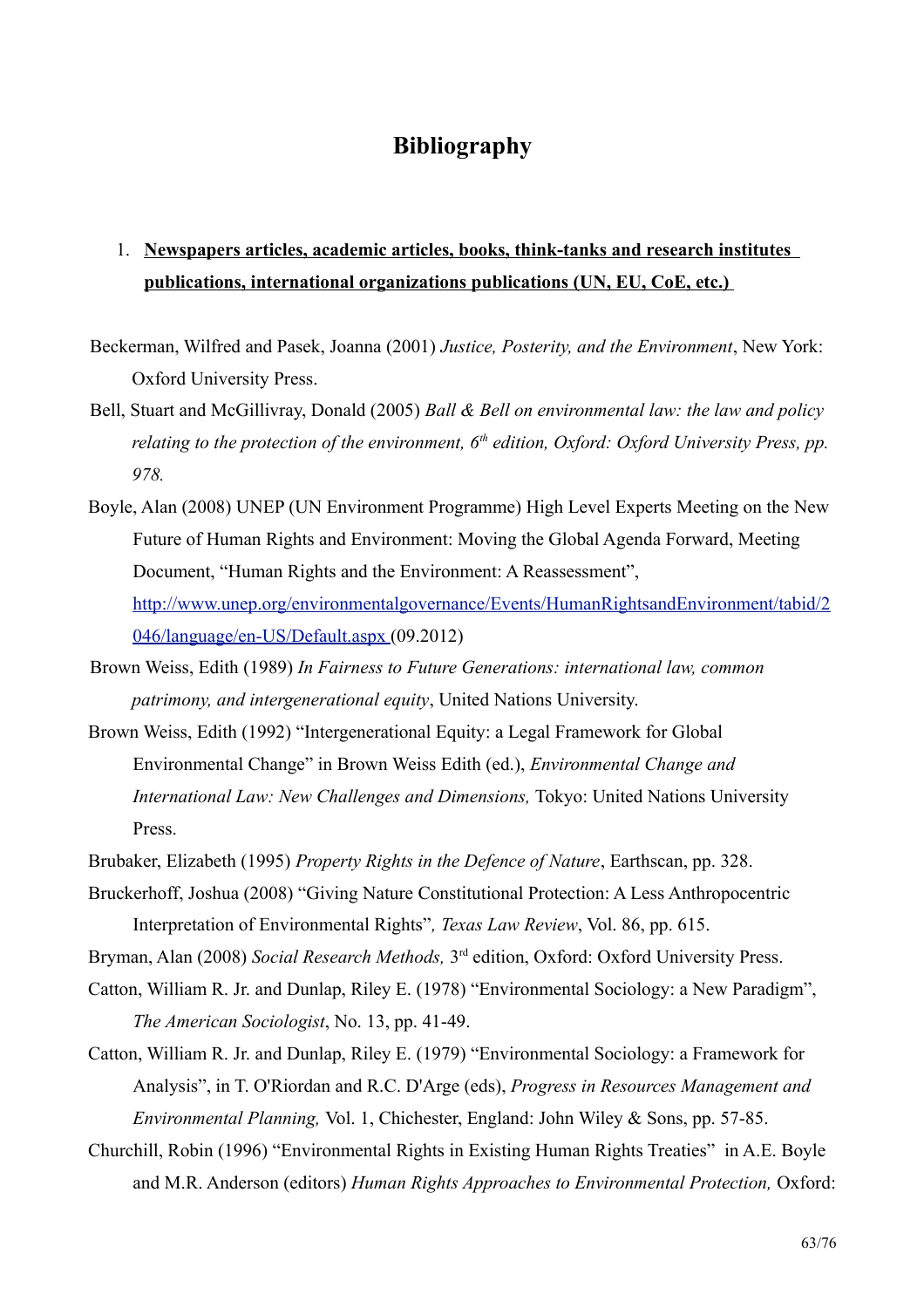Clarendon Press, pp 89-108.

- Committee of Ministers of the Council of Europe (2010) High Level Conference on the Future of the European Court of Human Rights "Interlaken Declaration".
	- www.eda.admin.ch/etc/medialib/downloads/edazen/topics/europa/euroc.Par.0133.File.tmp/fin al en.pdf  $(2404.2013)$
- Council of Europe (2005) "Environmental Protection and the European Convention on Human Rights", *Human Rights Files*, No. 21, pp. 75.
- Council of Europe (2009) "European Court of Human Rights: the ECHR in 50 questions", Strasbourg: Council of Europe Publishing, pp. 12, www.echr.coe.int (04.01.2013).
- Council of Europe (2012) Manual on human rights and the environment,  $2<sup>nd</sup>$  ed., Strasbourg: Council of Europe Publishing, pp. 195, http://www.echr.coe.int/ECHR/EN/Header/Case-Law/Decisions+and+judgments/HUDOC+database/ (04.01.2013)
- De Schutter, Olivier  $(2012)$  "Climate change is a human rights issue and that's how we can solve it", *The Guardian*, 24.04.2012.
- Donnelly, Jack (2012) International Human Rights, 4<sup>th</sup> edition, Westview Press.
- Dupuy, Pierre M. (1979) "Le droit à la santé et la protection de l'environnement" in Dupuy, R.-J. The Right to Health as a Human Right, R.-J. Dupuy editions.
- Durkheim, Émile (1897) Le suicide. Étude de Sociologie, Paris: les Presses Universitaires de France, 2<sup>nd</sup> ed., 1967, pp. 462.
- Eide, Asbiørn (2006) "Rights of indigenous peoples achievements in international law during the last quarter of a century", Netherlands Yearbook of International law, Vol. 37, pp. 155-212.
- Environmental Law Alliance Worldwide: http://www.elaw.org/node/1214
- Fitzmaurice, Malgosia (2009) Contemporary Issues in International Environmental Law, Cheltenham: Edward Elgar, pp. 228.
- Giorgetta, Sueli (2002) "The Right to a Healthy Environment, Human Rights and Sustainable Development", International Environmental Agreements: Politics, Law and Economics, No. 2, p. 171.
- Greczyn, Craig (2009-2010) "Different Ethics, Different Results: How Ethical Framework Shape Environmental Justice Concerns", The Journal of the Legal Profession, Vol. 34, pp. 227-242.
- Handl, Günther (1992) "Human rights and the protection of the environment: a mildly revisionist view" in Trindade, A.C. Human Rights, Sustainable Development and the Environment, A.C. Trindade editions.
- Hayward, Tim (2000) "Constitutional Environmental Rights: a Case for Political Analysis", Political Studies, Vol. 48, pp. 558-572.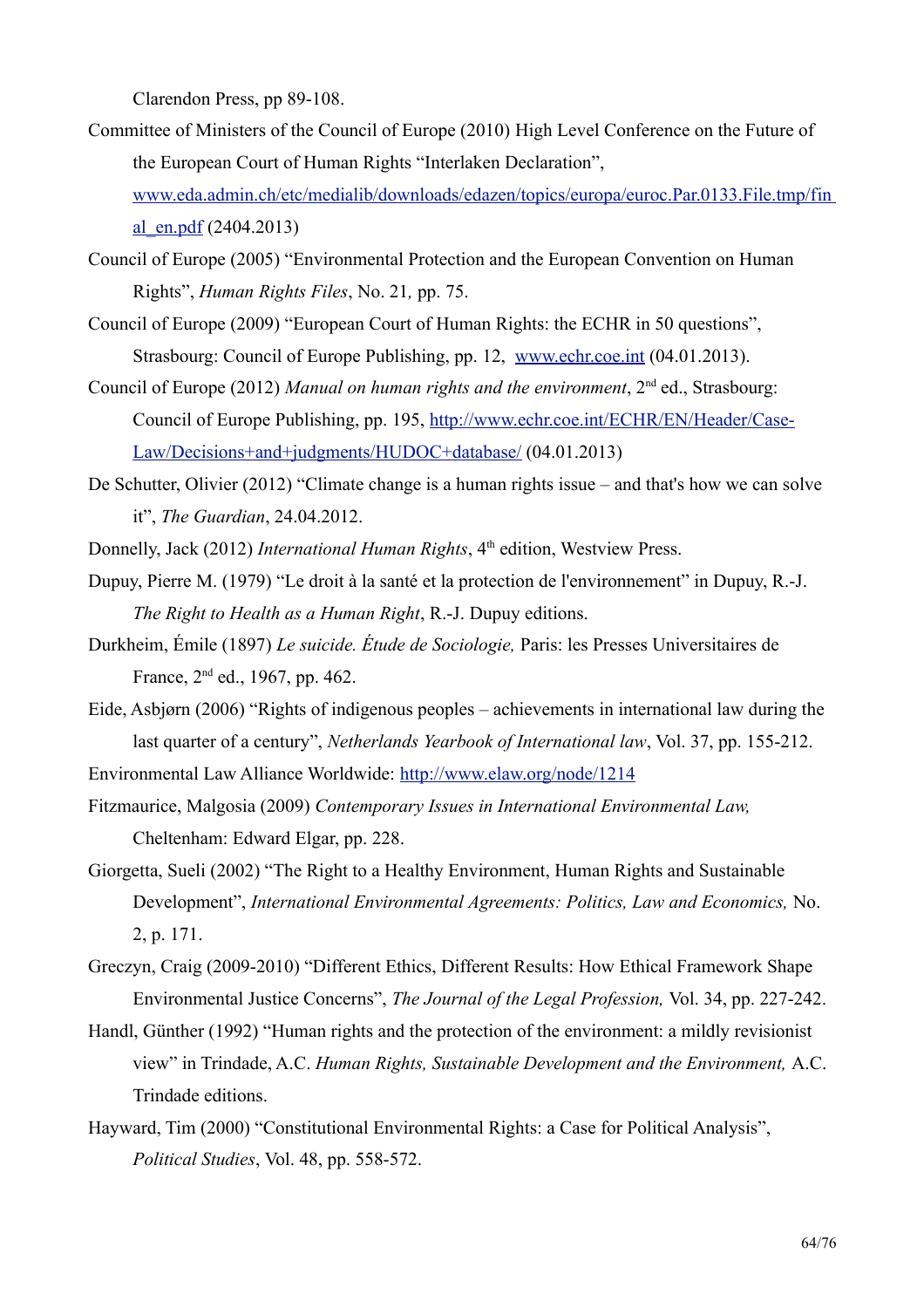Hayward, Tim (2005) Constitutional Environmental Rights, Oxford: Oxford University Press.

- Humphreys, Stephen (2010) Human rights and Climate Change, Cambridge: Cambridge University Press.
- Intergovernmental Panel on Climate Change (IPCC) (2007) "IPCC Fourth Assessment Report: Climate Change 2007".

http://www.ipcc.ch/publications and data/publications and data reports.shtml#.UW 8YBw 0Eb8 (18.04.13)

- International Law Association (2002) Resolution 3/2002, "New Delhi Declaration of Principles of International Law Related to Sustainable Development", http://www.ila $ha.org/en/committees/index.cfm/cid/25(16.04.2013)$
- Kymlicka, Will (2001) "Theorising Indigenous Rights" in *Politics in the Vernacular. Nationalism*, Multiculturalis and Citizenship, Oxford: Oxford University Press, pp. 13.
- Limon, Marc (2009) Background paper to the High Level Expert Meeting on the New Future of Human Rights and Environment: Moving the Global Agenda Forward, Co-organised by UNEP and OHCHR in Nairobi, 30 November-1 December 2009 on "Linking Human Rights" and the Environment, Key Issues Arising from Human Rights Council Resolution 10/4 and the June 2009, Council Debate on the Relationship between Human Rights and Climate Change".
- Merrills, John G. (1996) "Environmental Protection and Human Rights: Conceptual Aspects" in Boyle, A. and Anderson, M. (eds). Human Rights Approaches to Environmental Protection. Oxford: Clarendon Press.
- Neuman W. Lawrence (2011) Social Research Methods. Qualitative and quantitative approaches, 7th edition, Pearson editions.
- Neuman, Iver B. (2008) "Discourse Analysis" in *Qualitative Methods in International Relations*, A *pluralist guide*, edited by Audie Klotz and Deepa Prakash, Palgrave Macmillan editions.
- Puvimanasinghe, Shyami F. (2007) Foreign Investment, Human Rights and the Environment: A Perspective from South Asia on The Role of Public International Law for Development, Boston, USA: Brill Academic Publishers, pp. 320.
- Redclift, Michael R. and Woodgate, Graham (2010), The International Handbook of Environmental Sociology, Edward Elgar Publishing, pp. 485.
- Robt-Arriaza, Naomi "Promoting Environmental Human Rights Through Innovations in Mediation" in Zarsky L. (2002) Human Rights and the Environment: Conflicts and Norms in a Globalizing World, London: Earthscan, pp. 297.
- Sands, Philippe (1994) "International Law in the Field of Sustainable Development", British Yearbook of International Law (BYIL), No. 65, pp. 303.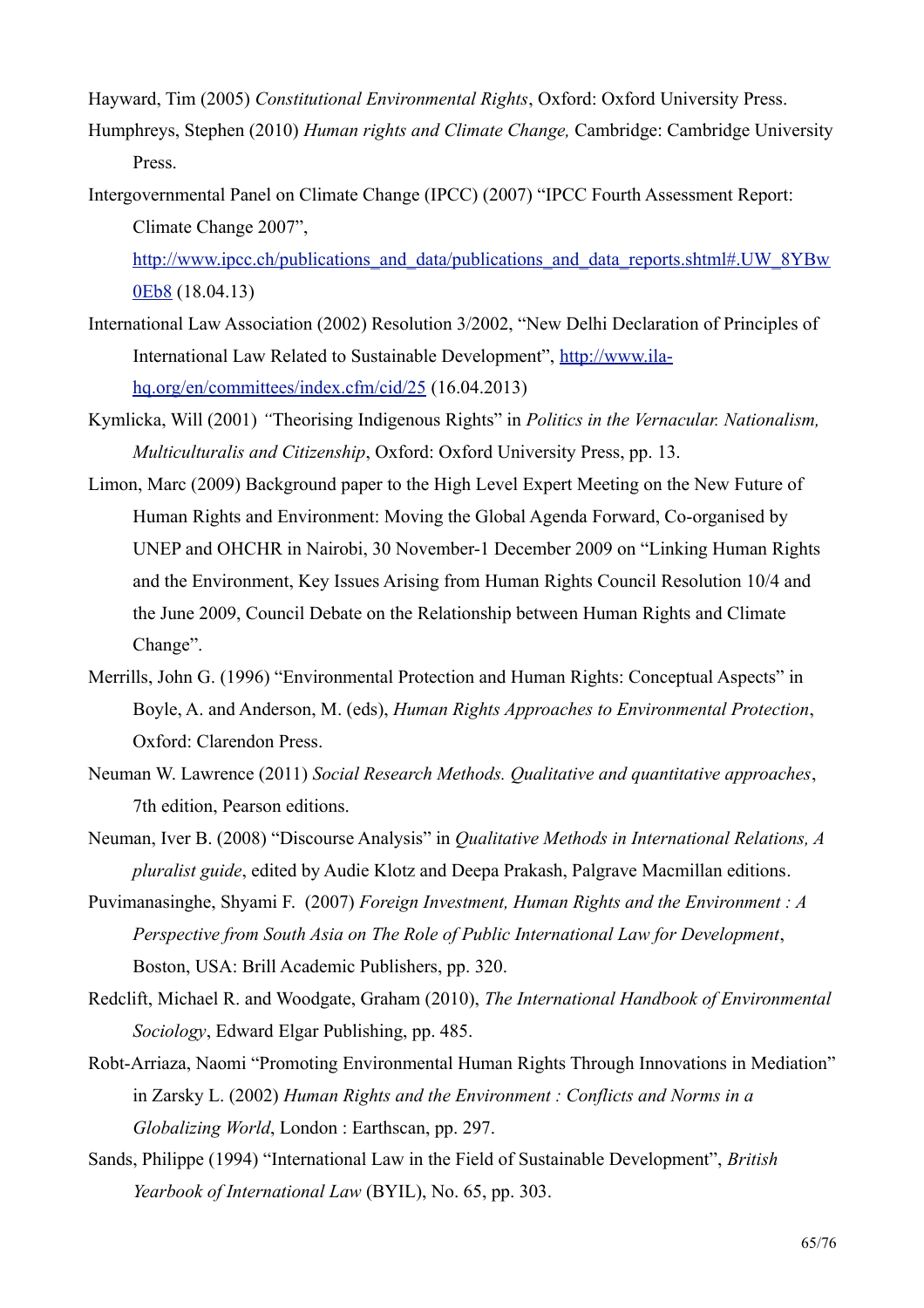- Sax, Joseph L. (1990) "The search for environmental rights", Journal of Land Use and Environmental Law, Vol. 6, pp. 93-105.
- Shelton, Dinah (1991-1992) "Human Rights, Environmental Rights and the Right to Environment", Stanford Journal of International Law, No. 28, 103.
- Shelton, Dinah (2009) "Draft paper on: Human rights and Environment: Past, Present and Future Linkages and the Value of a Declaration", High Level Expert Meeting on the New Future of Human Rights and Environment: Moving the Global Agenda Forward, Co-organized by UNED and OHCHR, Nairobi, 30 November-1 December 2009, pp. 30.

Silverman David (2006) Interpreting qualitative data, 3rd edition, SAGE Publications.

- Smit, Barry and Pilifosova, Olga (2001) Third IPCC "Assessment Report Climate Change 2001: Working Group II: Impacts, Adaptation and Vulnerability", Chapter 18 "Adaptation to Climate Change in the Context of Sustainable Development and Equity". According to this report, "*Adaptation* refers to adjustments in ecological, social, or economic systems in response to actual or expected climatic stimuli and their effects or impacts", http://www.grida.no/publications/other/ipcc\_tar/  $(09.2012)$
- Svitlana, Kravchenko (2007) "The Aarhus Convention and Innovations in Compliance with Multilateral Environmental Agreements", Colorado Journal of International Environmental Law and Policy, Vol. 18, 1, 2.
- Taylor, Peter J. and Buttel, Frederick H. (1992) "How do we know we have global environmental problems?", GeoForum, No. 23, 405-16.
- The Centre for International and Environmental Law's Publications: http://www.ciel.org/HR Envir/HRE Research Publications.html
- UN HRC (UN Human Rights Council) (2009) "Report of the OHCHR on the relationship between climate change and human rights", UN Doc. A/HRC/10/61, 15 January 2009, § 18.
- UN Special Rapporteur on Human Rights and the Environment (1994) Report on Human Rights, Environment and Development, UN Doc. E/CN.4/1994/9
- UNEP (UN Environment Programme) (2004-2005) "Sustainable development concept and action", http://www.unece.org/oes/nutshell/2004-2005/focus sustainable development.html  $(09.05.2013)$
- UNEP-OHCHR (UN Environment Programme and Office of the High Commissioner for Human Rights) (2002) Joint UNEP-OHCHR Expert Seminar on Human Rights and the Environment 14-16 January 2002, Geneva: Background Paper No. 4 "Human Rights and the Environment: the national experience in South Asia and Africa",

http://www2.ohchr.org/english/issues/environment/environ/bp4.htm (09.05.2013)

UNEP-OHCHR (UN Environment Programme and Office of the High Commissioner for Human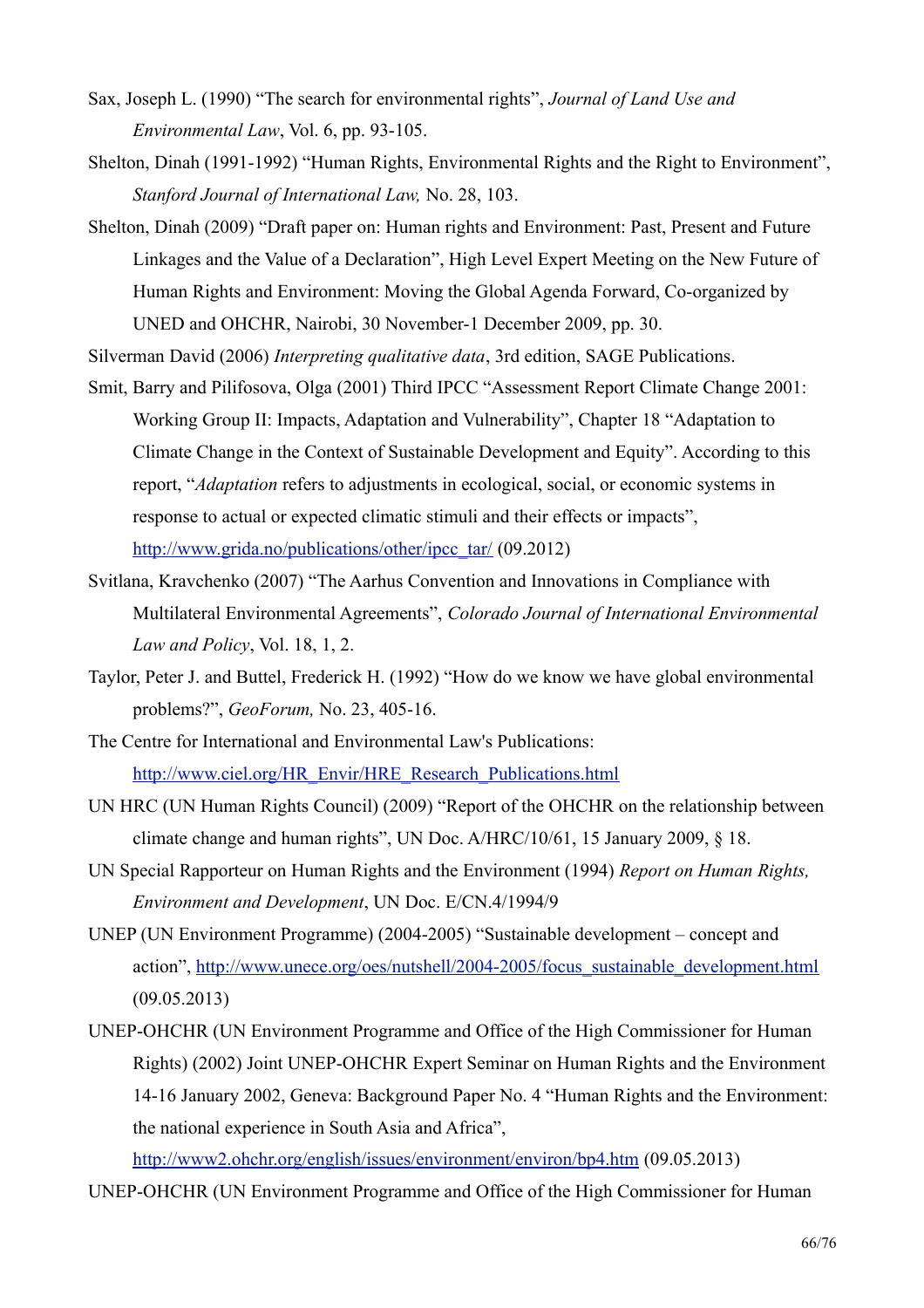Rights) (2012) "Human Rights and the Environment,  $\text{Rio} + 20$  Joint Report OHCHR and UNEP".

http://www.unep.org/environmentalgovernance/Portals/8/JointReportOHCHRandUNEPonHu manRightsandtheEnvironment.pdf (29.11.2012)

- United Nations (1969) "Problems of the Human Environment: Report of the Secretary General", United Nations Document E/4667.
- UNODC (UN Office on Drugs and Crimes) (2012) "UNODC and the Promotion and Protection of Human Rights", Position Paper, pp. 18.
- Vasak, Karel (July 1979) "For the Third Generation of Human Rights: the Right of Solidarity", Inaugural Lecture for the 10<sup>th</sup> Study Session of the International Institute of Human Rights.
- Weber, Stefen (1991) "Environmental Information and the European Convention on Human Rights", *Human Rights Law Journal*, Vol 12, pp. 177.
- Weston, Burns H, and Bollier, David (2011) "Regenerating the human right to a clean and healthy environment in the commons renaissance", unpublished.
- Wilson, Andrew (1993) "Towards an integration of content analysis and discourse analysis: the automatic linkage of key relations in text", unpublished, http://ucrel.lancs.ac.uk/papers/techpaper/vol3.pdf (08/2012)
- World Commission on Environment and Development (1987) Brundtland Report "Our Common" Future", Oxford: Oxford University Press, http://www.un-documents.net/wced-ocf.htm  $(03.2013).$
- Yin, Robert K. (2011) *Qualitative Research from Start to Finish*, New York: The Guilford Press, 348 p.
- Zarsky, Lyuba (2002) Human Rights and the Environment : Conflicts and Norms in a Globalizing World, London: Earthscan, pp. 297.

#### $2.$ **International Law Documents**

- Council of Europe (1993) Convention on Civil Liability for Damage resulting from Activities Dangerous to the Environment, signed on 21 June 1993 in Lugano, Switzerland, http://conventions.coe.int/Treaty/en/Treaties/Html/150.htm (23.04.2013)
- Council of Europe (1998) Convention on the Protection of the Environment through Criminal Law, Strasbourg: Council of Europe Publishing,

http://conventions.coe.int/Treaty/en/Treaties/Html/172.htm (23.03.2013)

Council of Europe (1998) Optional Protocol No. 11 to the European Convention on Human Rights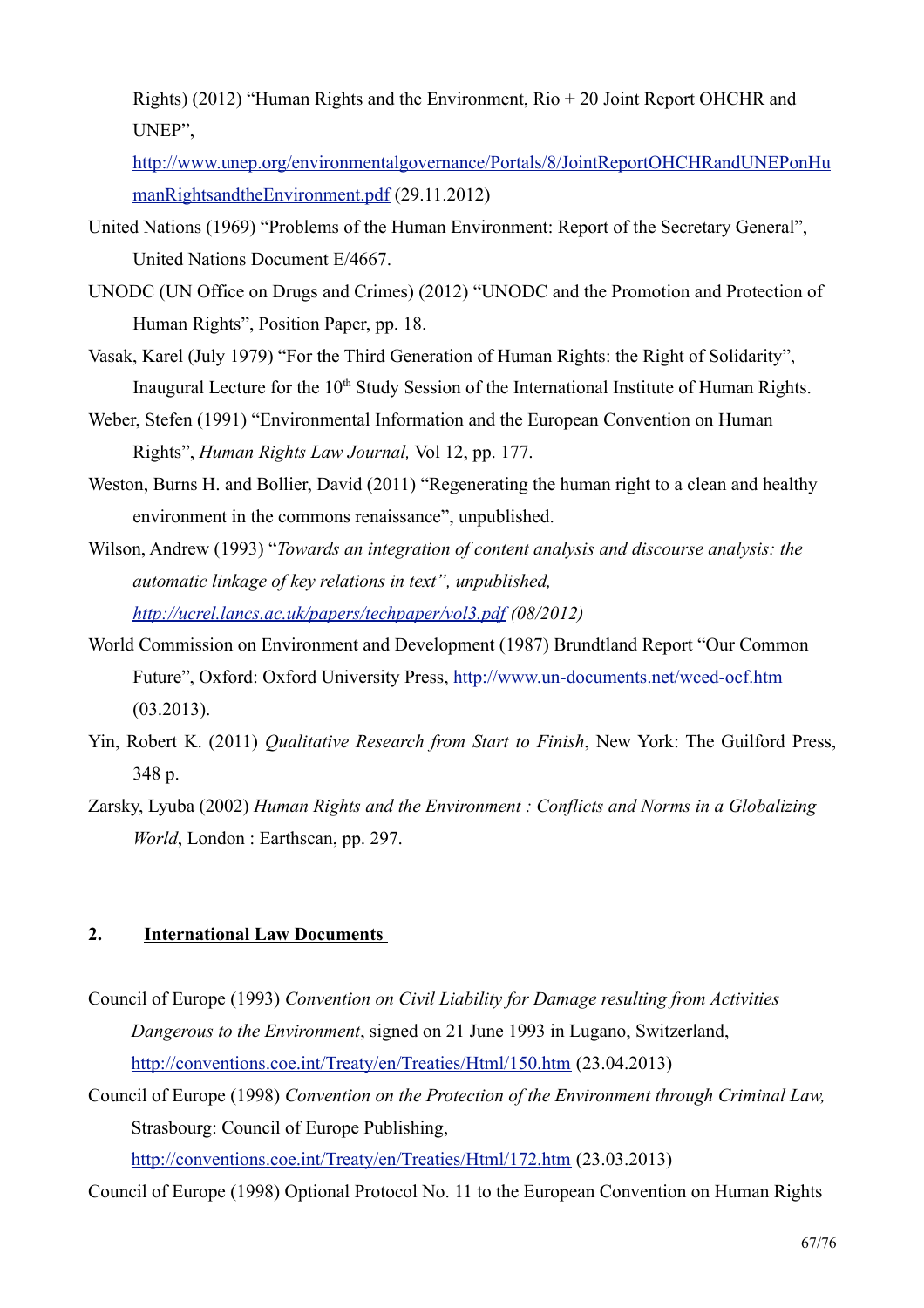for the Protection of Human Rights and Fundamental Freedoms, restructuring the control machinery established thereby, http://conventions.coe.int/Treaty/en/Treaties/Html/155.htm  $(1.05.2013)$ 

European Committee of Social Rights website (13.05.2013),

http://www.coe.int/t/dghl/monitoring/socialcharter/Presentation/TreatiesIndex en.asp

- ILO (International Labour Organization) (1989) Indigenous and Tribal Peoples Convention, No. 169, http://www.ilo.org/dyn/normlex/en/f? p=NORMLEXPUB:12100:0::NO:12100:P12100 ILO CODE:C169 (15.05.2013)
- UN General Assembly (1992) Rio Declaration on Environment and Development, 14 June 1992, UN Doc. A/CONF.151/26 (Vol. I), http://www.un.org/documents/ga/conf151/aconf15126 $lannex1.htm (01.05.13)$
- UNCCC (UN Climate Change Conference) (2010) Cancun Agreements, "United Nations Framework Convention on Climate Change".

http://unfccc.int/meetings/cancun\_nov\_2010/items/6005.php  $(09.05.2013)$ 

- [UNECE (UN Economic Commission for Europe) (1998) Convention on Access to Information, Public Participation in Decision-making and Access to Justice in Environmental Matters (Aarhus Convention), http://www.unece.org/env/pp/treatytext.html (16.04.13)
- UNEP (UN Environment Programme) (1972) Stockholm Declaration on the Human Environment, 16 June 1972, http://www.unep.org/Documents.Multilingual/Default.asp? documentid= $97&$ articleid= $1503(09.05.2013)$
- UNHCHR (UN High Commissioner for Human Rights) (2000) General Comment 14 "The right to the highest attainable standard of health", http://www2.ohchr.org/english/bodies/cescr/comments.htm (15.05.2013)
- UNHCHR (UN High Commissioner for Human Rights), Human Rights Treaty Bodies, Individuals *Communications*, http://www2.ohchr.org/english/bodies/petitions/individual.htm (10.2012)
- UNHRC (UN Human Rights Commission) (2001) Resolution 2001/65 "Promotion of the Right to a Democratic and Equitable International Order", http://ap.ohchr.org/documents/alldocs.aspx? doc id= $4840(14.05.2013)$
- UNHRC (UN Human Rights Council) (2008), Resolution 7/23 "Human Rights and Climate Change", www.ohchr.org/documents/E/HRC/resolutions/A HRC RES 7 23.pdf (11.09.12)
- UNHRC (UN Human Rights Council) (2009) Resolution 10/4 "Human Rights and Climate Change", www.ohchr.org/documents/E/HRC/resolutions/A HRC RES 10 4.pdf (11.09.12)

UNOHCHR (UN Office of the High Commissioner for Human Rights) (1989) International Convention on the Rights of the Child,

http://www.ohchr.org/EN/ProfessionalInterest/Pages/CRC.aspx (09.05.2013)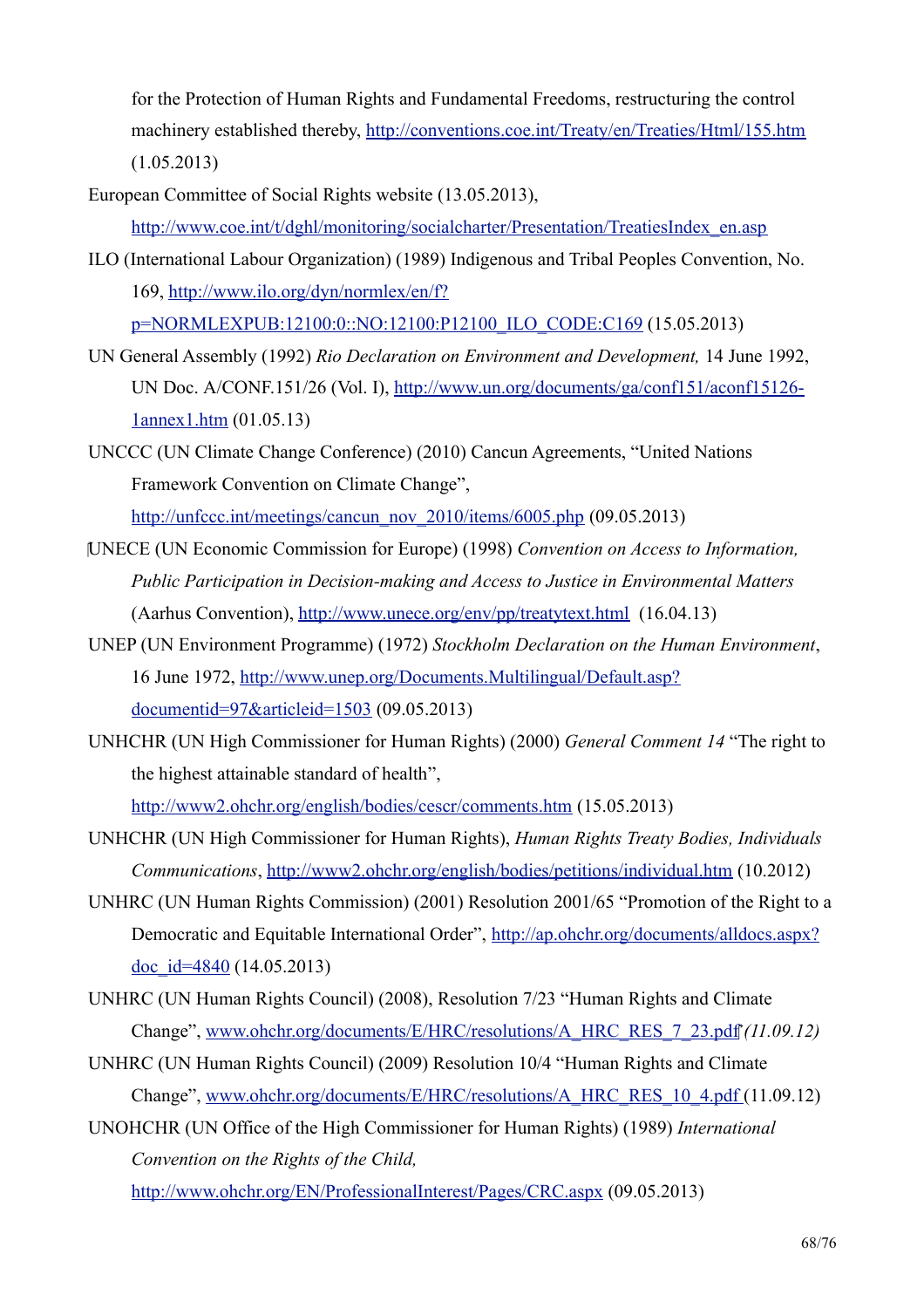## **Appendices**

## **Appendix 1: Glossary**

This glossary attempts at presenting and defining the key terms and documents used in this dissertation. It mainly presents the Council of Europe's interpretations of those terms, because the objective is to contextualize the understanding of the link between human rights and the environment in the work of the ECtHR, whose Parties are the Council of Europe member states.

#### **Aarhus Convention**

The Convention on Access to Information, Public Participation in Decision-Making and Access to Justice in Environmental Matters was adopted in Aarhus, in Denmark, in 1998. It is therefore commonly referred to as "the Aarhus Convention".

It aims at reinforcing the global environmental governance. This multilateral agreement has been warmly welcomed because it was designed in strong collaboration with numerous NGOs. Moreover, it is legally binding for the States that have ratified it. It is the core document in Europe regarding procedural environmental rights. Despite the fact that it does not mention substantive rights, it is considered that the Aarhus Convention "assumes their existence" (CoE, 2012:131). 37 of the 45 current Parties to the Convention are member states of the Council of Europe. There is an additional protocol on Pollutant Release and Transfer Registers (2009), as well as a GMO amendment "on public participation in decisions on deliberate release into the environment and placing on the market of genetically modified organisms".

#### **Environment**

As mentioned in 3.2.2, there is no framework convention agreeing on a definition of the environment in international law. Moreover, the Court has never attempted to define it in a judgement. Within the Council of Europe documents, only one defines the environment, the Convention on Civil Liability for Damage Resulting from Activities Dangerous to the Environment. It states that "the environment includes natural resources both abiotic and biotic, such as air, water, soil, fauna and flora and the interaction between the same factors, property which forms part of the cultural heritage; and the characteristic aspects of the landscape" (CoE, 2012:134). Indeed, "it appears to be commonly accepted that the environment  $(\ldots)$  is to be protected as part of the more global goal of ensuring sustainable development (CoE, 2012:134).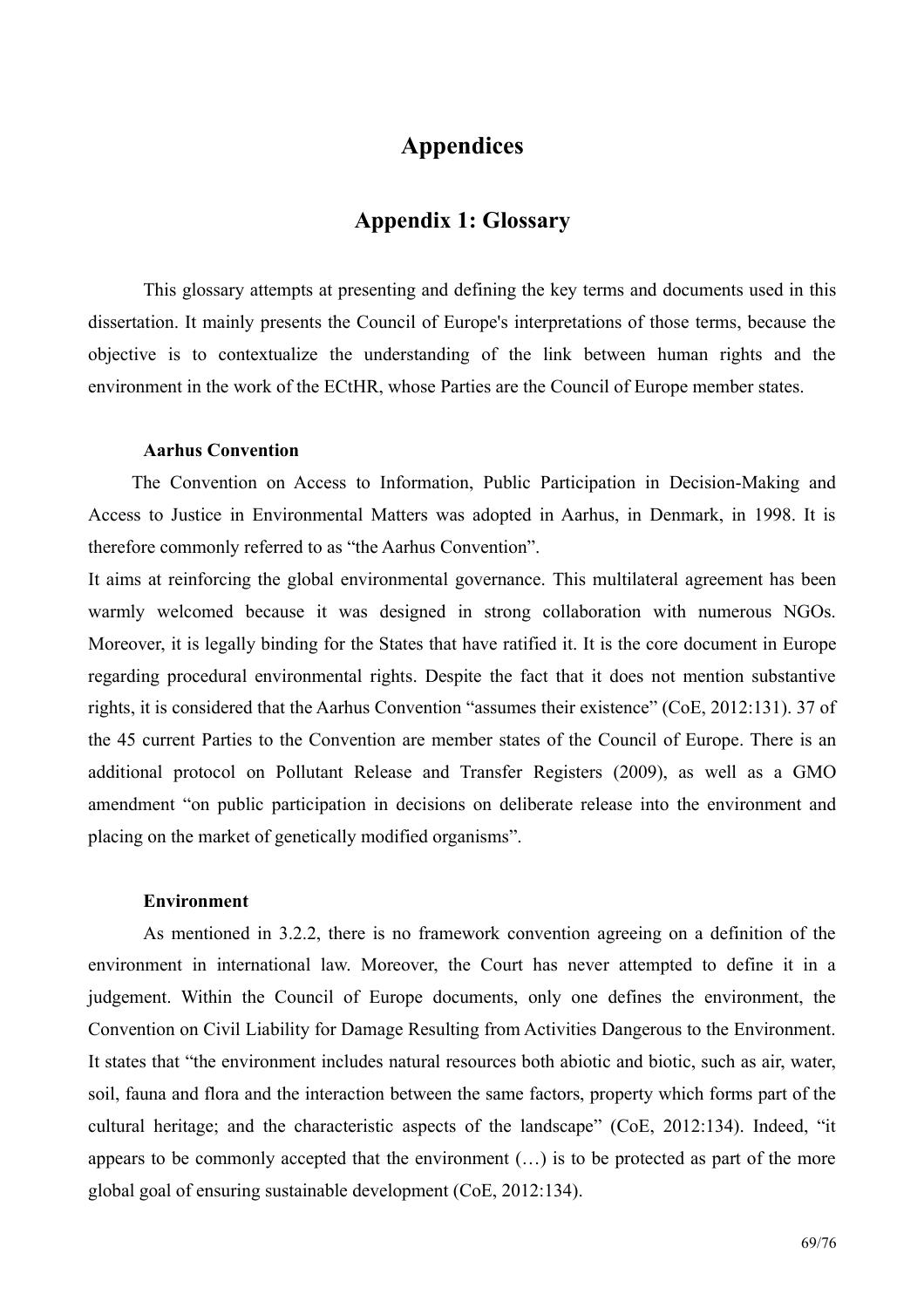## **European Convention on Human Rights. "the Convention"**

"The full title is the "Convention for the Protection of Human Rights and Fundamental Freedoms", usually referred to as "the Convention". It was adopted in 1950 and entered into force in 1953. The full text of the Convention and its additional Protocols is available in 29 languages at www.echr.coe.int. The chart of signatures and ratifications as well as the text of declarations and reservations made by states parties can be consulted at http://conventions.coe.int. Currently, it has 47 members" (CoE, 2012:135).

#### **European Court of Human Rights, "the Court"**

"The European Court of Human Rights was set up in Strasbourg by the Council of Europe member states in 1959 to deal with alleged violations of the 1950 European Convention on Human Rights. Since 1 November 1998 it has sat as a full-time Court composed of an equal number of judges to that of the High Contracting Parties to the Convention. The Court examines the admissibility and merits of applications submitted to it. It sits in a single-judge formation, in committees of three judges, in Chambers of seven judges and in exceptional cases as Grand Chamber of seventeen judges. The Committee of Ministers of the Council of Europe supervises the execution of the Court's judgments" (CoE, 2012:135).

## **Rio Declaration**

The Rio Declaration on Environment and Development was adopted following the United Nations "Conference on Environment and Development" that took place in Rio de Janeiro from 3-14 June 1992. It lists 27 principles aiming at guiding the implementation of sustainable development worldwide (principles 4 and 8 mention "sustainable development"). Indeed, it has the "goal of establishing a new and equitable global partnership through the creation of new levels of co-operation among States, key sectors of societies and people".

## **Stockholm Declaration**

The Stockholm Declaration was adopted following "the first UN conference on the environment" that took place in Stockholm from 5-16 June 1972 (CoE, 2012:141). This United Nations Conference on the Human Environment proclaimed for the first time a right to a healthy environment (CoE,  $2012:141$ ).

#### **Sustainable Development Concept**

This concept was introduced by the Brundtland Report in 1987 "Our Common Future" (World Commission on Environment and Development, 1987). It defines sustainable development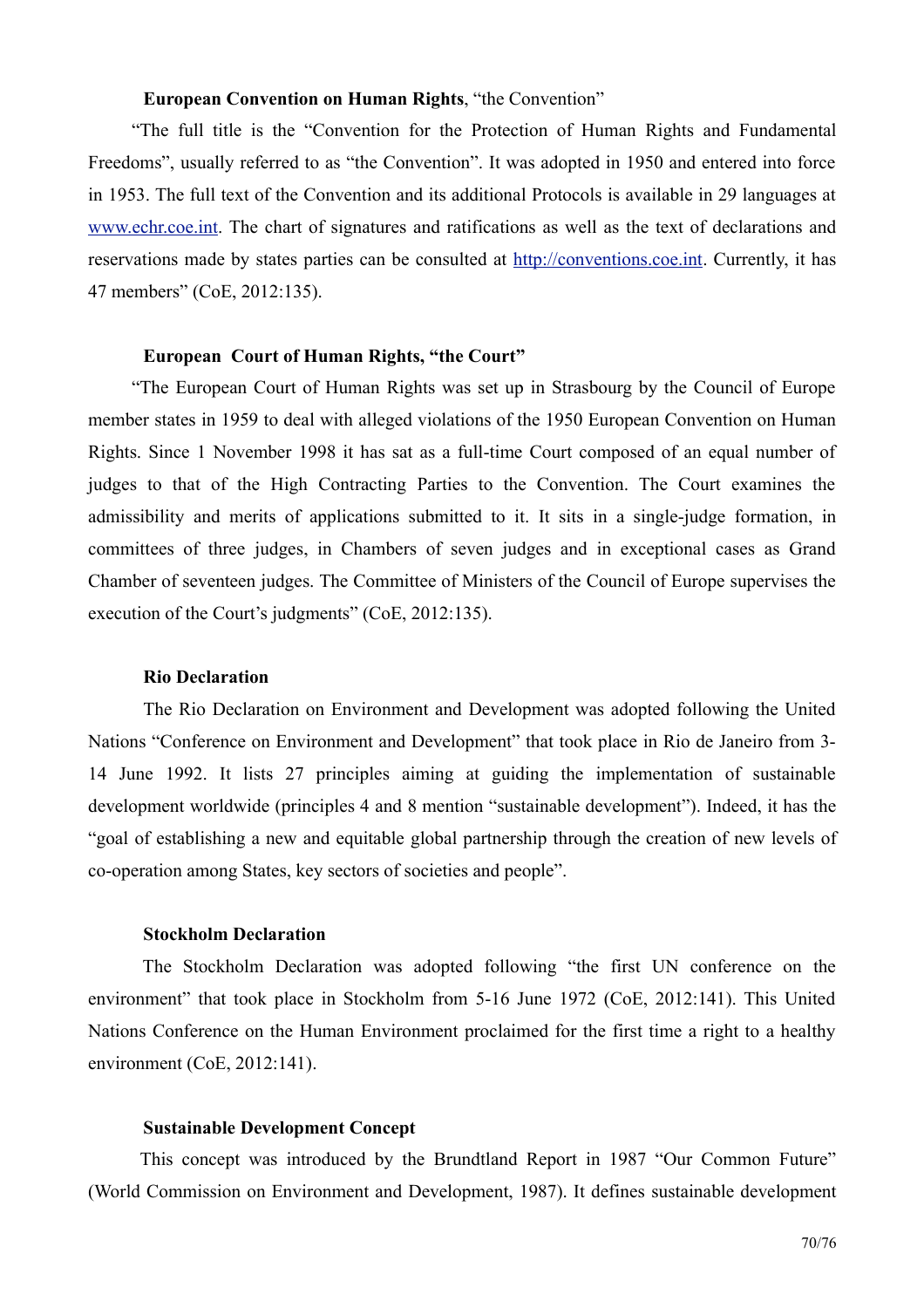as "development which meets the needs of current generations without compromising the ability of future generations to meet their own needs" (World Commission on Environment and Development, 1987). According to the UNEP, "The concept supports strong economic and social development, in particular for people with a low standard of living. At the same time it underlines the importance of protecting the natural resource base and the environment. Economic and social well-being cannot be improved with measures that destroy the environment. Intergenerational solidarity is also crucial: all development has to take into account its impact on the opportunities for future generations" (UNEP, 2004-2005).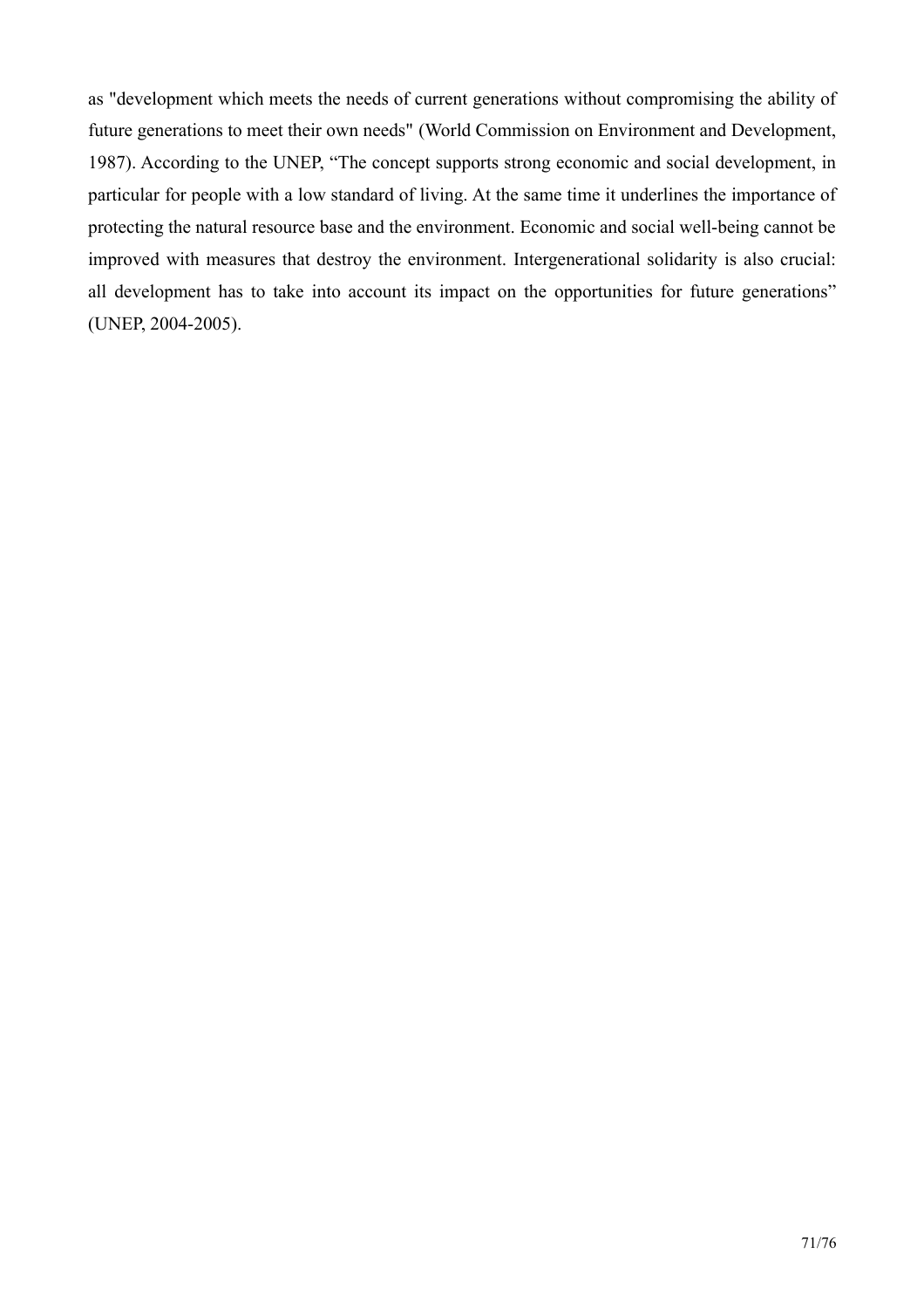## Appendix 2: A selection of relevant rights

# **Convention for the protection of Human Rights and Fundamental** Freedoms, 4 November 1950

## **Section 1 Rights and Freedoms**

## **Article 2 The Right to life**

- 1. Everyone's right to life shall be protected by law. No one shall be deprived of his life intentionally save in the execution of a sentence of a court following his conviction of a crime for which this penalty is provided by law.
- 2. Deprivation of life shall not be regarded as inflicted in contravention of this Article when it results from the use of force which is no more than absolutely necessary:
- (a) in defence of any person from unlawful violence;

(b) in order to effect a lawful arrest or to prevent the escape of a person lawfully detained;

(c) in action lawfully taken for the purpose of quelling a riot or insurrection.

## Article 6 Right to a fait trial

- 1. In the determination of his civil rights and obligations or of any criminal charge against him, everyone is entitled to a fair and public hearing within a reasonable time by an independent and impartial tribunal established by law. Judgment shall be pronounced publicly but the press and public may be excluded from all or part of the trial in the interests of morals, public order or national security in a democratic society, where the interests of juveniles or the protection of the private life of the parties so require, or to the extent strictly necessary in the opinion of the court in special circumstances where publicity would prejudice the interests of justice.
- 2. Everyone charged with a criminal offence shall be presumed innocent until proved guilty according to law.
- 3. Everyone charged with a criminal offence has the following minimum rights:

(a) to be informed promptly, in a language which he understands and in detail, of the nature and cause of the accusation against him.

(b) to have adequate time and facilities for the preparation of his defence;

(c) to defend himself in person or through legal assistance of his own choosing or, if he has not sufficient means to pay for legal assistance, to be given it free when the interests of justice so require;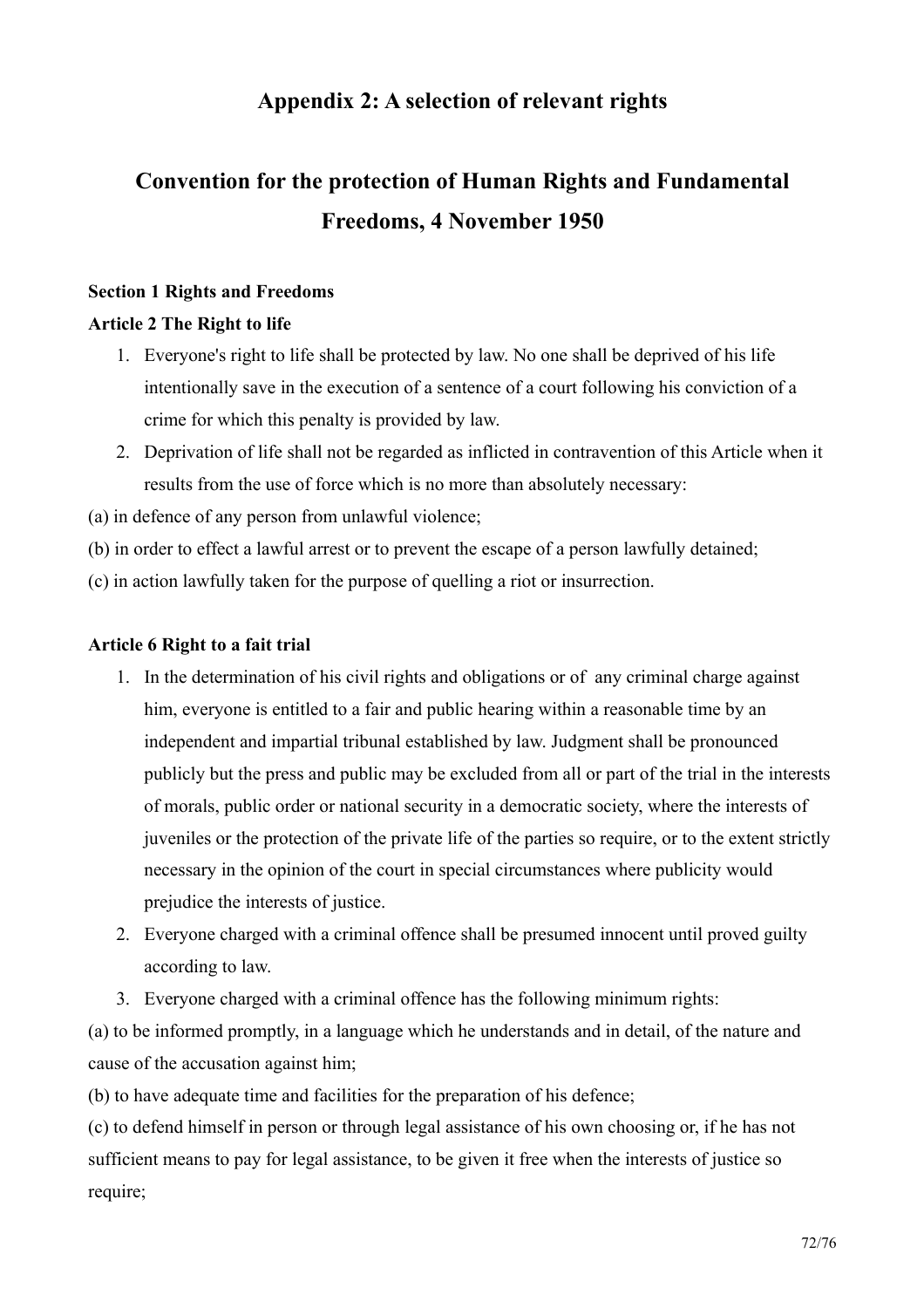(d) to examine or have examined witnesses against him and to obtain the attendance and examination of witnesses on his behalf under the same conditions as witnesses against him: (e) to have the free assistance of an interpreter if he cannot understand or speak the language used in court.

#### Article 8 Right to respect for private and family life

- 1. Everyone has the right to respect for his private and family life, his home and his correspondence.
- 2. There shall be no interference by a public authority with the exercise of this right except such as is in accordance with the law and is necessary in a democratic society in the interests of national security, public safety or the economic well-being of the country, for the prevention of disorder or crime, for the protection of health or morals, or for the protection of the rights and freedoms of others.

### **Article 10 Freedom of expression**

- 1. Everyone has the right to freedom of expression. This right shall include freedom to hold opinions and to receive and impart information and ideas without interference by public authority and regardless of frontiers. This Article shall not prevent States from requiring the licensing of broadcasting, television or cinema enterprises.
- 2. The exercise of these freedoms, since it carries with it duties and responsibilities, may be subject to such formalities, conditions, restrictions and penalties as are prescribed by law and are necessary in a democratic society, in the interests of national security, territorial integrity or public safety, for the prevention of disorder or crime, for the protection of health or morals, for the protection of the reputation or rights of others, for preventing the disclosure of information received in confidence, or for maintaining the authority and impartiality of the judiciary.

### Article 13 Right to an effective remedy

Everyone whose rights and freedoms as set forth in this Convention are violated shall have an effective remedy before a national authority notwithstanding that the violation has been committed by persons acting in an official capacity.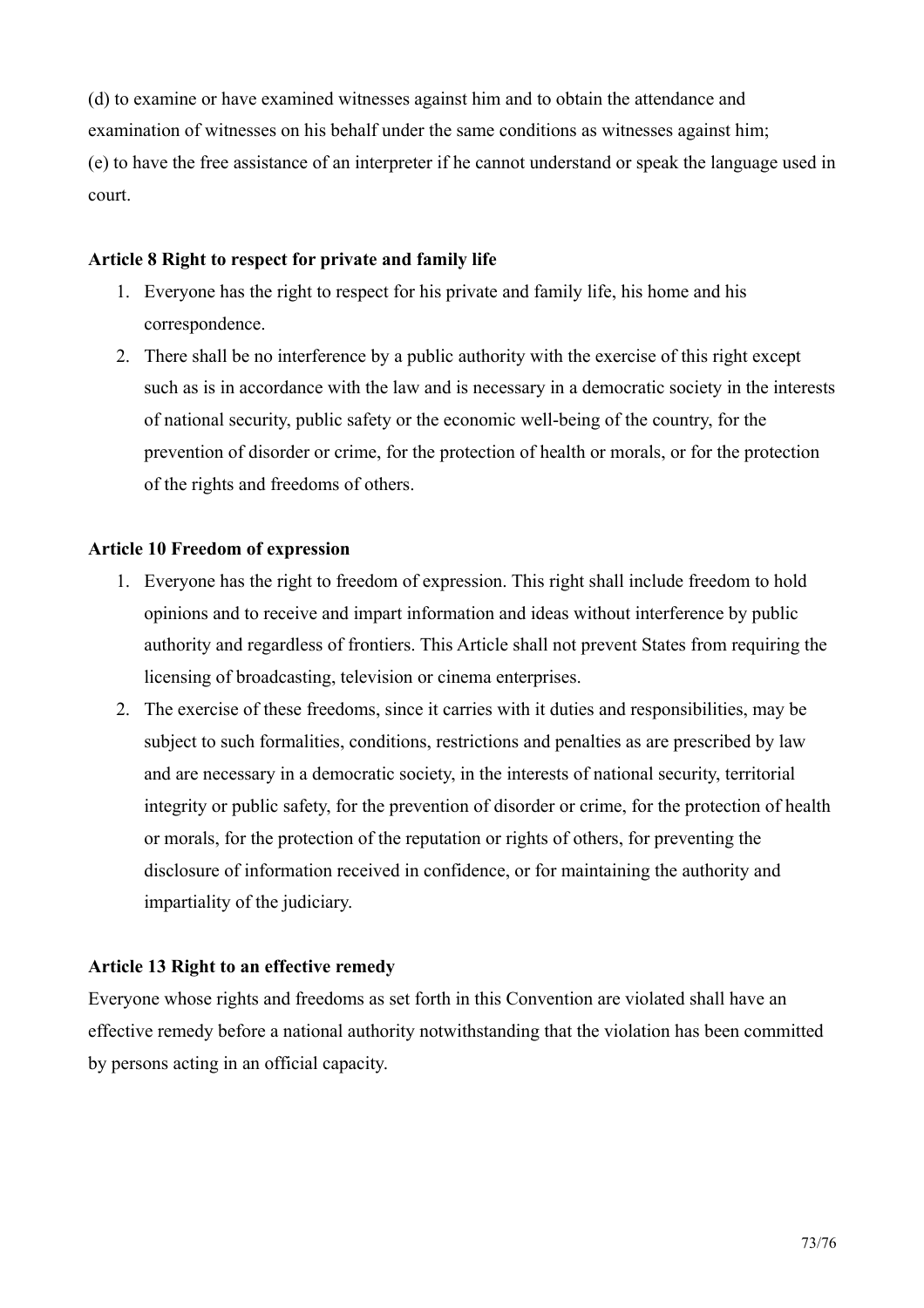# Protocol No. 1 to the Convention for the Protection of Human Rights and **Fundamental Freedoms, 20 March 1952**

### **Article 1 Protection of property**

Every natural or legal person is entitled to the peaceful enjoyment of his possessions. No one shall be deprived of his possessions except in the public interest and subject to the conditions provided for by law and by the general principles of international law.

The preceding provisions shall not, however, in any way impair the right of a State to enforce such laws as it deems necessary to control the use of property in accordance with the general interest or to secure the payment of taxes or other contributions or penalties.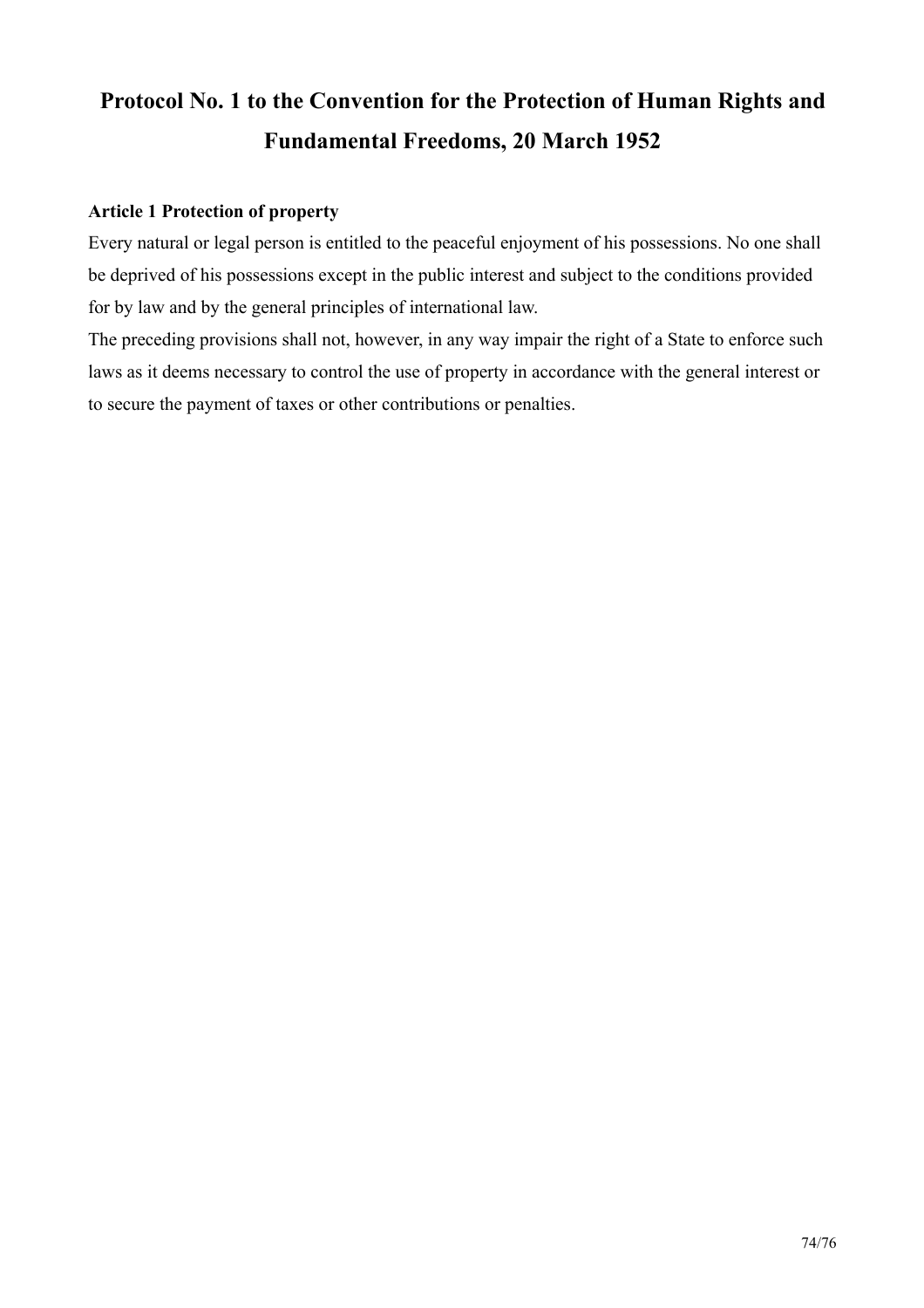### **Appendix 3:**

## List of relevant judgements and decisions of the European Court of Human Rights with an environmental component

Airey v. Ireland, case No. 6289/73, judgment of 9 October 1979, http://hudoc.echr.coe.int/sites/eng/pages/search.aspx?i=001-57420 (23.04.2013)

- Al-Skeini and Others v. the United Kingdom [GC], case No. 55721/07, judgement of 7 July 2011, http://hudoc.echr.coe.int/sites/eng/pages/search.aspx?i=001-105606 (23/04/2013)
- Assanidzé v. Georgia [GC], case No. 71503/01, judgement of 8 April 2004: http://hudoc.echr.coe.int/sites/eng/pages/search.aspx?i=001-61875 (24.04.2013)
- Budaveva and Others v. Russia, cases No. 15339/02, 21166/02, 20058/02, 11673/02 and 15343/02, judgement 20 March 2008, http://hudoc.echr.coe.int/sites/eng/pages/search.aspx?i=001-85436  $(23.04.13)$
- Chapman v. The United Kingdom [GC], case No. 27238/95, judgement of 18 January 2001; http://hudoc.echr.coe.int/sites/eng/pages/search.aspx?i=001-59154 (24.04.2013)
- Deés v. Hungary, case No. 2345/06, judgement of 9 November 2010, http://hudoc.echr.coe.int/sites/eng/pages/search.aspx?i=001-101647 (09.05.2013)
- *Fadeva v. Russia, case No. 55723/00, judgement of 9 June 2005:* http://hudoc.echr.coe.int/sites/eng/pages/search.aspx?i=001-69315 (23.04.2013)
- Handyside v. the United Kingdom, case No. 5493/72, judgement of 7 December 1976: http://hudoc.echr.coe.int/sites/eng/pages/search.aspx?i=001-57499 (24.04.2013)
- *Hatton and Others v. the United Kingdom* [GC], case No. 36022/97, judgement of 8 July 2003, http://hudoc.echr.coe.int/sites/eng/pages/search.aspx?i=001-61188 (23.04.2013)
- *Ioan Marchis and Others v. Romania, decision of 28 June 2011, application No. 38197/03,* http://hudoc.echr.coe.int/sites/eng/pages/search.aspx?i=001-105728 (23.04.13)
- Judges Costa, Ress, Türmen, Zupančič and Steiner (2003), Joint dissenting opinion on *Hatton and* Others v. the United Kingdom, 8 July 2003.
- L.C.B. v. the United Kingdom, case No. 23413/94, judgement of 9 June 1998, http://hudoc.echr.coe.int/sites/eng/pages/search.aspx?i=001-58176 (09.05.2013)
- *Loizidou v. Turkey* (preliminary objections), case No. 15318/89, judgment of 23 March 1995, http://hudoc.echr.coe.int/sites/eng/pages/search.aspx?i=001-57920 (23.04.2013)
- Lòpez Ostra v. Spain, case No. 16798/90, judgement of 9 December 1994, http://hudoc.echr.coe.int/sites/eng/pages/search.aspx?i=001-57905 (23.04.2013)